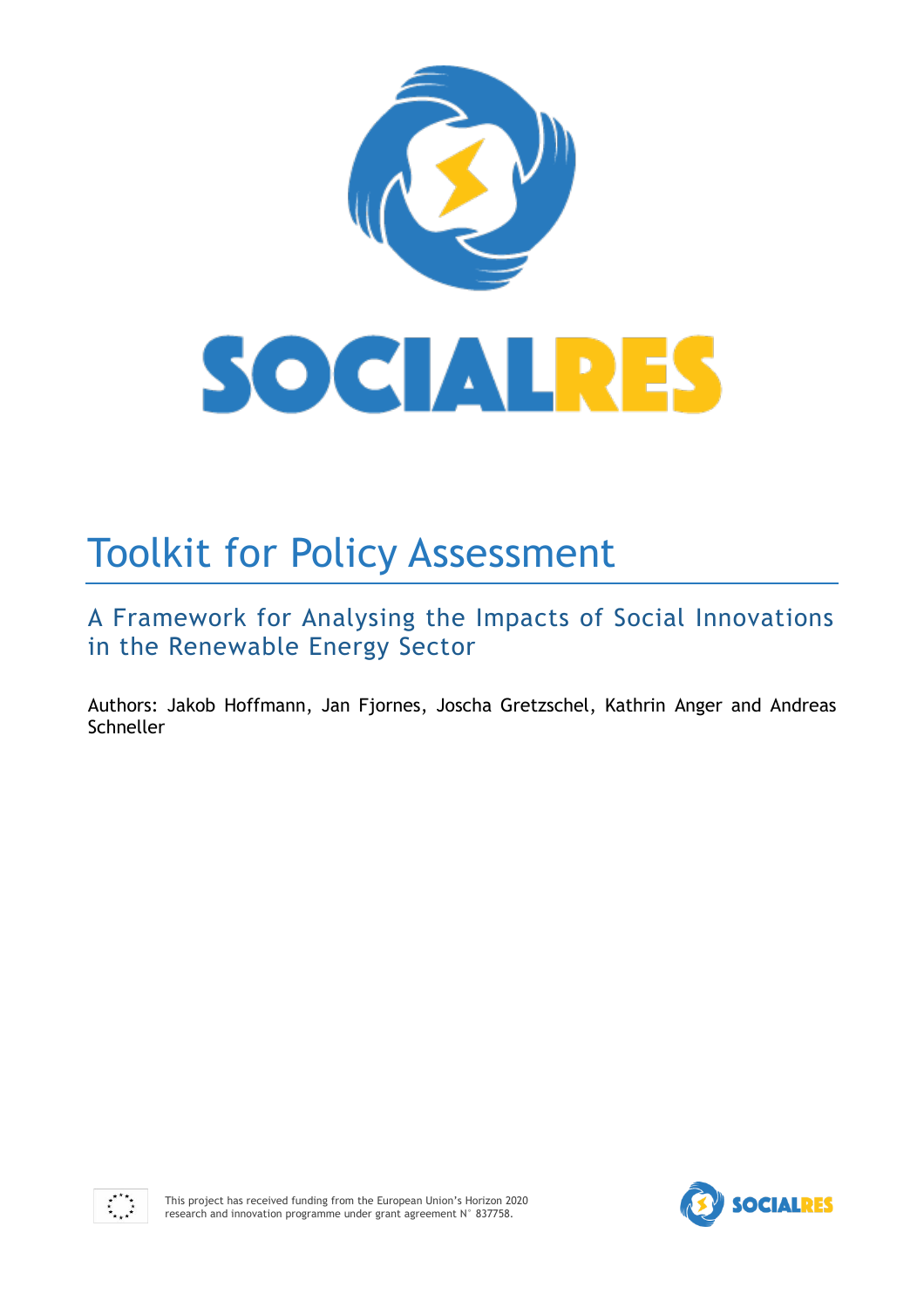### **Acknowledgement**

This report has been produced within the SocialRES project "Fostering socially innovative and inclusive strategies for empowering citizens in the renewable energy market of the future".

WIP Renewable Energies coordinates the SocialRES project.

The consortium involves 13 partners in 9 European Countries. The logos of the partners cooperating in this project are shown below and information about them is available in this report and at the website: www.socialres.eu



This report has been written by Jakob Hoffmann, Jan Fjornes, Joscha Gretzschel, Kathrin Anger and Andreas Schneller from adelphi. The authors thankfully acknowledge the valuable contributions from all project partners.

#### **Disclaimer**

This project has received funding from the European Union's Horizon 2020 research and innovation programme under grant agreement No. 837758. The sole responsibility for the content of this report lies with the authors. It does not necessarily reflect the opinion of the European Union. Neither CINEA nor the European Commission are responsible for any use that may be made of the information contained therein. While this publication has been prepared with care, the authors and their employers provide no warranty with regards to the content and shall not be liable for any direct, incidental or consequential damages that may result from the use of the information or the data contained therein. Reproduction is authorized providing the material is unabridged and the source is acknowledged.



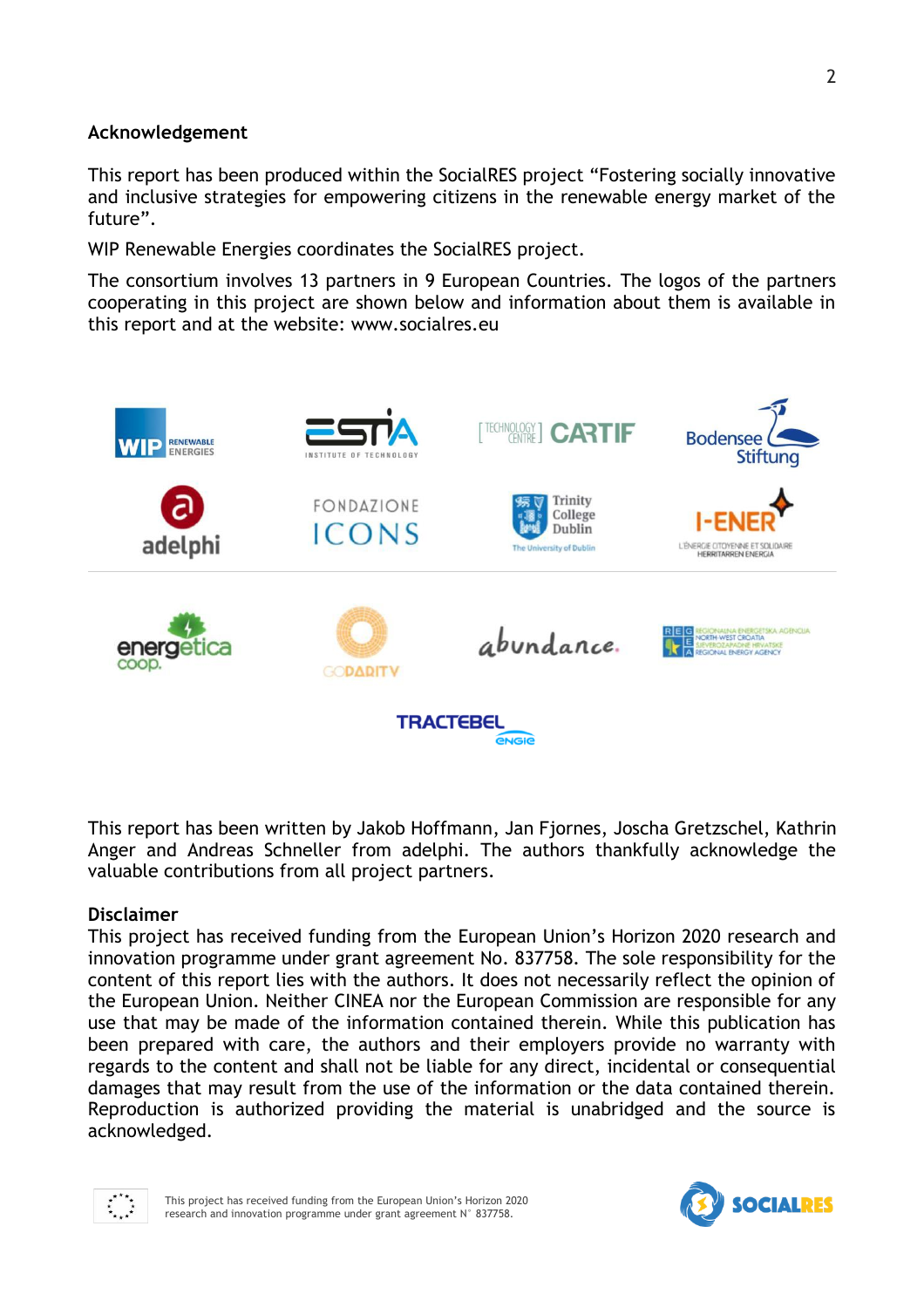### **Contacts**

#### **Project coordinator**

Silvia Caneva WIP – Renewable Energies Sylvensteinstrasse 2, Munich, Germany

Email: silvia.caneva@wip-munich.de Email: sonja.wilhelm@wip-munich.de

#### **Authors**

Jakob Hoffmann, Jan Fjornes, Joscha Gretzschel, Kathrin Anger and Andreas Schneller adelphi research gGmbH Alt-Moabit 91, 10559 Berlin

Email: hoffmann@adelphi.de

**Reviewer** 

Silvia Caneva (WIP)



3

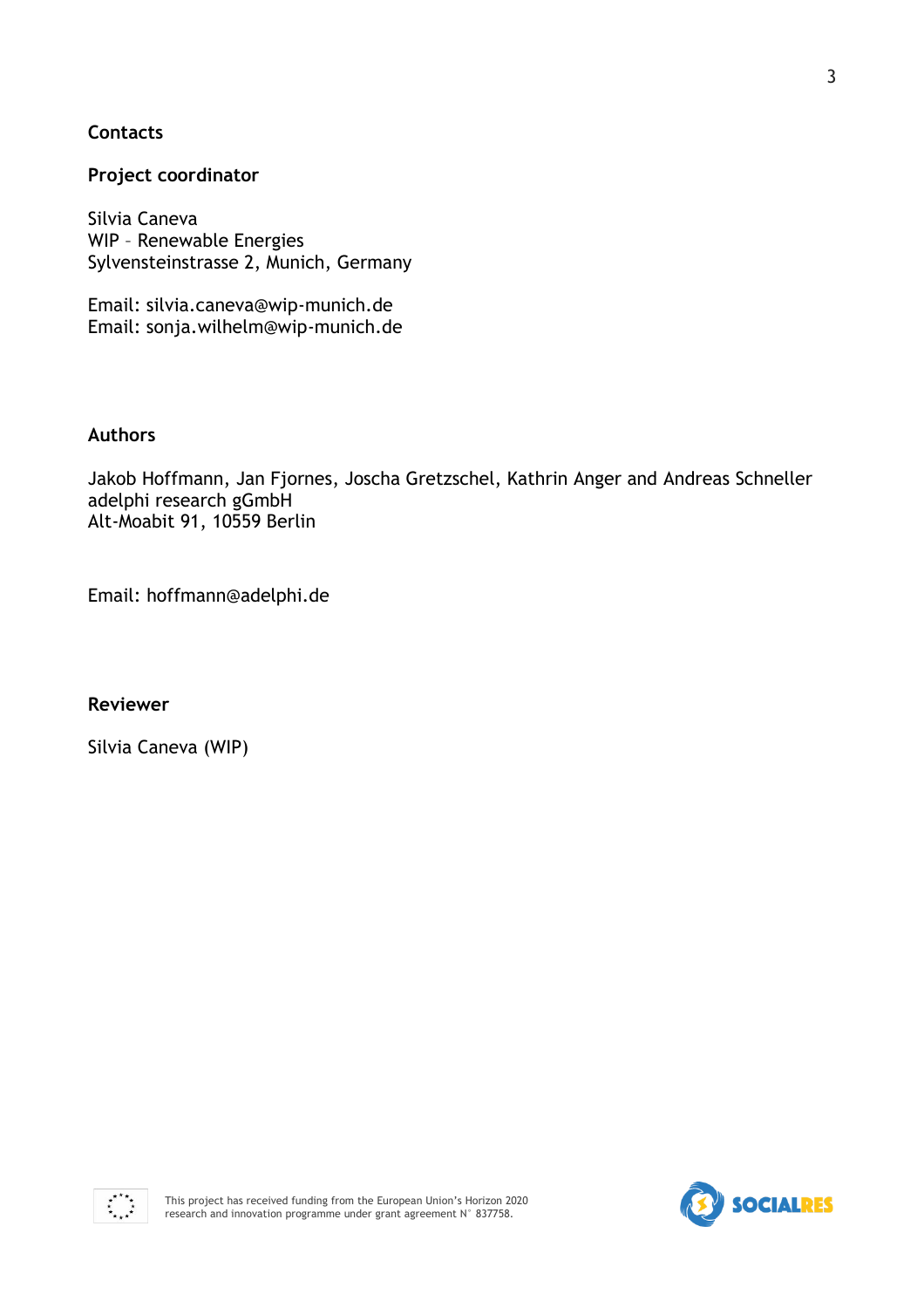# Technical references

| Project Acronym              | <b>SocialRES</b>                                                                                                                  |  |  |
|------------------------------|-----------------------------------------------------------------------------------------------------------------------------------|--|--|
| <b>Project Title</b>         | Fostering socially innovative and inclusive strategies for<br>empowering citizens in the renewable energy market of<br>the future |  |  |
| <b>Project Coordinator</b>   | Silvia Caneva<br>WIP - Renewable Energies<br>silvia.caneva@wip-munich.de                                                          |  |  |
| <b>Project Duration</b>      | 40 months (May 2019 - August 2022)                                                                                                |  |  |
|                              |                                                                                                                                   |  |  |
| Deliverable No.              | D5.2 - Toolkit for Policy Assessment                                                                                              |  |  |
| Dissemination level*         | PU                                                                                                                                |  |  |
| <b>Work Package</b>          | WP 5 - Recommendations                                                                                                            |  |  |
| <b>Task</b>                  | T5.2 - Policy needs assessment on evaluating the impacts<br>of social innovation in the energy sector                             |  |  |
| Lead beneficiary             | adelphi                                                                                                                           |  |  |
| Contributing beneficiary/ies |                                                                                                                                   |  |  |
| Due date of deliverable      | 31 December 2021                                                                                                                  |  |  |
| Actual submission date       | 31 December 2021                                                                                                                  |  |  |

\* PU = Public

PP = Restricted to other programme participants (including the Commission Services)

RE = Restricted to a group specified by the consortium (including the Commission Services)

CO = Confidential, only for members of the consortium (including the Commission Services)

| <b>Date</b>            | Beneficiary | <b>Author</b>     |
|------------------------|-------------|-------------------|
| 1.0 28/12/2021 adelphi |             | Andreas Schneller |
| 2.0 30/12/2021 WIP     |             | Silvia Caneva     |



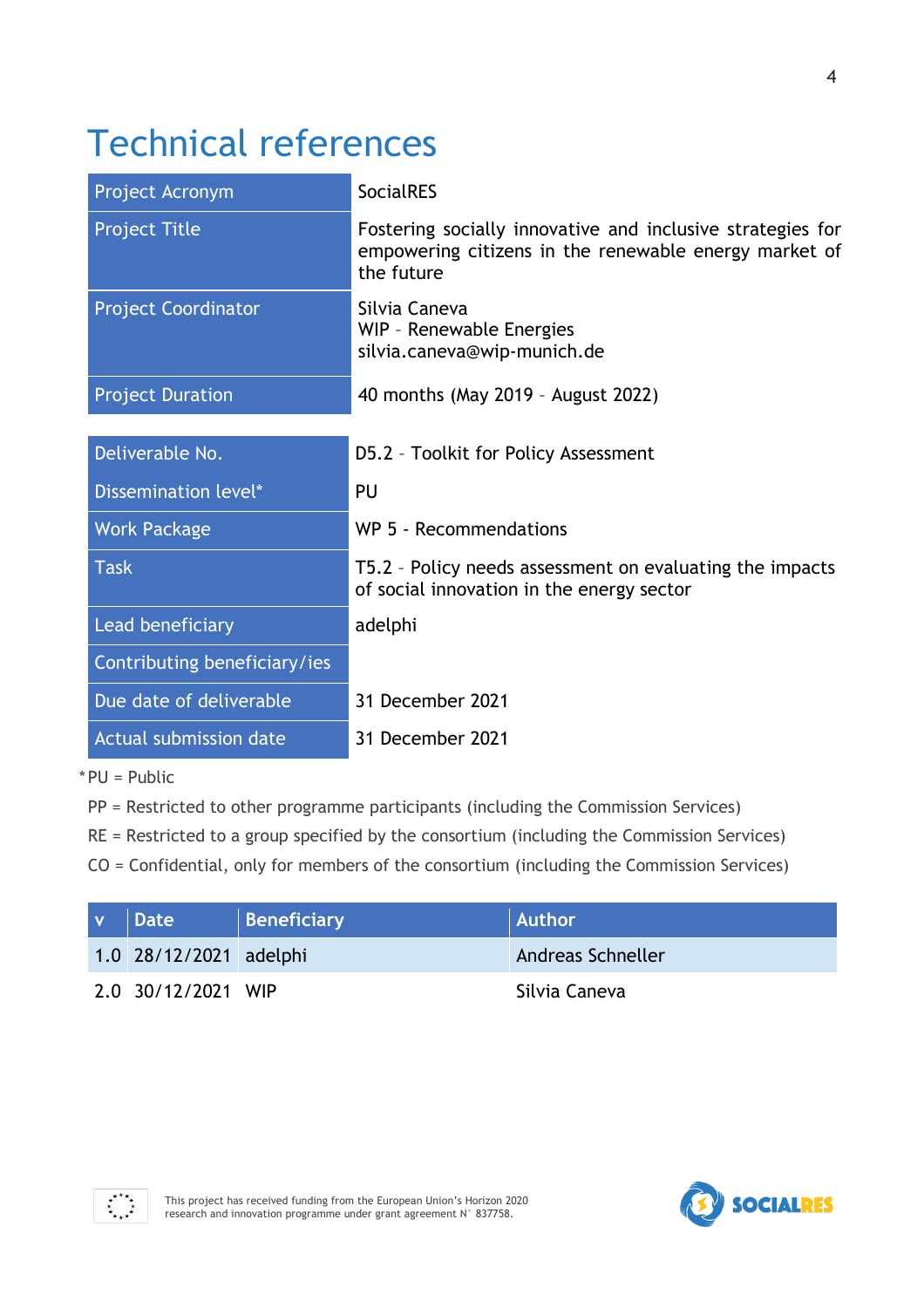# Table of contents

| 3.2 Impacts of Social Innovations in Renewable Energy  16                          |  |
|------------------------------------------------------------------------------------|--|
|                                                                                    |  |
|                                                                                    |  |
|                                                                                    |  |
| 5.2 Energy Cooperative Case Studies - BEG Biederback & Elztal eG and Büger-Energie |  |
|                                                                                    |  |
|                                                                                    |  |
|                                                                                    |  |
|                                                                                    |  |



 $x^{***}_{*,\star}$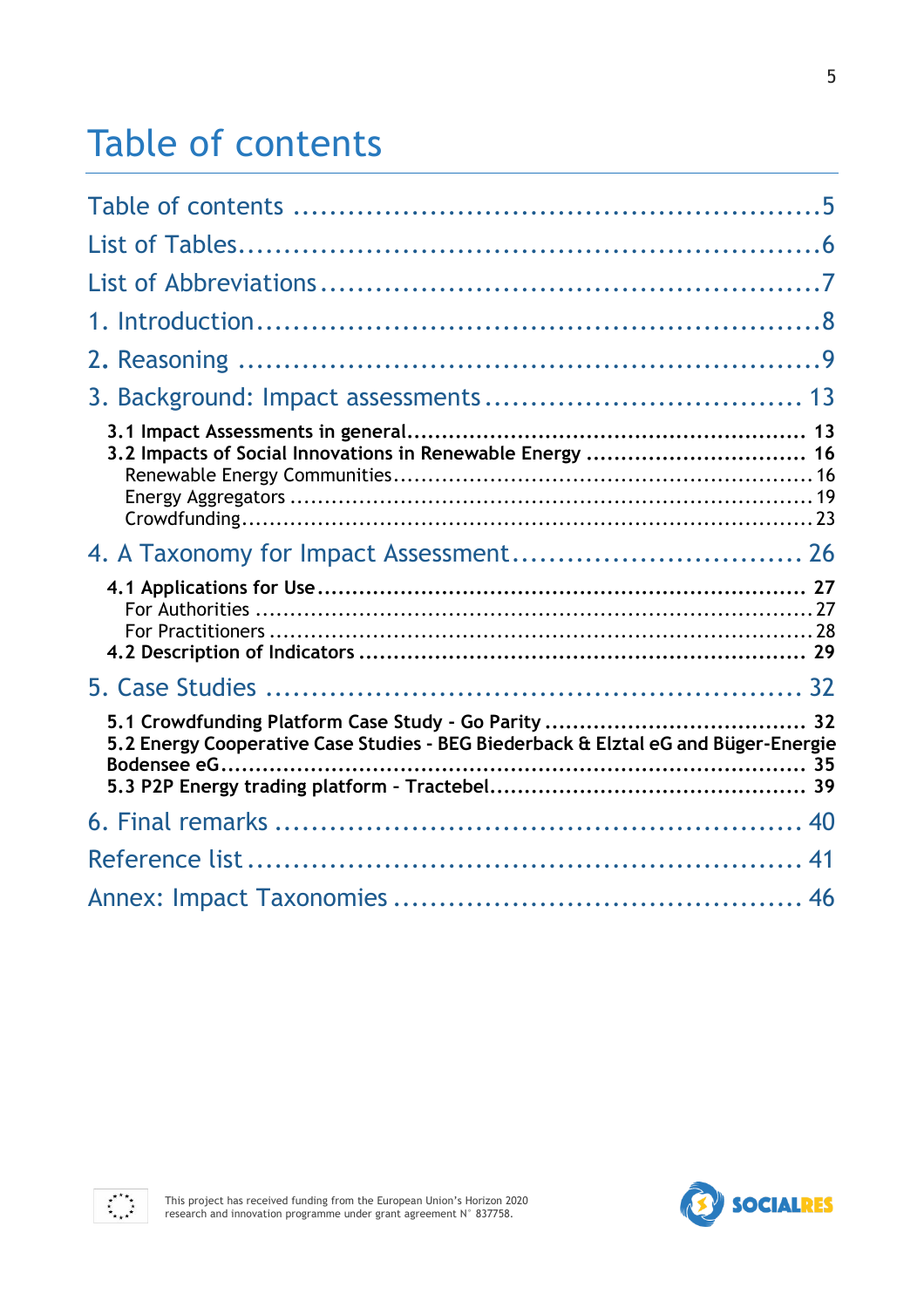# List of Tables

| Table 1: Examples of Common IA Frameworks                                  | 13 |
|----------------------------------------------------------------------------|----|
| Table 2: Examples of Common IA Methodologies                               | 15 |
| Table 3: Description of Indicators for Social Innovation IAs               | 29 |
| Table 4: Case Study Crowdfunding Platform Impact Taxonomy                  | 33 |
| Table 5: Case Study Renewable Energy Cooperative Impact Taxonomy           | 36 |
| Table 6: Impact Taxonomy for Renewable Energy Communities and Cooperatives | 46 |
| Table 7: Impact Taxonomy for Crowdfunding Platforms                        | 48 |
| Table 8: Impact Taxonomy for Aggregators                                   | 50 |



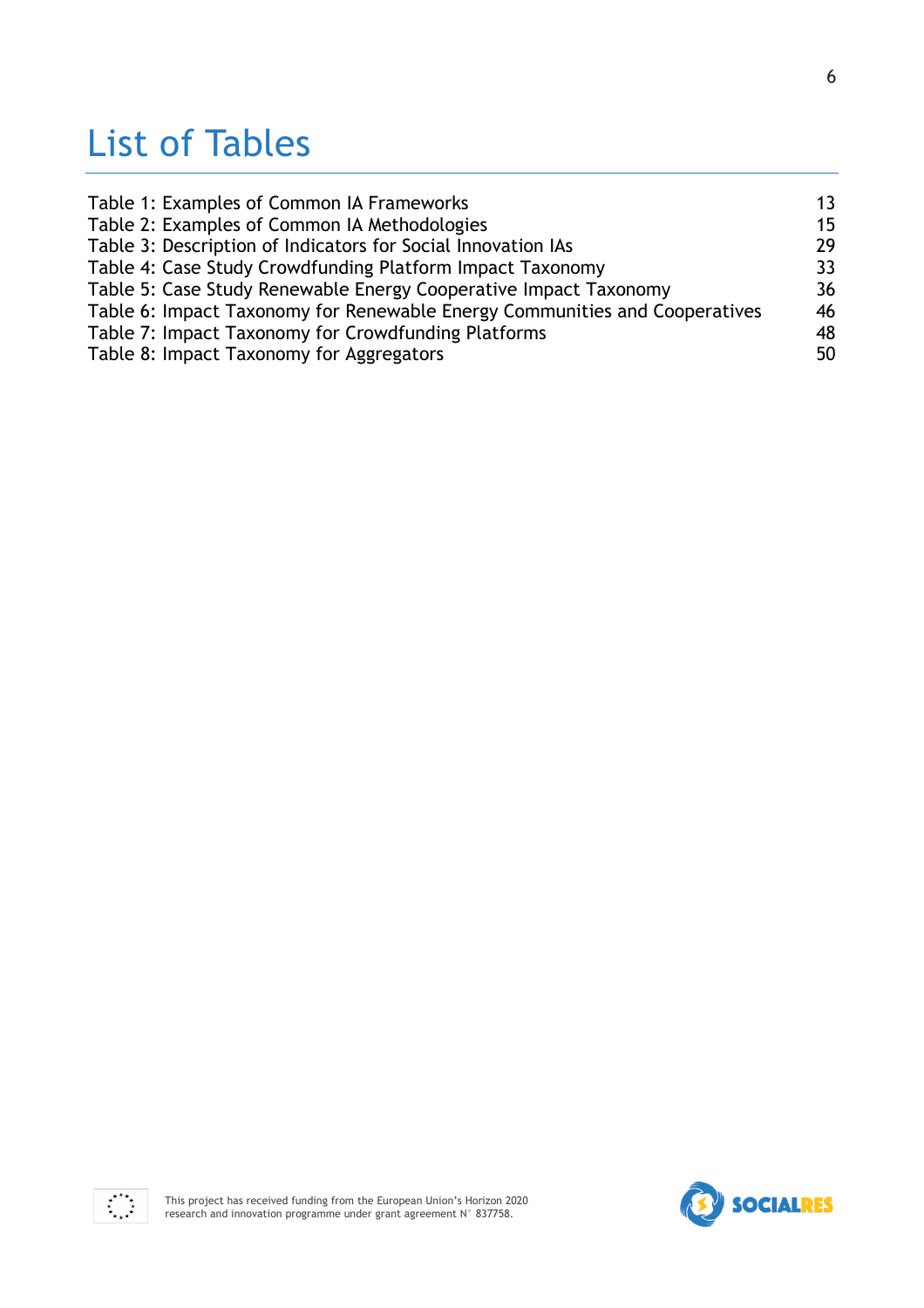# List of Abbreviations

| CF                | Crowdfunding                                       |
|-------------------|----------------------------------------------------|
| CO <sub>2</sub> e | <b>Carbon Dioxide Equivalents</b>                  |
| <b>DER</b>        | <b>Decentralised Energy Resources</b>              |
| <b>DSO</b>        | Distribution System Operator                       |
| EC                | Energy community                                   |
| EU                | <b>European Union</b>                              |
| <b>EV</b>         | <b>Electric Vehicle</b>                            |
| <b>FiT</b>        | <b>Feed-in Tariffs</b>                             |
| <b>GHG</b>        | <b>Greenhouse Gas</b>                              |
| <b>GW</b>         | Giga Watt                                          |
| IA                | Impact Assessment                                  |
| <b>ICT</b>        | Information and Communication Technology           |
| <b>IEMD</b>       | Internal market for electricity directive          |
| <b>kW</b>         | Kilowatt                                           |
| <b>kWh</b>        | Kilowatt hour                                      |
| <b>MW</b>         | Mega Watt                                          |
| <b>MWh</b>        | Mega Watt hours                                    |
| <b>NPO</b>        | Non-Profit Organization                            |
| <b>LTECV</b>      | Energy Transition Law for Green Growth (France)    |
| <b>RE</b>         | Renewable energy                                   |
| <b>REC</b>        | Renewable energy community                         |
| <b>REDII</b>      | Recast renewable energy directive                  |
| <b>RES</b>        | Renewable energy sources                           |
| <b>PV</b>         | Photovoltaic                                       |
| P <sub>2</sub> P  | Peer-to-peer                                       |
| <b>SME</b>        | <b>Small and Medium Enterprises</b>                |
| <b>TSO</b>        | <b>Transmission System Operator</b>                |
| <b>UK</b>         | <b>United Kingdom</b>                              |
| <b>USAID</b>      | United States Agency for International Development |

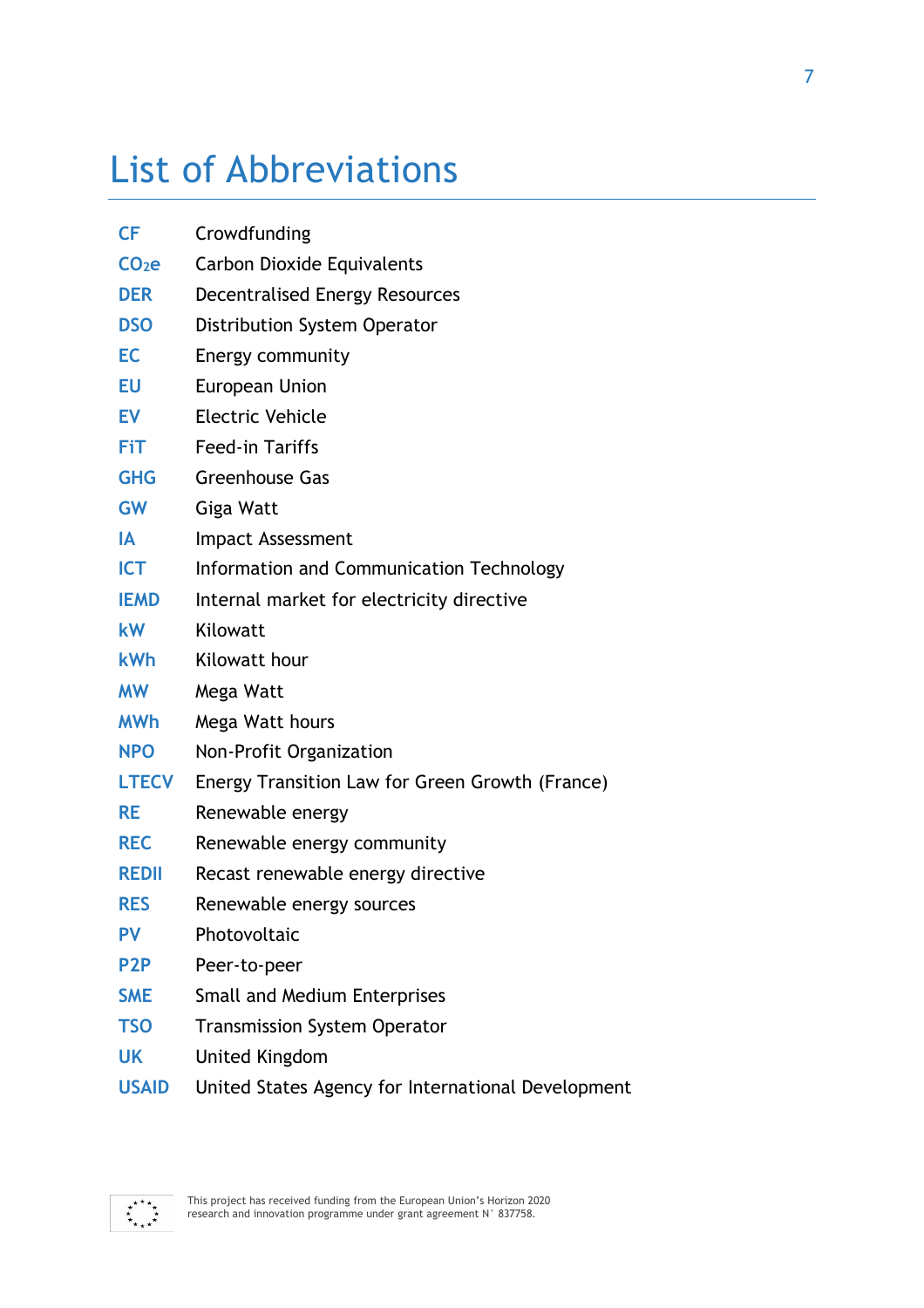# 1. Introduction

Social innovations are one key instrument to increase energy democracy, citizen participation and inclusion in the energy transition. In order to support social innovations in the energy sector, governments and authorities need to be able to assess their benefits properly. In this regard, easy-to-understand empirical data is crucial in the policy process, to reach all important stakeholders, decision makers as well as the general public.

This paper and the toolkit presented therein seek to increase the attention given to alternative approaches for enhancing the energy transition by providing stakeholders in the policy process a tool to highlight the multiple benefits of social innovations, and to increase knowledge and best practice exchange within and across countries.

The paper is structured across four core chapters. After the introduction firstly chapter 2 portrays the necessity for comprehensive analysis of social innovations, underlined by the results of expert interviews as well as academic publications. Chapter 3 provides methodologies to assess the impacts that RES communities, RES aggregators and crowdfunding platforms active in RES have, focusing specifically on the social, economic, and environmental impacts of each. The chapter draws from theoretical impacts explored in the past and empirical case study data.

Based on the work of various empirical studies and impact assessments of social innovation in the energy sector, this paper presents a toolkit in the form of a taxonomy for measuring impacts of social innovations in chapter 4. The taxonomy provides information for each impact, including indicators, scope of the impacts, methodological approaches, as well as potential data sources for the measured impacts. A taxonomy is developed for each of the three focal social innovations of the SocialRES project. The taxonomies follow the same structure but show slight differences as they are adapted to the specificities of each social innovation. Lastly, the chapter provides an overview of the applications for use of the taxonomy for both policymakers and practitioners.

Finally, in chapter 5, the taxonomy is applied to illustrate the social economic and environmental impacts that select case study partners from the SocialRES project have had. It also provides a description of the case studies to try and shed light on the soft impacts that the social innovations are having.





**SOCIALRES**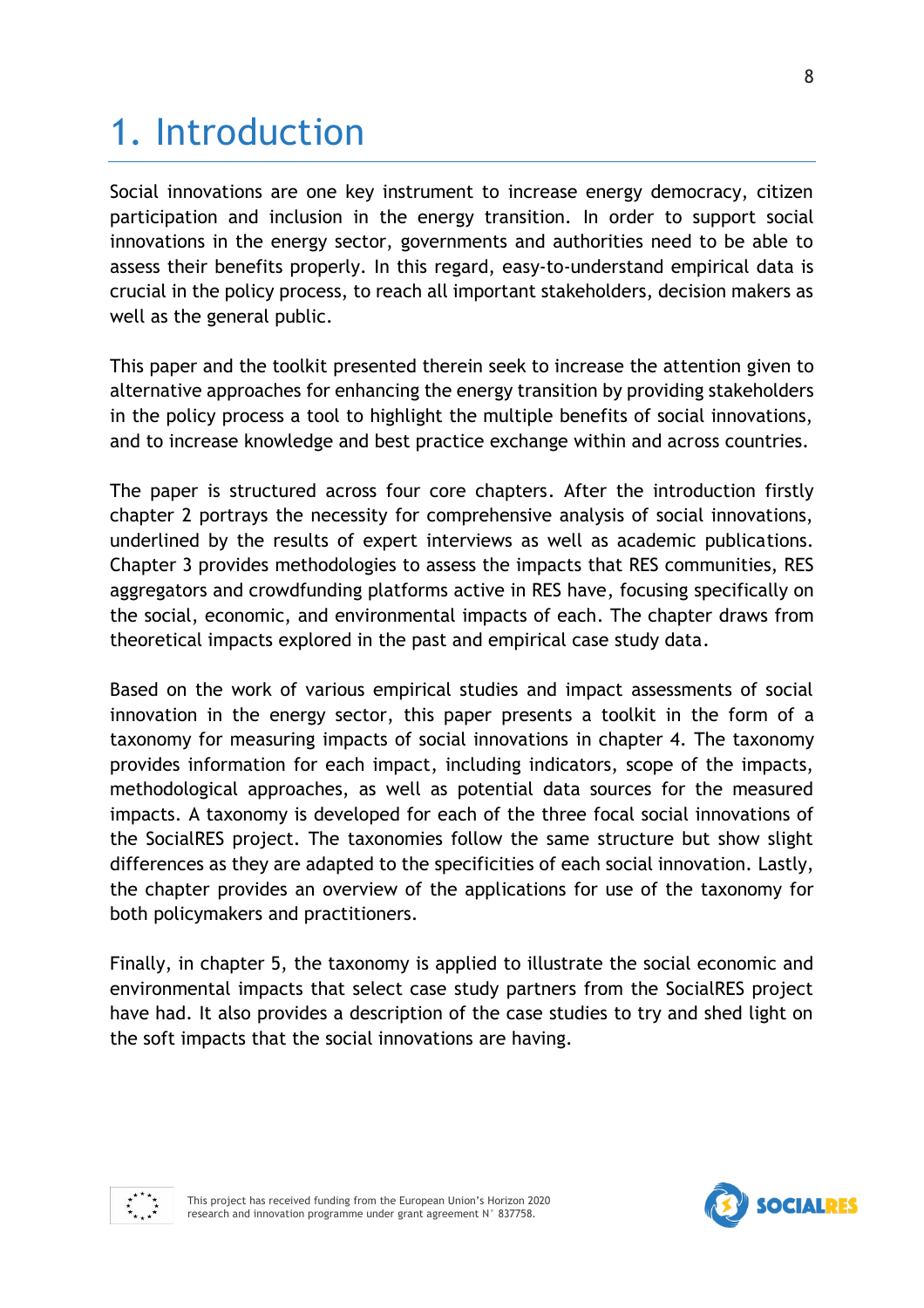# 2**.** Reasoning

Social innovations in the energy sector such as renewable energy communities, energy aggregators and crowdfunding projects have the potential to play an important role in the energy transition and in reaching the goals of the European Green Deal (Hoffmann *et al.*, 2021). These social innovations have seen increased popularity since the introduction of legal definitions of these terms in recent EU regulations. Namely, the Directive (EU) 2018/2001 on the promotion of the use of energy from renewable sources, Directive (EU) 2019/944 on common rules for the internal market for electricity (IEMD) and the Regulation (EU) 2020/1503 on European crowdfunding services providers for business provide clear legal terminology. Besides the framework regulations laid out by the European Union, national and regional policy makers all over Europe have also been introducing policies aimed at increasing citizen participation in the renewable energy sector and strengthening energy democracy by supporting social innovations. In 2015 France introduced the *Energy Transition Law for Green Growth (LTECV)* and the B*onus Participatif* alongside it to promote the financial involvement of local stakeholders in renewable energy projects (Hoffmann *et al.*, 2021; Sebi and Vernay, 2020). In 2011 Scotland set ambitious targets for community ownership of installed renewable energy capacity, with similar efforts now adopted in Wales, the Netherlands and other countries (Bolle, 2019).

Recently, studies by authors such as Leonhardt *et al.* (2022)<sup>1</sup> and Hoffmann *et al.* (2021) have started to compare policy instruments available to governments to support social innovations (such as energy communities). They observed strong national differences within the EU in both the policy and socio-cultural environment regarding the local energy markets. Hence, the differing national and regional characteristics impede a comparative analysis of a legislation's policy effectiveness to support social innovations (such as energy communities, aggregators or crowdfunding platforms). The SocialRES *White Paper on Good Policy Practice*  highlights the vast differences in regulatory and policy approaches in this field, outlining the most important barriers and enablers and how these are influenced by local specificities.

Therefore, this paper does not look at the specific policy outcomes in various countries. Neither does it evaluate the effectiveness of a policy in supporting the creation of social innovations, rather it evaluates the impacts of social innovations, and describes the important role of impact assessments within the policy process.

<sup>1</sup> This article will be published in the January 2022 volume of Energy Research & Social Science, but has been available online through Open Source access since October 2021 at<https://doi.org/10.1016/j.erss.2021.102350>



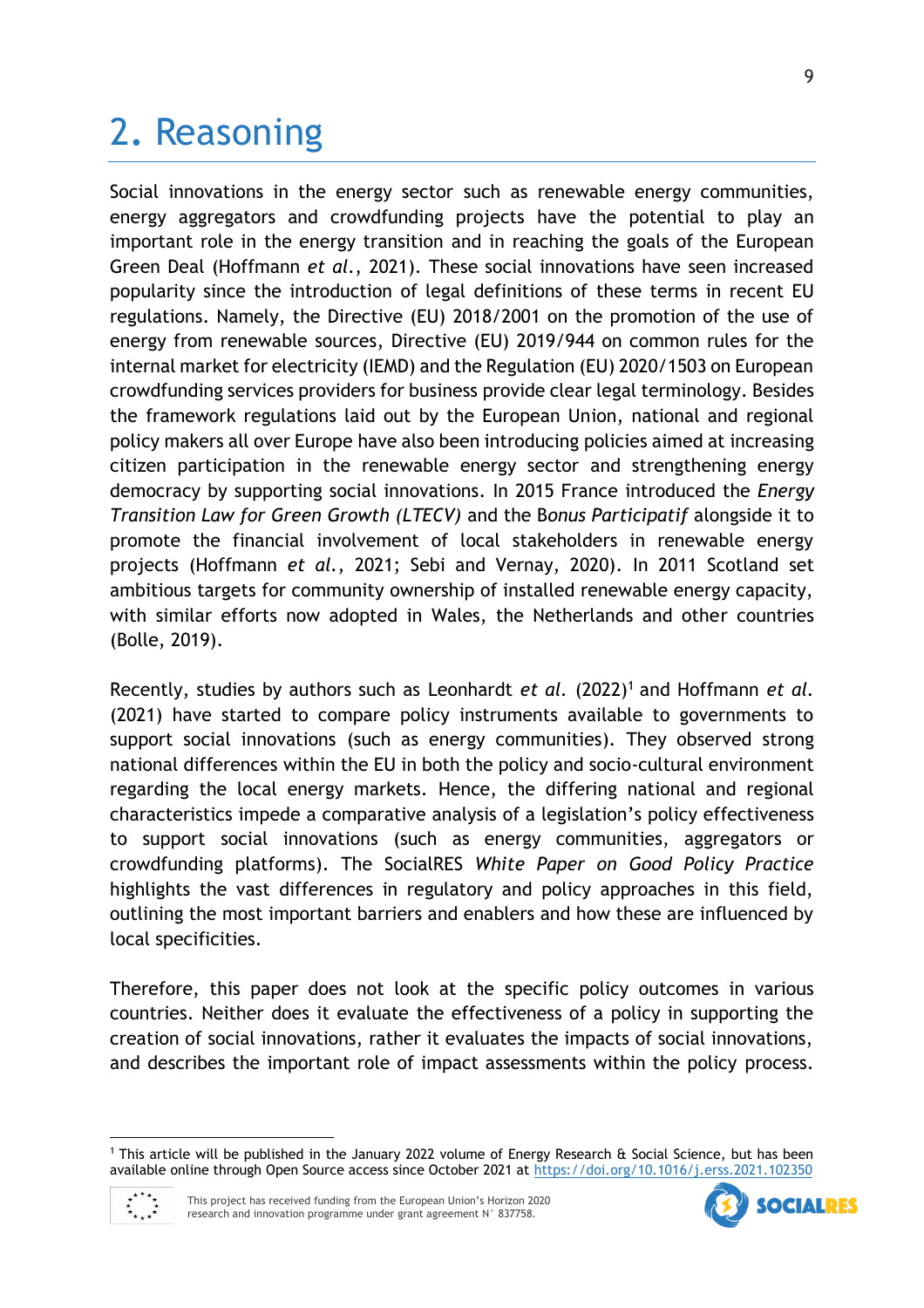The focus is on the "why" policy makers should support social innovations, rather than the "how" they should best support them.

The recent examples of legislation passed to support these social innovations, operate under the assumption that they are generally beneficial to society. This assumption is largely shared by academia. A multitude of studies assume that social innovations in the energy sector contribute to social cohesion, community engagement, and strengthen local economies (Hoppe and Vries, 2019). However, these assumed benefits often lack concrete evidence (van der Waal, 2020). At the same time, social innovations like energy communities are not universally seen positively and can be found controversial if the local population does not benefit equally (Walker and Devine-Wright, 2008). To further promote their uptake, tools to accurately assess the impacts of these social innovations are needed. Currently, only a few studies systematically approach impact assessments of renewable energy communities (RECs), energy aggregators or crowdfunding (Berka & Creamer, 2018). The lack of a systematic approach is related to the diverse characteristics of these social innovations, as two given projects can differ significantly in features such as scope, degrees of community involvement and even activities (Caramizaru and Uihlein, 2020; Walker and Devine-Wright, 2008). A comprehensive framework for analysis needs to account for these differences. Simultaneously, such a framework needs to be generic enough to be applicable to a wide array of social innovations in the energy sector. Thus, an effective framework for impact assessments (IAs) analyses particulars of a single project and finds application in the analysis across a multitude of projects.

### **Perspectives of policy makers and practitioners**

adelphi has interviewed a number of policy makers and experts to assess the need for information by authorities on measuring the impacts of social innovations in the energy domain. Employing a semi-structured interview guide, the authors of this report consulted experts from Croatia, Germany, France, Portugal, Romania Spain, and the UK. In total, we interviewed 23 professionals working in regional governments, city councils, energy agencies, and as mayors of municipalities. These interviews showed that in general, many authorities on different levels of government across Europe already try to assess the impacts of new policies. However, the scope of conducted impact assessments and the level of systemisation of the applied methodology varies greatly. A few interviewees described that they use IAs for most proposed policies, while most interviewees said that impact assessments are only conducted in a certain policy domain and with a limited number of aspects in consideration. For example, an interviewee from Southern Germany described how they assessed the impacts of three wind turbines the municipality had built. Because of a lack of resources and know-how, only basic economic indicators such as the amortisation period could be assessed in that case. Other interview



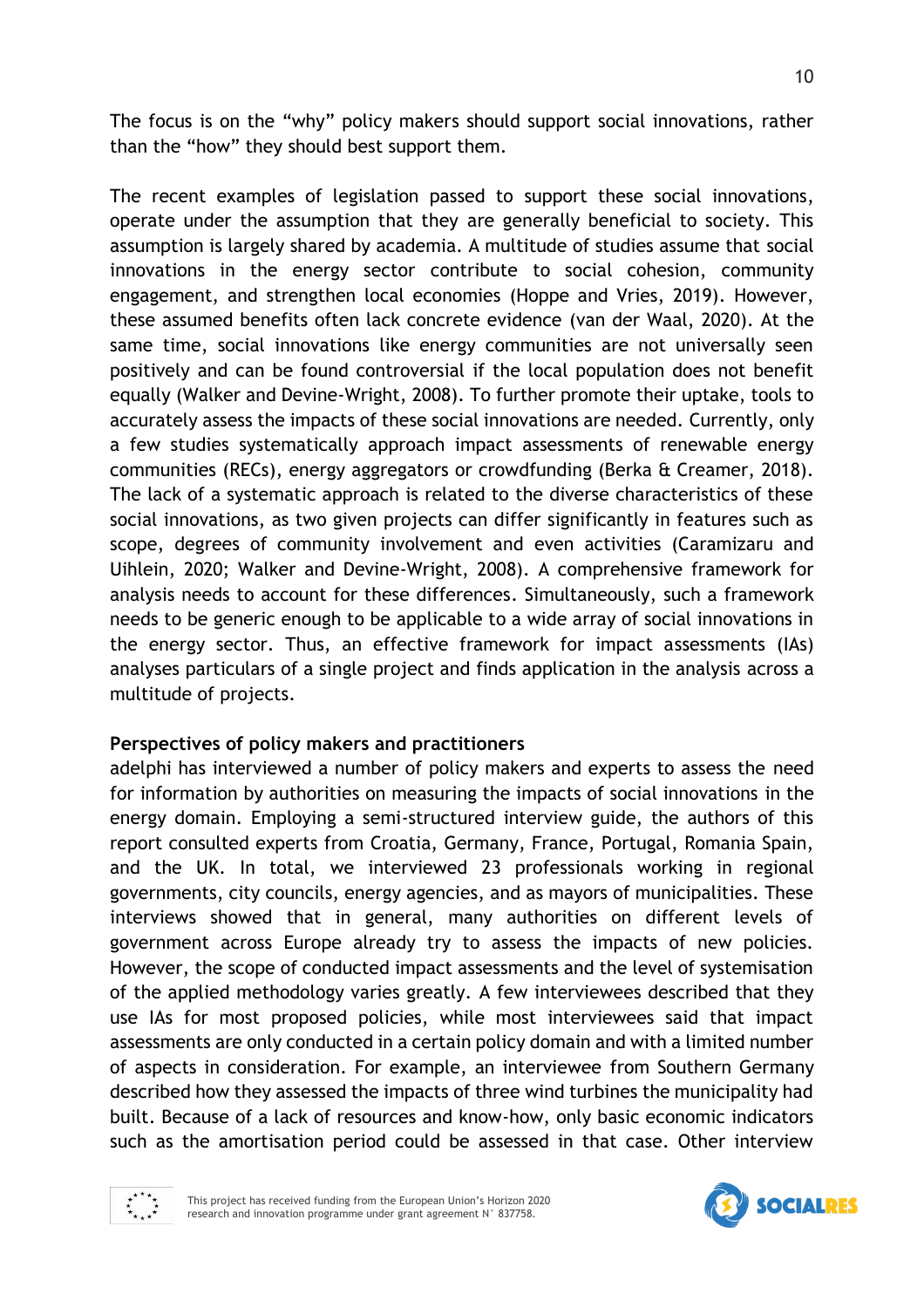partners from small municipalities in Croatia and Spain acknowledged that they do not use impact assessments at all.

Only a few interviewees described having assessed the impact of policies in the specific domain of RECs, aggregators or crowdfunding, with most efforts again focusing only on the economic effects. One interviewee said that they had used an external agency to assess a proposed project involving a renewable energy cooperative, as they did not have the know-how how to conduct a systematic impact assessment.

Most importantly, the overall opinion from the interviewed experts was that a framework for impact assessments of social innovations presents a valuable tool to give an initial overview and can help in designing new and adapting existing policies in the renewable energy domain. However, some interviewees pointed out that the main challenge of promoting the uptake of renewable energy in general and specifically social innovations is not the assessment of impacts. Instead, navigating the legal framework and contractual requirements in the energy sector acts as a barrier. Addressing these challenges exceeds the scope of this toolkit.

Nonetheless, establishing a toolkit for systematic IAs should benefit all stakeholders involved in social innovations in the energy sector. In the following paragraphs, some exemplary stakeholder interests are portrayed.

### **Benefits for stakeholders**

Data driven policies backed by systematic impact assessments should facilitate better decision-making **for authorities and local governments** when designing new regulations. The established administrative and bureaucratic processes in energy regulations today are often advantageous especially for large, vertically integrated firms that have characterized the energy sector in Europe for the past decades (Hoffmann *et al.*, 2021). With a systematic impact assessment at hand, policy makers can ideally design legislation in way that boosts the benefits of the described social innovations while mitigating their shortcomings. Beyond the more obvious effects of a social innovation, an IA can highlight impacts that may previously have passed under the radar, but can be important for policymakers to be aware of and have evidence of. These are importantly the social and environmental impacts of these innovative organisational models. The economic aspects are important in so far as the focus should not only be on the money generated, but also who it flows to and who benefits (Slee and Harnmeijer, 2017).

Furthermore, accurate impact assessments should also increase **citizen** support for social innovations in energy. Gauging potential benefits while also disclosing possible drawbacks increases the transparency of proposed projects. Thus, citizens can better evaluate such projects and forge an informed opinion. The dismantling of



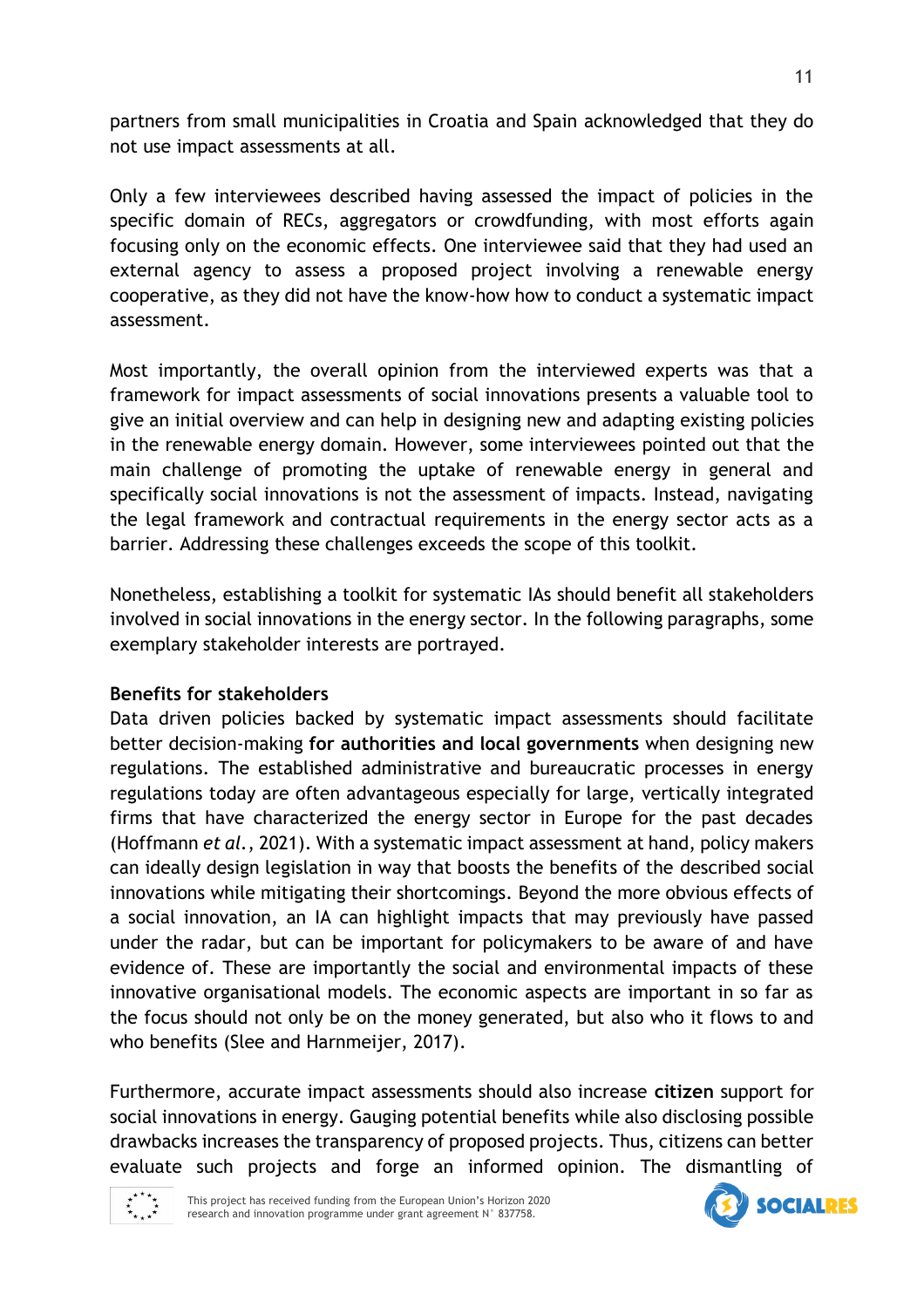information asymmetries can reduce citizen resistance to new projects and increase citizen support by showing pathways of participation. This is especially true for cases of renewable energy communities and crowdfunding, as these rely heavily on community participation in their projects.

**For project sponsors and companies** involved in these social innovations, conducting systematic IAs with an established procedure or framework gives credibility to the findings of those analyses. For instance, a company that is a member of a renewable energy community will naturally promote the benefits of their projects, regardless of the availability of empirical evidence. Members of energy communities will likely also support regulatory policies that enhances their business model. With a systematic impact assessment at hand, outside stakeholders can evaluate the plausibility of such claims. Thus, members of RECs, enterprises active in energy aggregation and crowdfunding platforms have an interest in showcasing and validating the assumed benefits of their business models in a structures fashion presentable to stakeholders within and outside their organisation, including government authorities. At the same time, IAs highlight possible negative impacts, which allows actors of these social innovations to mitigate shortcomings.



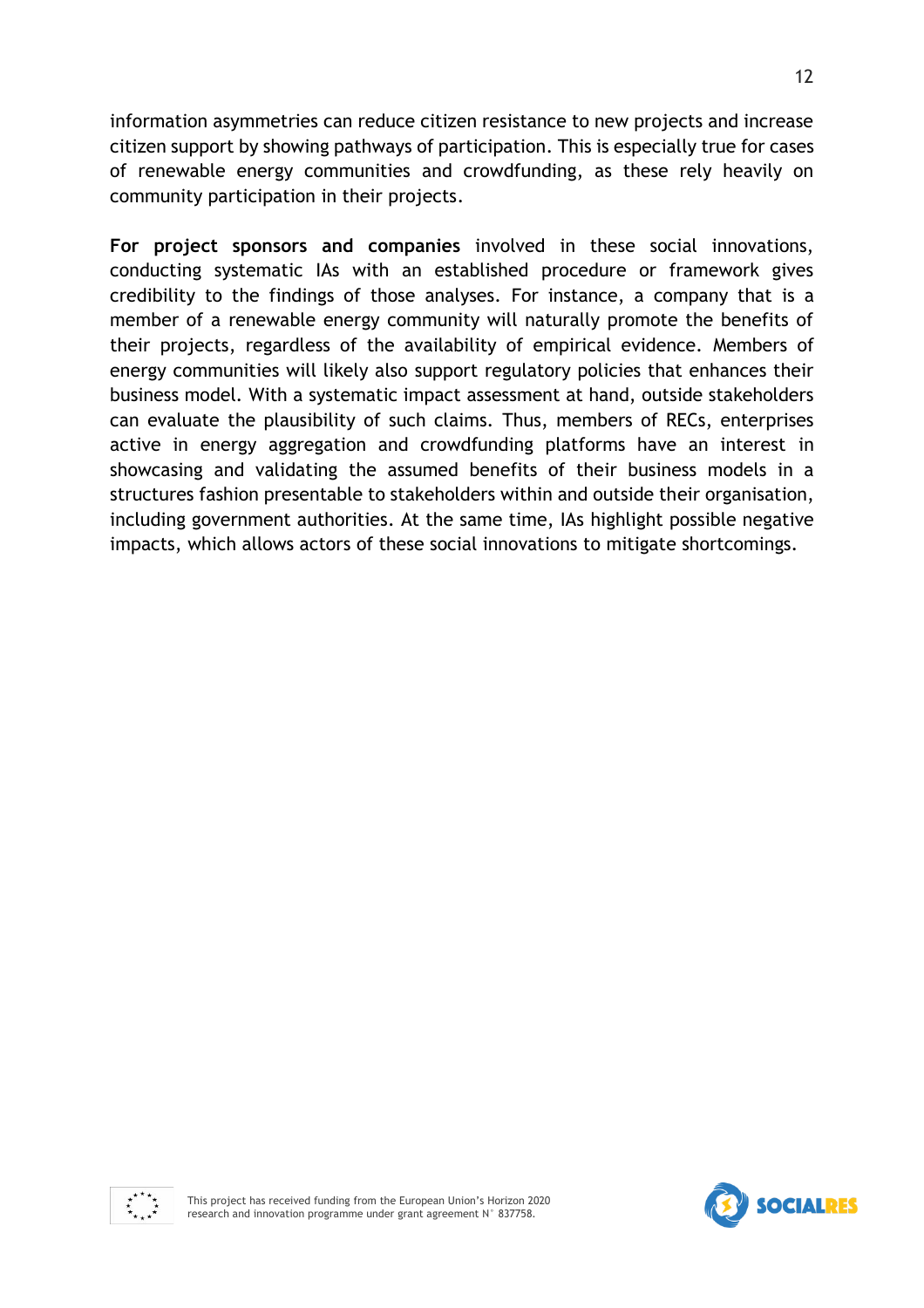# 3. Background: Impact assessments

The preceding chapter portrayed the need for data driven tools to analyse social innovations. This chapter first describes how impact assessments are conducted, portraying both different frameworks and methodological approaches that are commonly used. Then, impact assessments and empirical studies specifically of renewable energy communities, energy aggregators and crowdfunding platforms for RE projects are presented and assessed. This builds the foundation of the taxonomy for impact assessments of these social innovations that is depicted in chapter 4.

# 3.1 Impact Assessments in general

### **What is an impact assessment?**

Impact assessments (IA) are structured processes, aimed at analysing possible implications of proposed or existing actions or existing projects. By considering impacts for people and their environment, an impact assessment supports policymakers and others in the decision-making process. It can be applied in a variety of circumstances, from designing legislation to the evaluation of specific projects (European Commission, 2017; Fortuny, 2021).

### **Procedure**

Impact assessments do not underlie a strict set of pre-defined methodological steps that can be applied to any case. Rather, the exact procedure of conducting IAs depends on the entity or institution commissioned and the context of the project, policy or other subject that the IA is analysing. The most common IA frameworks are depicted in table 1, based on Simsa (2014).

| <b>IA Framework</b>                   | <b>Description</b>                                                                                                                                                                                       | <b>Application</b>                                                                                                                                                                               |
|---------------------------------------|----------------------------------------------------------------------------------------------------------------------------------------------------------------------------------------------------------|--------------------------------------------------------------------------------------------------------------------------------------------------------------------------------------------------|
| <b>Social Return</b><br>of Investment | SROI-Analysis measures social value<br>created in monetary terms and<br>contrasts this value to the amount of<br>invested capital to calculate an<br>aggregated ratio of social return of<br>investment. | SROI-analyses are best<br>used for benchmarking<br>investments but lack a<br>standardized approach.<br>Thus, this method should<br>be used with a per-case<br>approach as a comparative<br>tool. |
| Cost-Benefit-<br><b>Analysis</b>      | Cost-Benefit-Analysis (CBA) is a<br>specific form of economic<br>evaluation, contrasting the costs of a<br>project with its monetarised<br>impacts.                                                      | Comparison of investment<br>opportunities                                                                                                                                                        |

<span id="page-12-0"></span>

| Table 1: Examples of Common IA Frameworks |  |  |  |  |  |  |  |
|-------------------------------------------|--|--|--|--|--|--|--|
|-------------------------------------------|--|--|--|--|--|--|--|



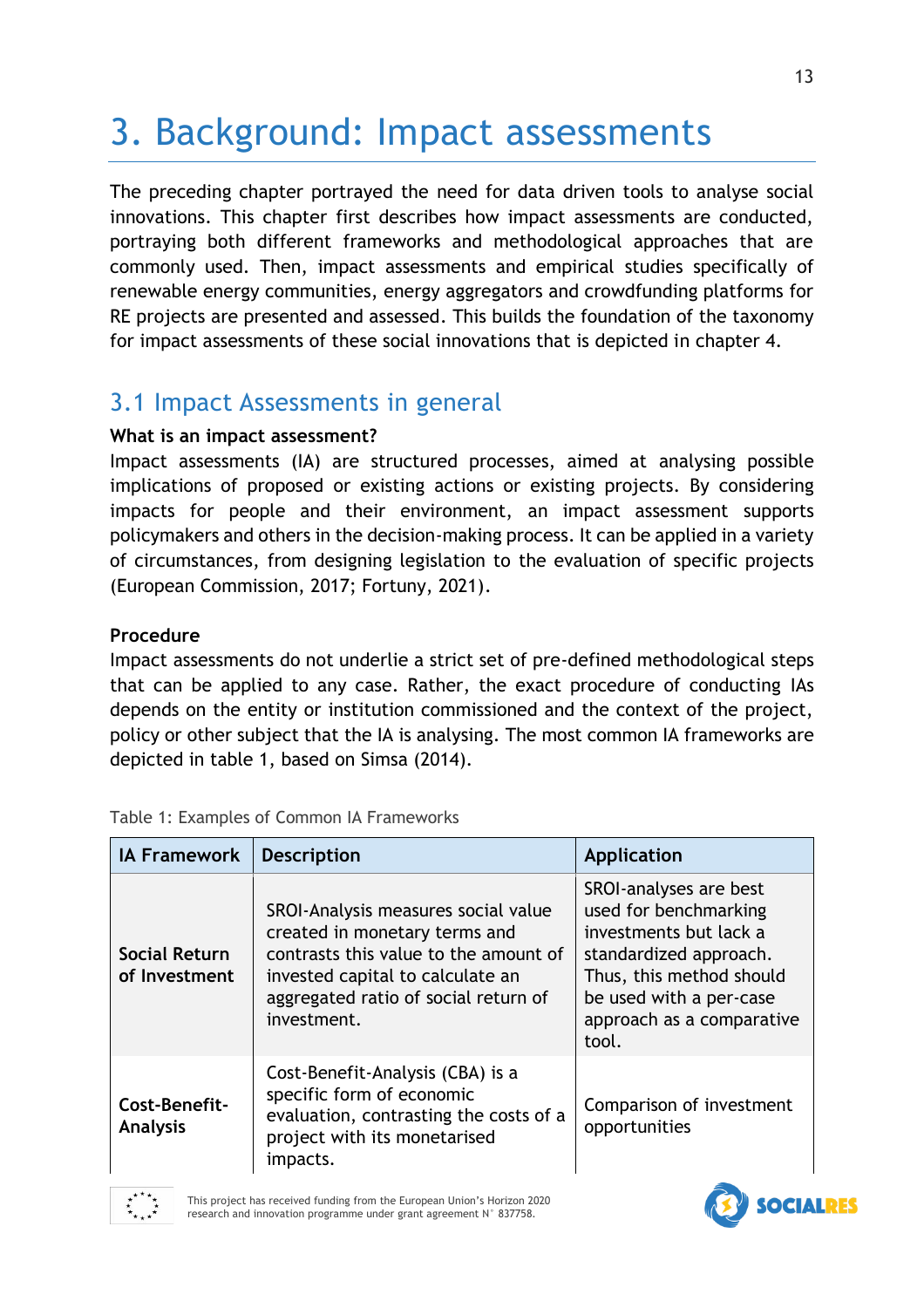| Global<br>Reporting<br>Initiative (GRI)                           | Global Reporting Initiative (GRI) is a<br>complex set of indicators mostly<br>used by large enterprises to report<br>impact dimensions to investors.                                                                                                               | Stakeholder reporting<br>focused on non-financial<br>impacts.                                            |
|-------------------------------------------------------------------|--------------------------------------------------------------------------------------------------------------------------------------------------------------------------------------------------------------------------------------------------------------------|----------------------------------------------------------------------------------------------------------|
| Impact<br>Reporting &<br>Investment<br><b>Standards</b><br>(IRIS) | Impact Reporting & Investment<br>Standards (IRIS) are used by impact<br>investors to assess investment<br>opportunities. Consists of catalogue<br>of key figures analysing the<br>financial, ecological and social<br>success of an organisation or<br>investment. | Used mostly by impact<br>investors                                                                       |
| <b>Social</b><br>Reporting<br><b>Standard (SRS)</b>               | Social Reporting Standard (SRS) is a<br>framework to standardize social<br>reporting.                                                                                                                                                                              | Works as a template to<br>structure an impact<br>assessment without<br>outlining specific<br>indicators. |
| <b>Social</b><br><b>Accounting</b><br>and Auditing                | Social Accounting and Auditing<br>provides a framework to define a<br>process of selecting performance and<br>impact indicators.                                                                                                                                   | Primarily used by SMEs and<br>NPOs to assess their own<br>organization.                                  |
| Logical<br><b>Framework</b><br>Approach                           | The Logical Framework approach is<br>used as a project monitoring system,<br>providing a linear impact model that<br>serves as the foundation upon which<br>a project evaluation and monitoring<br>system can be build.                                            | Developed by USAID in the<br>1960s, it is used most<br>commonly in development<br>aid.                   |
| Outcome /<br>Change<br><b>Mapping</b>                             | Outcome mapping aims at assessing<br>the changes in behaviour of<br>stakeholders involved in program or<br>project.                                                                                                                                                | Used for internal learning<br>and self-evaluation.                                                       |

With so many different existing frameworks as presented in **Error! Reference source not found.**, it can be difficult to compare impact assessments of projects of the same domain but conducted according to varying frameworks. However, the number of dissimilar frameworks is not the only factor that highlights the differences in impact assessment approaches for projects.

For policy proposals, a different procedure altogether is needed to assess possible impacts. One of the best-known approaches for impact assessments of policy proposals is the standardized procedure of the European Commission. This process has long been established as a key part of the development of new regulation. In the EU's IA procedure, the impact assessment answers the question what problem a policy proposal should solve, and subsequently analyses and compares various options regarding their economic, social and environmental impact. The findings of



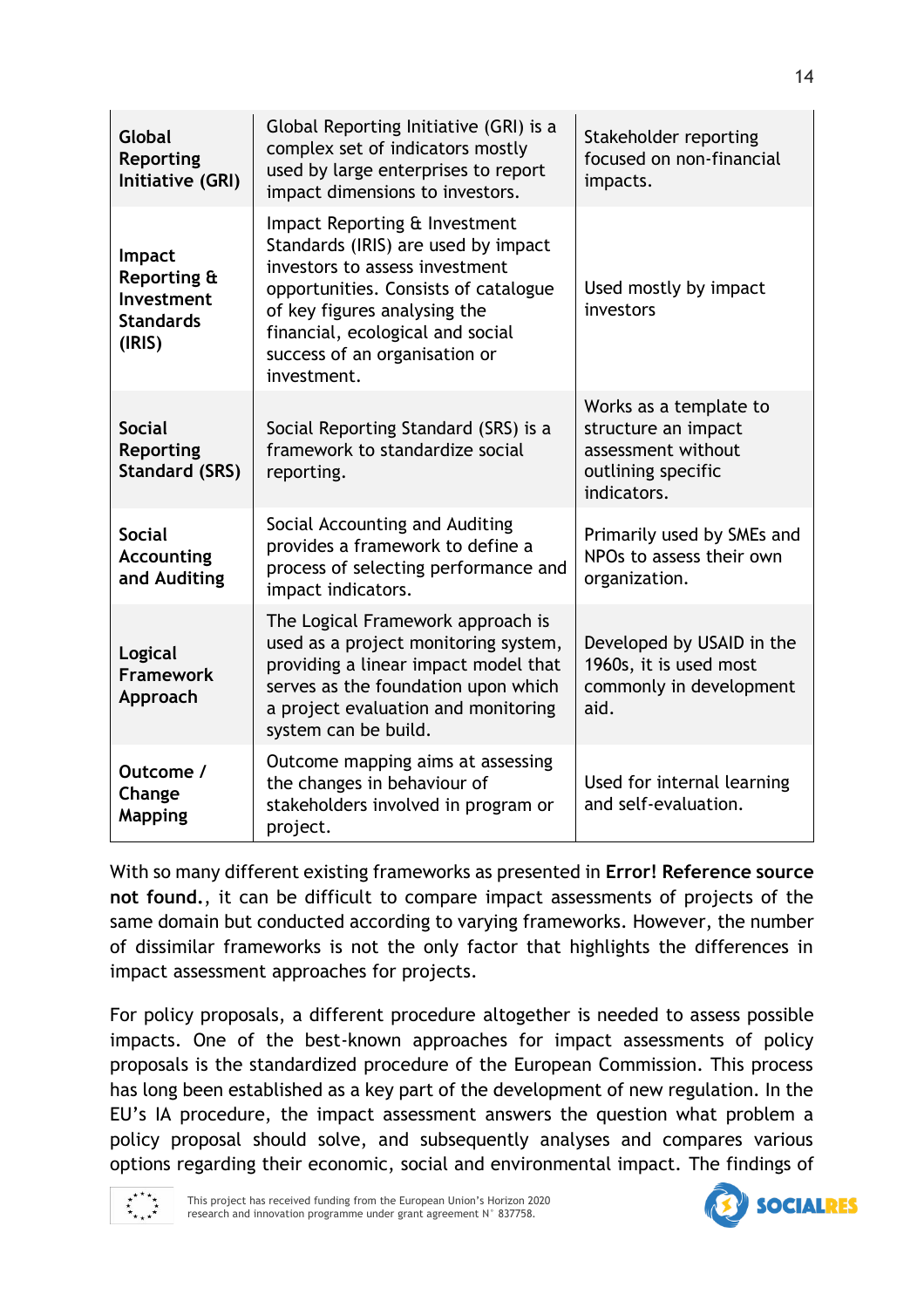this process are summarized in an impact assessment report (European Commission, 2018a), that includes:

- "the environmental, social and economic impacts, including impacts on small and medium enterprises and competitiveness, and an explicit statement if any of these are not considered significant
- who will be affected by the initiative and how
- the consultation strategy and the results obtained from it"

# **Methodological Approaches**

The preceding section on procedural frameworks for impact assessment have highlighted the diversity of available options. The methodological approaches to accumulate data for impact assessments are similarly disparate. **Error! Reference source not found.** lists the most common methods to gather data and their application, based on guidelines by the International Institute for Sustainable Development (2016).

| Method                                                            | <b>Description</b>                                                                                                                                                                                                                                                                                                 |
|-------------------------------------------------------------------|--------------------------------------------------------------------------------------------------------------------------------------------------------------------------------------------------------------------------------------------------------------------------------------------------------------------|
| <b>Expert Judgement</b>                                           | Reporting based on opinions of professional experts<br>$\bullet$<br>Used when data availability is limited<br>$\bullet$                                                                                                                                                                                            |
| <b>Quantitative Physical</b><br>and Mathematical<br><b>Models</b> | Modelling that is used in particular to study physical<br>$\bullet$<br>relationships of environmental systems<br>Availability of quantitative data is a prerequisite<br>$\bullet$                                                                                                                                  |
| <b>Cumulative Impact</b><br><b>Assessment</b>                     | Assessment of relationship of successive impacts<br>$\bullet$<br>reinforcing each other, possibly leading to more<br>serious consequences                                                                                                                                                                          |
| Matrices and<br><b>Interaction Diagrams</b>                       | Pre-defined matrices for the assessment of projects in<br>$\bullet$<br>a particular industry, adjusted to the characteristics<br>of the project<br>Mostly used for visualizing available data                                                                                                                      |
| <b>Rapid Impact</b><br><b>Assessment Matrix</b>                   | Assessment of four aspects using qualitative data<br>$\bullet$<br>gathered by multidisciplinary teams: physical-<br>chemical, biological, human, economic<br>Public participation in data collection<br>$\bullet$<br>Creates an impact portfolio that allows for comparison<br>$\bullet$<br>of development options |
| <b>Battelle Environmental</b><br><b>Evaluation System</b>         | Assessment focused on environmental impacts,<br>$\bullet$<br>divided into four categories: ecology, pollution,<br>aesthetics and human interest                                                                                                                                                                    |

<span id="page-14-0"></span>

|  |  | Table 2: Examples of Common IA Methodologies |
|--|--|----------------------------------------------|
|  |  |                                              |



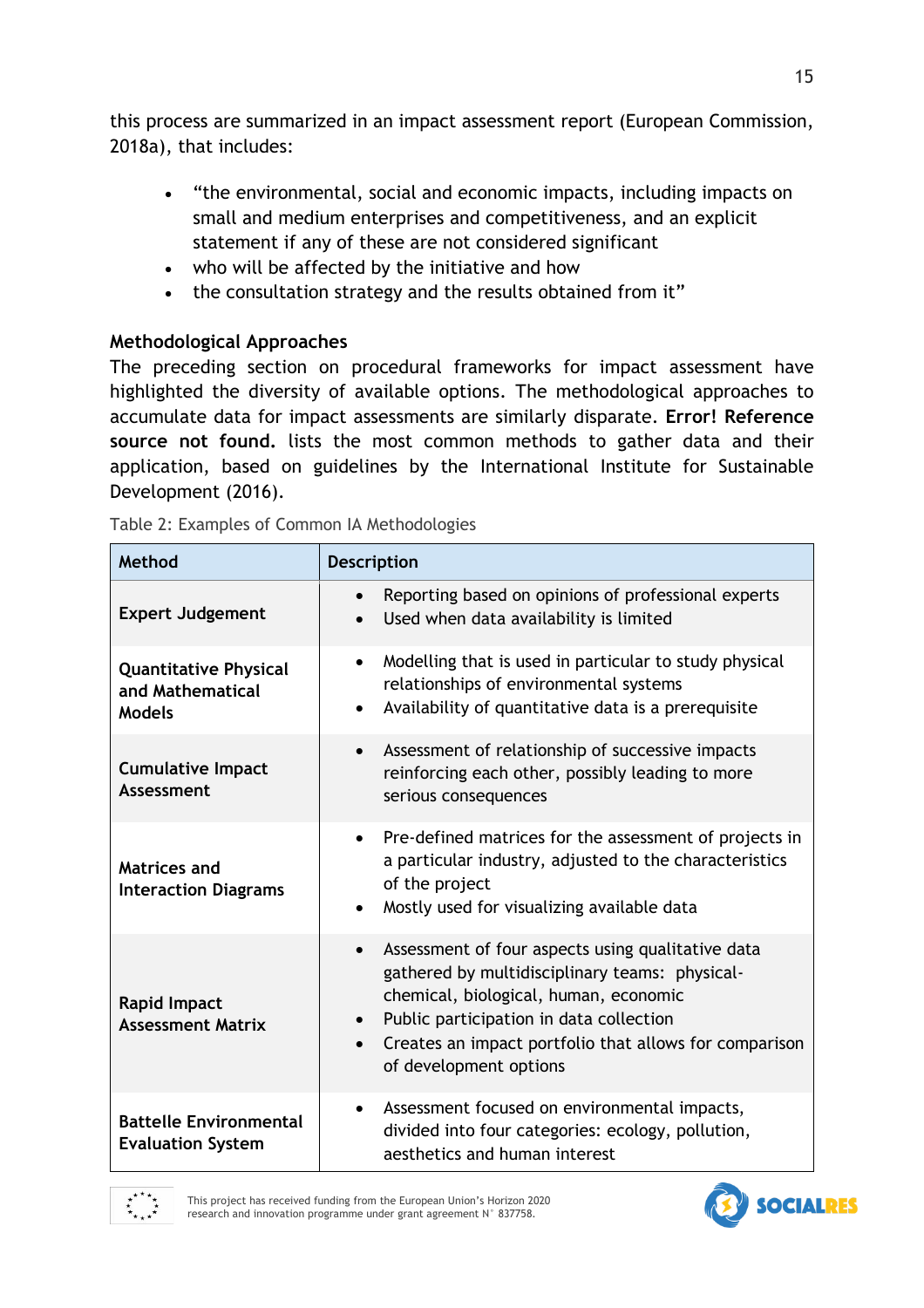| • Parameters are chosen to compare project |
|--------------------------------------------|
|                                            |

As table 1 and table 2 show, the high number of alternatives both in framework and methodological approaches make it possible to customize the exact procedure of an IA to the specific needs of a project. However, the lack of standardization makes it difficult to compare and contrast IAs of different projects.

The following subchapter presents examples of impact assessments and empirical analyses of projects in the field of renewable energy communities, energy aggregators and related crowdfunding projects that exemplify this problem.

# 3.2 Impacts of Social Innovations in Renewable Energy

In the following, we depict the impacts of social innovations in renewable energy most commonly described in the literature. For energy communities, impact assessments of single projects have been published in the past. Hence, the methodology as well as the impacts described in those studies are presented here. To form a comprehensive perspective, we furthermore portray impacts of RECs described in empirical studies that use different empirical methodological approaches. For energy aggregators and crowdfunding platforms for RES projects, we rely on aggregate studies to assess the impacts of these social innovations.

## Renewable Energy Communities

Citizen-owned Renewable Energy Communities (RECs) have existed since the 1990s. First popular in Germany and Denmark, the concept has today spread throughout the European Union. Today, about 3400 RECs operate in its 27 member countries. (RESCoop Mecise, 2019). RECs are mostly comprised of a group of local citizens that collectively own, manage and operate assets to produce renewable energy. The passage of the *Directive (EU) 2018/2001 of the European Parliament and of the Council on the promotion of the use of energy from renewable sources (2018)* by the European Union ensures that RECs exist to serve the local community. The definition of RECs in that legislation guarantees that RECs cannot not be used in the economic interest of large energy companies, energy-intensive companies, or single investors (Hoffmann *et al.*, 2021). The various impacts that characterize renewable energy communities are assessed and described in the following sections.

## **Methodological Procedure**

A model illustration of how impact assessments for renewable energy communities are conducted is Van der Waal's analysis of a wind turbine located on the Scottish Orcadian islands, published in *Energy Policy* (2020). This case study uses a mix of the



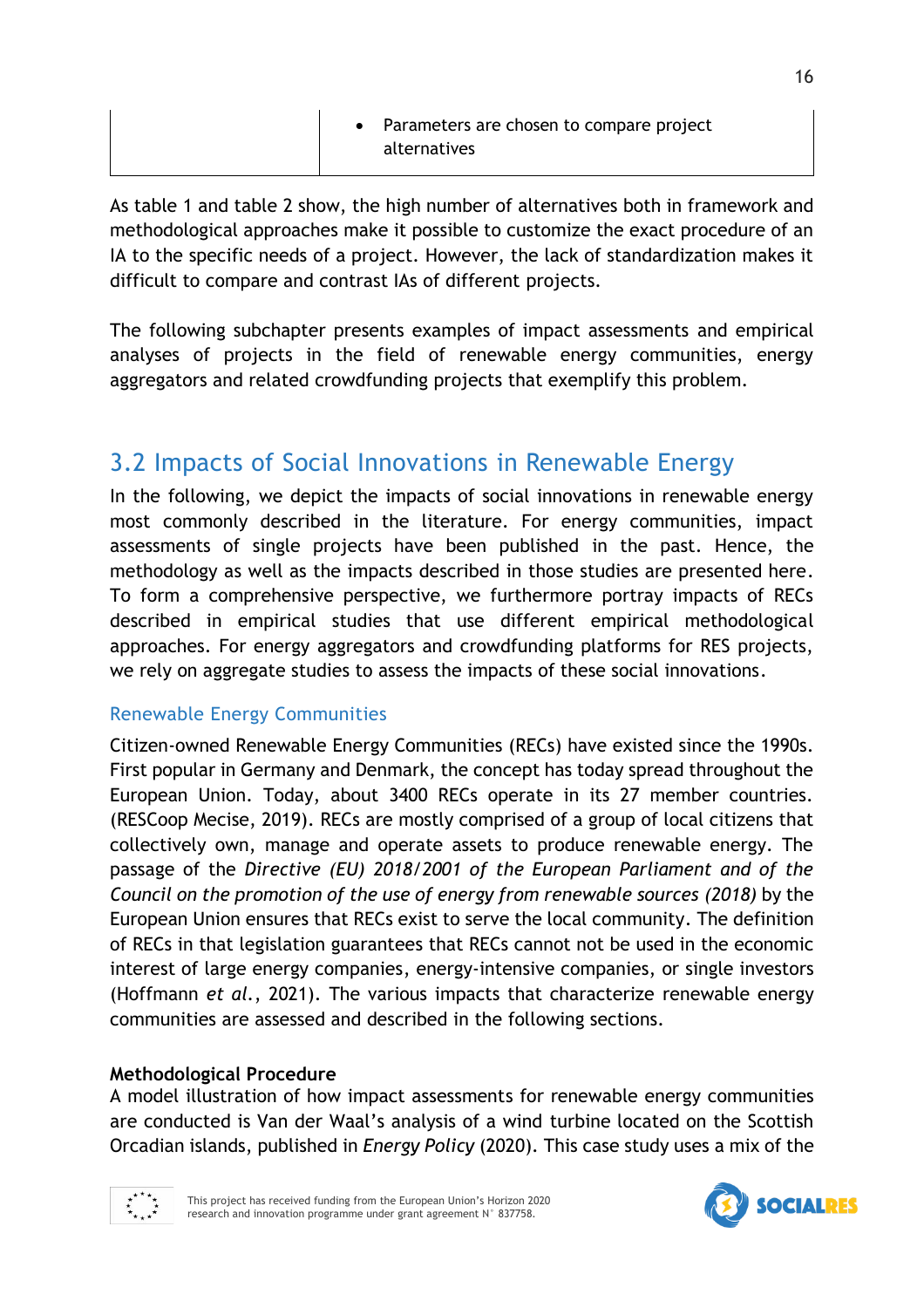methods presented in chapter 3.1 for data gathering, but complements the assessment with a change mapping approach to illustrate the project's local impact. Van der Waal's method highlights how research participants experience and perceive changes caused by the project, illustrating both positive and negative outcomes.

In contrast to the systematic analysis of a single project, Kirsch *et al.* (2015) present an assessment of the impacts of all RECs in one country.

A third approach to impact assessments of social innovations is presented by Preenen *et al.* (2014). Here, the authors have developed an IA method that allows for both the analysis of impacts of a social innovation as well as the ex-ante analysis of the impacts of policy options on these social innovations. This contrasts with the approaches taken by Van der Waal and Kirsch et al., as their approaches do not analyse the effects of different policy alternatives. This makes the approach taken by Preenen *et al.* likely more useful for policy makers.

Besides the described impact assessments, the impacts of RECs illustrated in the following sections are portrayed by Bauwens and Devine-Wright (2018) who rely on a large set of survey data on REC membership. Furthermore, evidence from case studies are used (Caramizaru and Uihlein, 2020), as well as findings from literature reviews (Caramizaru and Uihlein, 2020; Slee and Harnmeijer, 2017; Tarhan, 2015). In addition, Wierling *et al.* (2018) analysed different databases of energy communities to evaluate their collective impact.

## **Economic Impacts**

Renewable Energy Communities entail various positive socioeconomic impacts. Most of these effects stem from the revenue created by the REC. Here, the comparison to hosting commercial power plants is significant. Studies estimate that communities can expect up to €15.000 per installed MW of capacity for hosting commercial wind farms, largely through tax revenues and leasing contracts. Community projects can generate over €115,000/MW per year for the involved stakeholders (Slee and Harnmeijer, 2017; van der Waal, 2020). This way, RECs contribute considerably to local wealth creation. Kirsch *et al.* (2015) found that the assessed projects had returned 3.5 million AU\$ for community investors.

The revenue generated from RECs is directly related to the installed capacity. Thus, the installed capacity is another important indicator for impact assessment in this domain. However, the available data for this is often incomplete. Many small cooperatives lack the resources for publishing their data, therefore researchers have to rely on approximations. For example, Wierling *et al.* (2018) estimate that in the UK, energy cooperatives account for 150 MW of installed capacity. Similar exemplary estimates are related to the capital invested in RECs. Wierling *et al.* approximate that in Germany, about 600 million  $\epsilon$  are invested in shares of energy cooperatives.

Moreover, RECs lead to the creation of local jobs. In van der Waal's analysis, the Orcadian REC is now one of the main employers of the municipality (van der Waal,



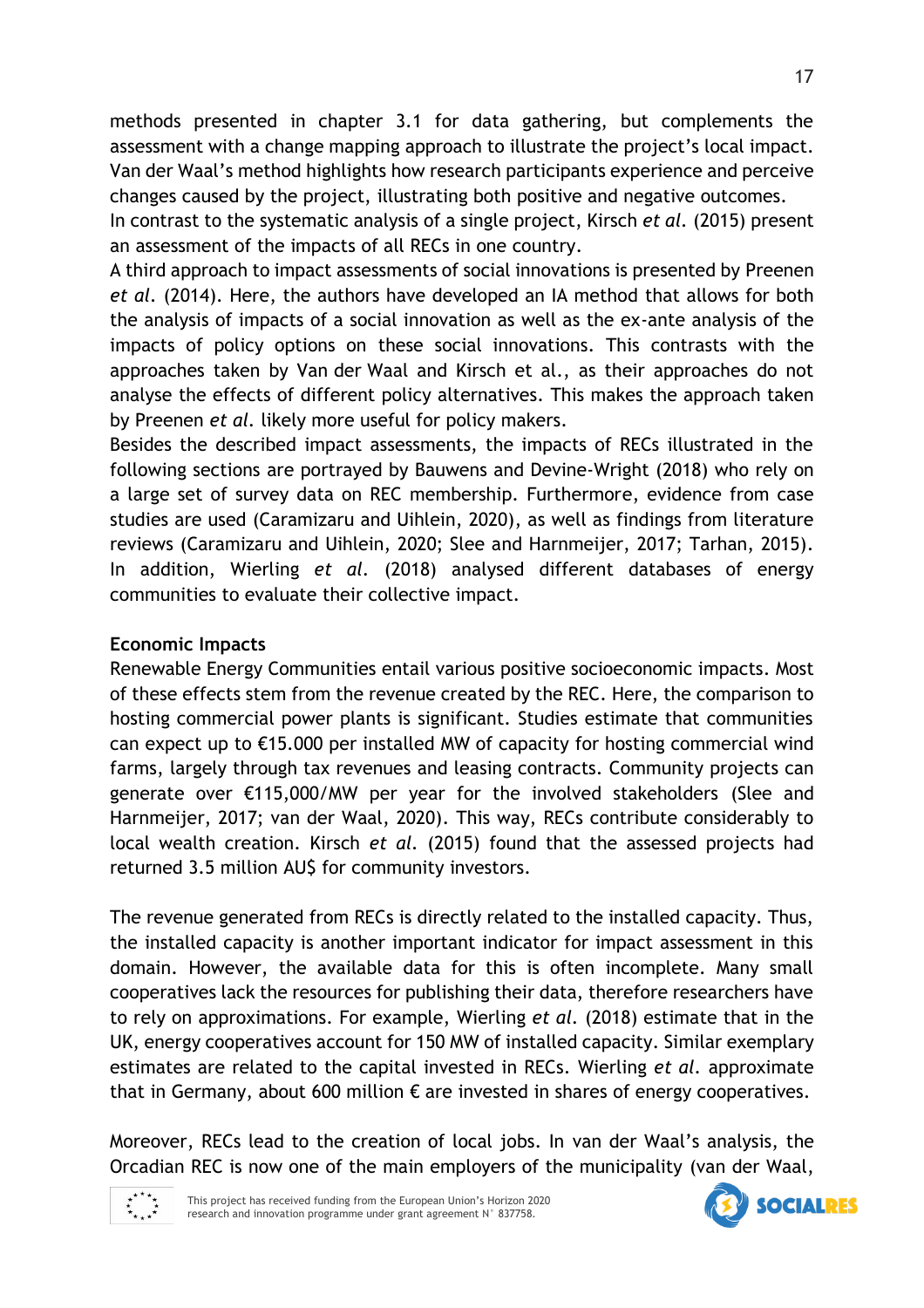2020). Similar results are found in the assessment by Kirsch *et al.* (2015). Job creation and improved employment opportunities are a significant result even in small scale projects. The inception and operation energy cooperatives also enable its members to acquire various vocational skills. It the case of the Scottish REC, REC members acquired comprehensive knowledge about project management aspects and RE technologies. These professional skills are easily transferrable to other jobs, contributing to the overall attractiveness of the local area for other businesses and enhancing the employability of its citizens. In addition, the project indirectly created employment opportunities in the transportation network of the island, as the proceeds finance a ferry service. This cross-financing of the local infrastructure increases the quality of life for residents overall (van der Waal, 2020).

### **Environmental Impacts**

In general, the main environmental impact of RECs are the greenhouse gas emissions avoided by substituting conventional fossil-fuel based energy sources with renewables. The scope of the impact depends on two main factors: the amount of renewable energy produced and the composition of the local electricity supply and the associated mean carbon emissions. Some countries' energy system mostly run on coal-fired power plants. Hence the amount of GHG-emissions avoided in those regions will be higher than in countries which already have a large renewable share. The Australian REC study provides data for both of these indicators. The authors find that until the end of 2014, Australian RECs accounted for 50,000 MWh of clean energy fed into the grid. Kirsch *et al.* calculate that this avoided has 43,000 tonnes CO<sub>2</sub>e.

### **Social Impacts**

While much harder to quantify than economic and environmental effects, RE communities also have a significant social impact. van der Waal (2020) found that the observed community-owned windfarm positively contributed to social cohesion by funding an expanded public transportation service with the proceeds of the windfarm. This enabled especially elderly citizens to more easily take part in community life.

Furthermore, the involvement of the local citizens has likely contributed to lowering opposition to the erection of the wind turbines. Even though the Orkney islands are known for the beauty of their natural landscape, the citizens surveyed by van der Waal have largely refrained voicing negative perceptions of the presence of the community wind farm. Negative impacts of the project in any domain were found to be limited and curbed by the involvement of the community in the development process and the operation of the venture. Thus, the majority of residents view the wind farm as a necessary trade-off for more sustainable electricity generation from which the community benefits as well. Consequently, an independent poll found 77% of voters approving of the wind park (van der Waal, 2020).



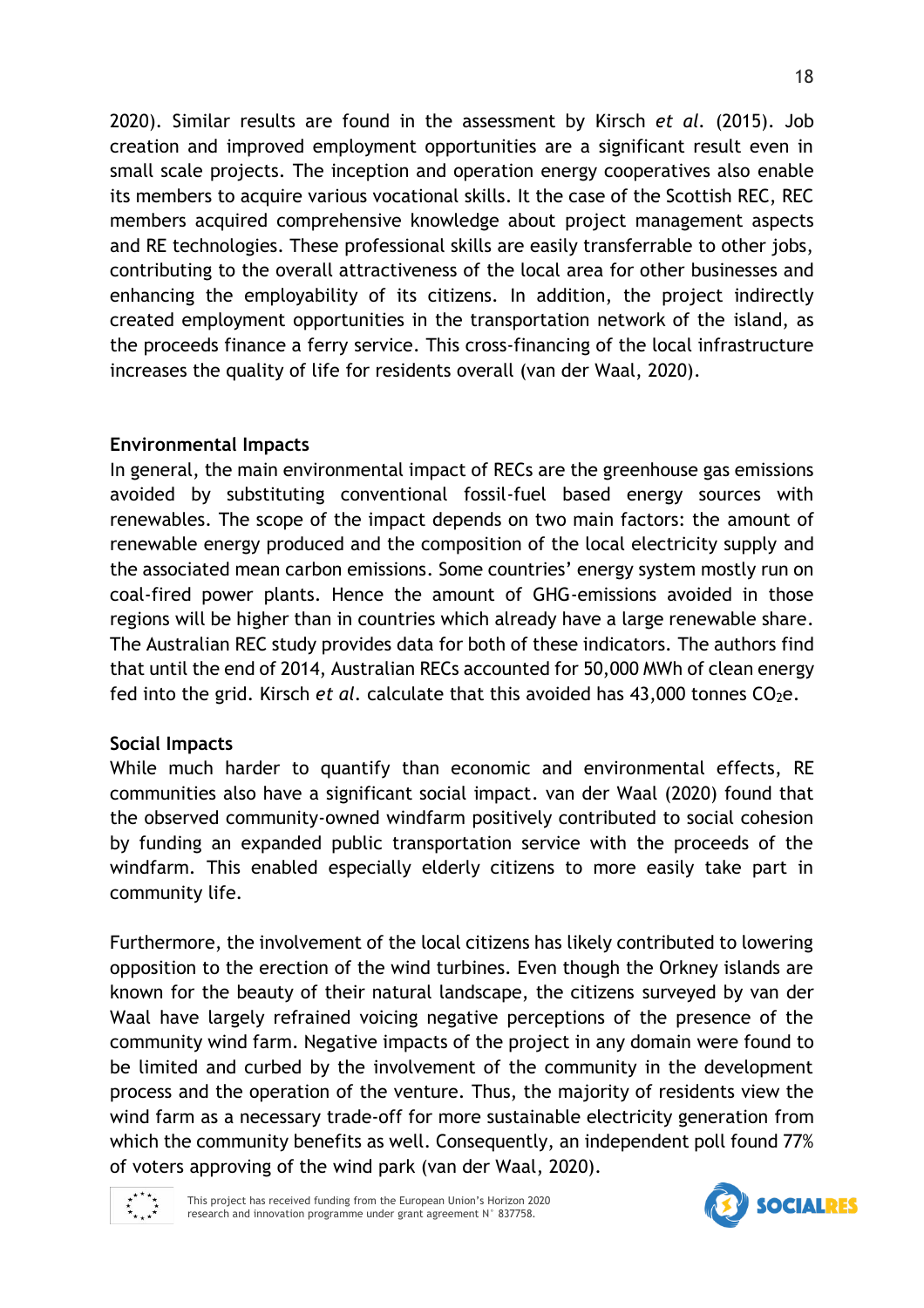Further social impacts of renewable energy communities are portrayed by Caramizaru and Uihlein (2020) among others. By involving the local community in a shared endeavour from which local stakeholders benefit directly, social cohesion and participation in community life is promoted. For example, energy communities may include their members in the approval and ratification of decisions of the energy community's managing body, i.e. how a surplus of revenue is distributed among stakeholders. This democratization and citizen engagement in energy systems empowers citizens to act jointly to address energy poverty, reduce carbon emissions and combat climate change on a local level (Caramizaru and Uihlein, 2020). Similarly, Bauwens and Devine-Wright (2018) found that through the engagement with local stakeholders, RECs can overcome uncertainty and indifference towards renewable energy of local citizens, even those not directly involved with RECs. In this way, RECs facilitate a fast and socially acceptable energy transition towards renewables.

# Energy Aggregators

Changes in the electricity market like the shift to renewables, more sophisticated information and communication technology (ICT), and increasing adoption of decentralised energy resources (DERs) are providing new opportunities for aggregators to create value across the energy supply chain. The business models for aggregators have been explored as part of the SocialRES project (Lizarralde, 2020) as well as in other projects such as the BestRES project (Fleischhacker *et al.*, 2017).

For our purposes we look specifically to aggregators with retail activities, mass prosumer aggregators, and peer-to-peer (P2P) energy trading service providers. As we are most interested in the social, economic, and environmental impacts that aggregators can have on individual citizens or a community, we look at business models where individual consumers and prosumers are directly involved. The data on these impacts is still scarce as not many of these types of aggregators are active in the EU yet due to technological and regulatory barriers (Hoffmann *et al.*, 2021). However, the following section will look more closely at some of the impacts and value creation that has been explored as well at the methodologies employed to do so.

## **Methodological Procedure**

Measuring the impact of mass consumer RE aggregators is difficult on an empirical level as their spread is limited across the world. The main methodological approaches have been case studies and system modelling. The case studies tended to be smaller in size, with the results then being modelled on a national scale. Further approaches have looked at effects and impacts of variable pricing schemes and what these impacts can tell us about the impact that aggregators may have (Eid *et al.*, 2016). Many of the impacts explored focused on the effects on the energy



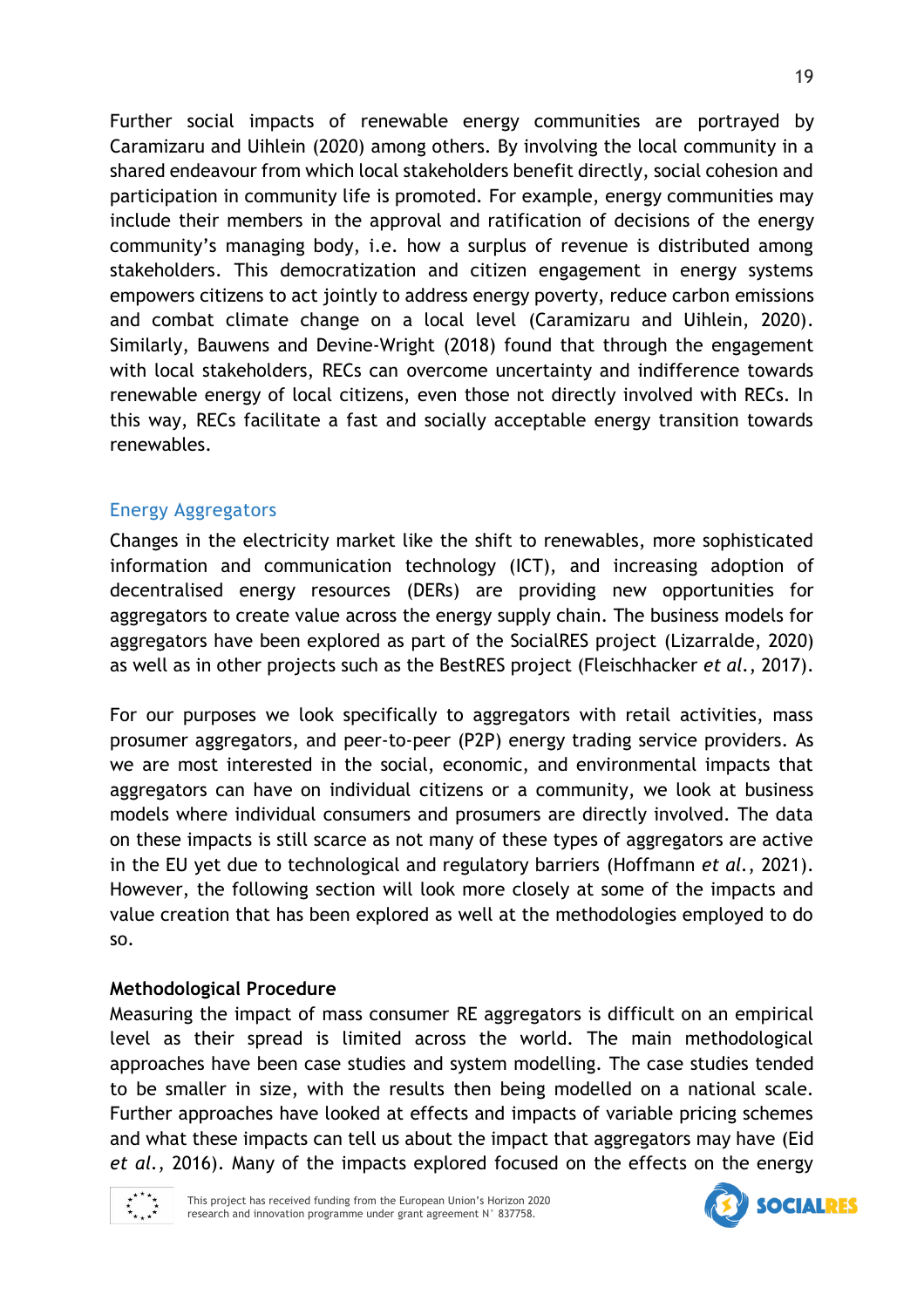grid, such as peak load shaving and congestion management. The economic impacts were frequently analysed at an aggregated level, across the economy, rather than at the household level. Environmental impacts were commonly derived from the demand reduction, especially peak load reduction, although empirical data here is still limited. Lastly, the social and potential behavioural impacts were largely unexplored.

Scott Burger *et al.* (2016) explored the value of aggregators in the electricity system, identifying three categories of value that aggregators have within the electricity system and using data from two case studies to empirically back their arguments. Barbiero, Blasi and Schwidtal (2021) looked at the impact that end user aggregation has on the electricity business ecosystem. Their paper, relying on 4 case studies, also looks at value creation by actor group, and explores who is able to capture value from aggregation in different aggregation business models. The paper also looks beyond economic value and includes the environmental value of emission reduction.

## **Economic impacts**

In a post subsidy era, as characterised by the phase out or significant reduction in feed-in-tariffs in many EU countries, prosumers are left looking for alternative business models through which to increase returns on their RE investments. In Brown, Hall and Davis's (2019) paper exploring the business model options that prosumers have in the UK, aggregation featured heavily, as it is the only way prosumers can access markets and provide services which they are excluded from on an individual basis. Owners of distributed energy resources (DERs) participating as part of an aggregator reduces transaction costs on both sides; the wholesale side only needs to interact with one actor as opposed to many small ones, and the DER owners save the cost of to learning how the markets work and the cost of developing market strategies (Glachant, 2019).

The economic benefits to prosumers participating in an aggregator can be manifold. The first and most significant is the direct income that prosumers can earn through participation in an aggregator. Aggregators can provide ancillary services on the electricity market such as demand response, through offering the consumption and generation flexibility of their members. The members of the aggregator are then compensated for the flexibility they make available. This opens up revenue streams for private households in a segment of the electricity market previously reserved for large centralised companies (Barbiero, Blasi and Schwidtal, 2021).

A further important economic impact is that aggregators, through allowing households to monetise their consumption flexibility, increase the value of other technologies (Brown, Hall and Davis, 2019). Many products and systems, such as smart appliances, heat pumps, and electric cars, will be critical in creating flexibility in both consumption and supply for the aggregator. This means they will serve a



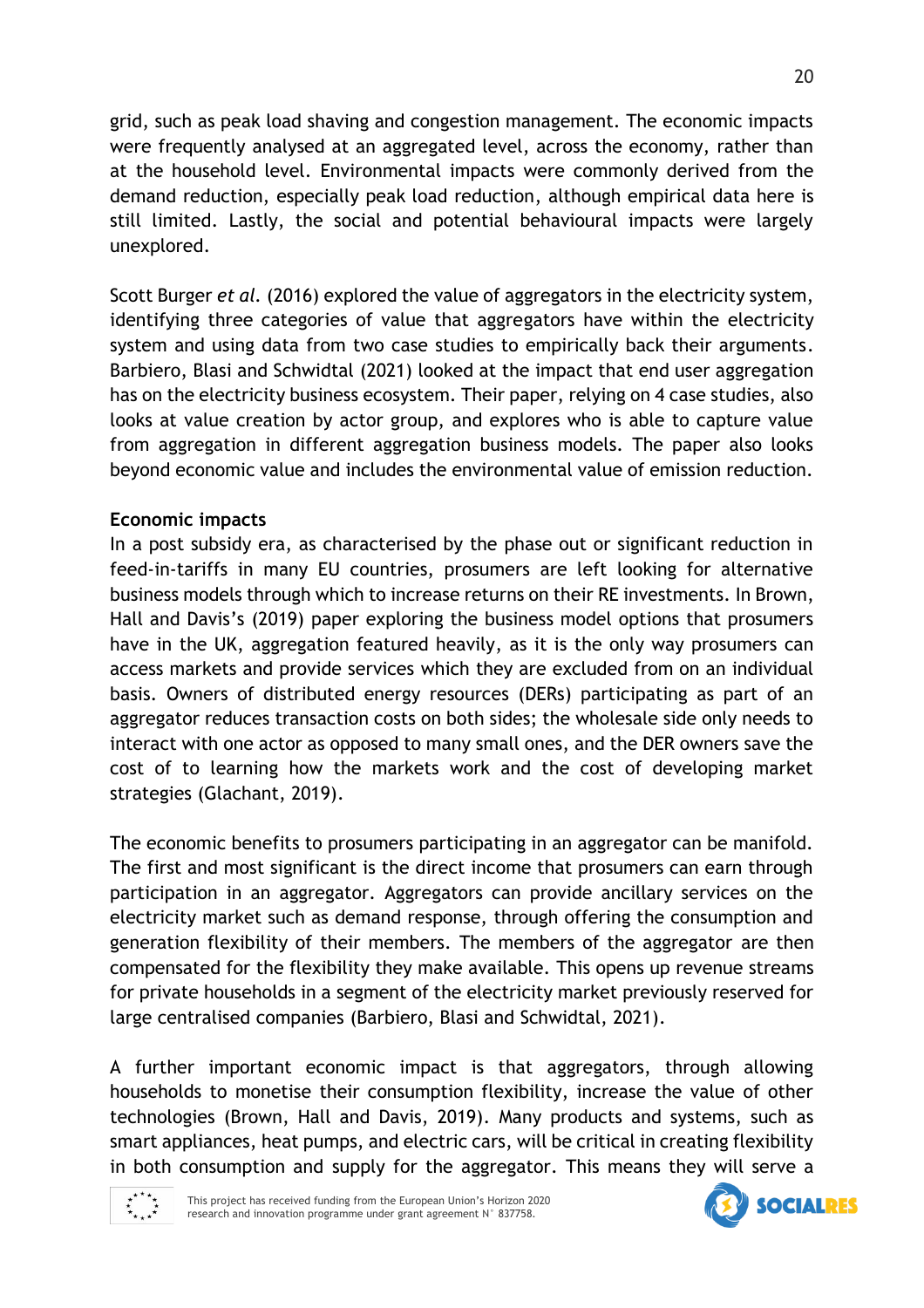secondary purpose beyond their primary function. The ability to integrate these technologies into the electricity grid and their ability to generate revenue for the household as part of an aggregator, can also increase their attractiveness as an investment for individual households.

Beyond generating revenues for their members, aggregators can also save them money. Aggregators respond to price signals from the wholesale markets, which determine the times in which they sell energy, or when they reduce demand. Aggregators can sell demand reduction to DSOs and TSOs during times of peak demand, thus monetizing the flexibility of the aggregated DERs, as well as reducing strain on the energy system as a whole (Albadi and El-Saadany, 2008). A case study from Nevada, analysed by Scott Burger *et al.* (2016) found that peak hour demand reductions resulted in \$33 in savings per year. This sum would likely be too small to motivate an individual or a household to actively manage their energy consumption, however, the aggregator makes this a passive process. While impacts at the household level may be small, the same case study estimates that demand reduction during peak hours via aggregation could save 140 MW of generating capacity in Nevada and 4.5 GW across the USA (Scott Burger *et al.*, 2016). Savings, however, can also be higher as demonstrated by a separate case study in Nevada, USA which saved customers around \$100 per year or 635 KWh in electricity and 527 KWh in gas (ecofactor, 2014).

Aggregated demand response also brings significant value to grid operators, which is why DSOs and TSOs are the parties interested in purchasing flexibility (Valarezo *et al.*, 2021). Beyond these, peak demand reduction comes with a number of benefits for all electricity market participants. Firstly, it contributes to a reduction in price volatility. Near maximum generation capacity, electricity price increase exponentially as peaking plants are activated. Peak time demand reduction means that peaking plants are called upon less frequently (Albadi and El-Saadany, 2008). Secondly, increased flexibility means less capacity needs to be installed. A case study from Vermont, USA found a 13.5% decrease in peak demand events which equalled \$190,000 in annualised savings for the utility running the pilot (Pratt and Erickson, 2020). A lot of capacity is currently installed to serve only very few peak hours of demand. Increased flexibility offered by aggregators can avoid these investments (Bray, Woodman and Connor, 2018). Furthermore, investments in expensive grid reinforcement, necessary to deal with the strain on the grid during peak hours of demand can also be avoided or deferred (Bray, Woodman and Connor, 2018; Schittekatte, Reif and Meeus, 2021; Scott Burger *et al.*, 2016).

### **Environmental impacts**

The main way in which aggregators impact the environment and contribute to GHG emission reduction is through more efficient use of energy. Demand may be ramped up when electricity prices are low, for example during a time of high RE generation.



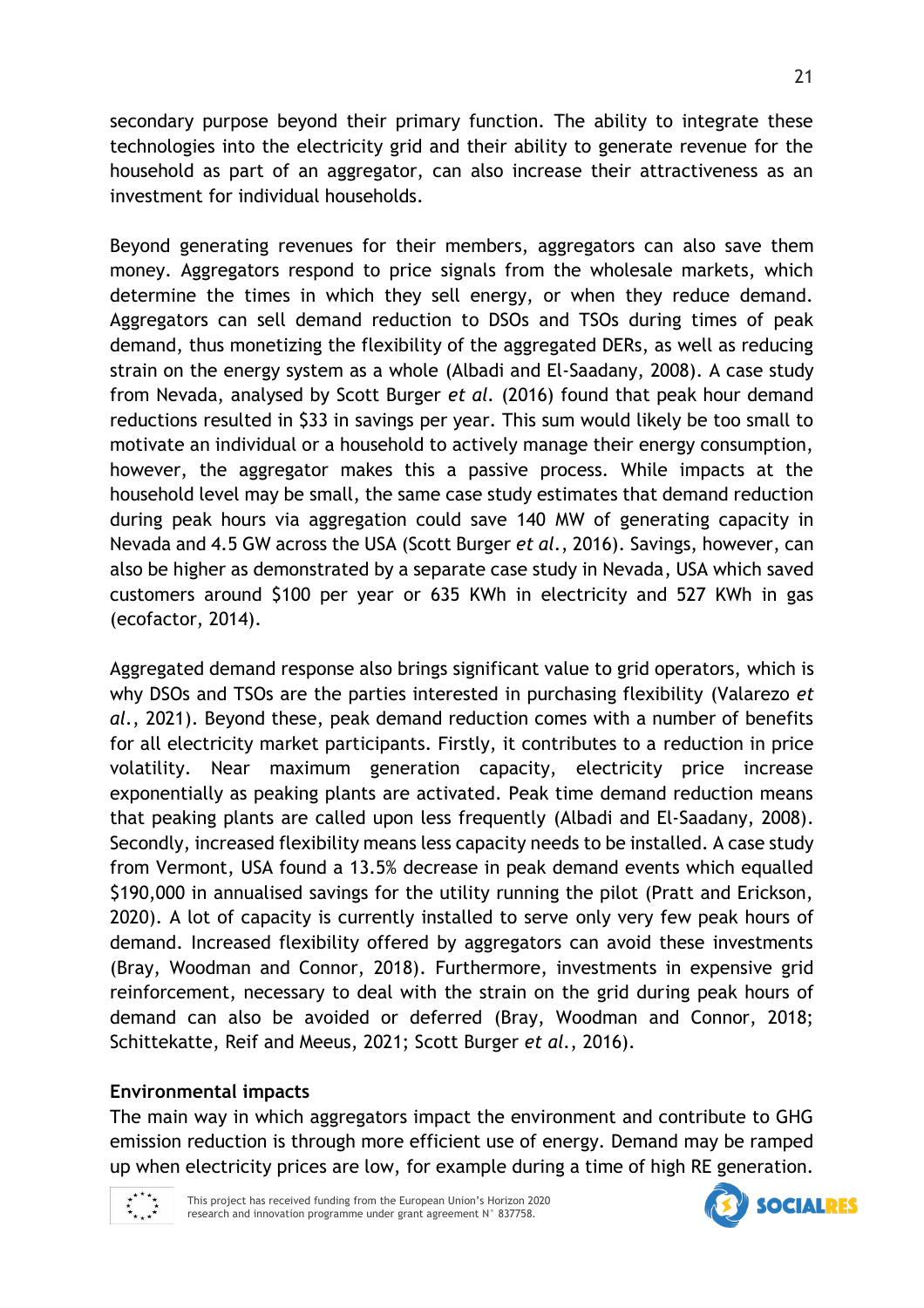Customers enrolled in the aggregator Voltalis in France saw an average reduction of 10% on their electricity bill due to the aggregator software interrupting their heating in response to grid (from TSO) and price signals (Eid *et al.*, 2016). Energy savings through energy management systems naturally leads to positive environmental impacts. Thus, a dual benefit of cost saving for the consumer and reduce emissions is achieved via aggregation. Casals and Corchero (2020), studying two buildings involved in aggregated demand response found that both electricity bills and emissions were reduced. For each kWh shifted, between 0.024 and 0.027 Kg of CO<sup>2</sup> were saved in each building. This shows the environmental benefits of buildings participating in offering ancillary services through an aggregator.

Aggregation can also play an important role in the expansion of renewable energy resources. As more renewable energy sources come online and coal and gas plants close, flexibility will play an increasingly important role in overcoming the intermittency challenge (Bray, Woodman and Connor, 2018; Brown, Hall and Davis, 2019), thus, aggregators' role in providing that flexibility will be crucial in adapting power systems to even higher rates of renewables.

Lastly, as mentioned previously, a main goal of aggregated demand response is peak time demand reduction, and thus avoiding activating or ramping up expensive peaking plants. Peaking plants are most commonly fossil fuel powered as, particularly gas turbines have high ramp rates. The flexibility from demand response through aggregated load curtailment and shifting as well as aggregated battery storage reduces the need for these expensive fossil fuel burning plants (Barbero, Casals and Corchero, 2020).

### **Social impacts**

Aggregation offers consumers the chance to participate in the electricity market, thus allowing consumers to profit in a market that has traditionally been captured by large firms. This means aggregators allow consumers to capture some energy market profits and thus can have redistributive effects. Inclusion in an aggregator also sensitises consumers to the complexities of the electricity market, such as peak load pricing or balancing. This understanding can help citizens become more "aware" consumers, who through their inclusion in an aggregator change their behaviour in a way that reduces their climate impact and saves them money.

Participating in an energy P2P trading platform means that prosumers who used to passively consume and produce energy (and sell it to the utility) now take a more active role. Participants become sensitive to the volatility of the electricity price, and understand electricity markets in terms of day-ahead and intraday prices. This knowledge can affect their consumption behaviour, for example they may postpone their energy intensive activities to a day with low electricity prices (when lots of



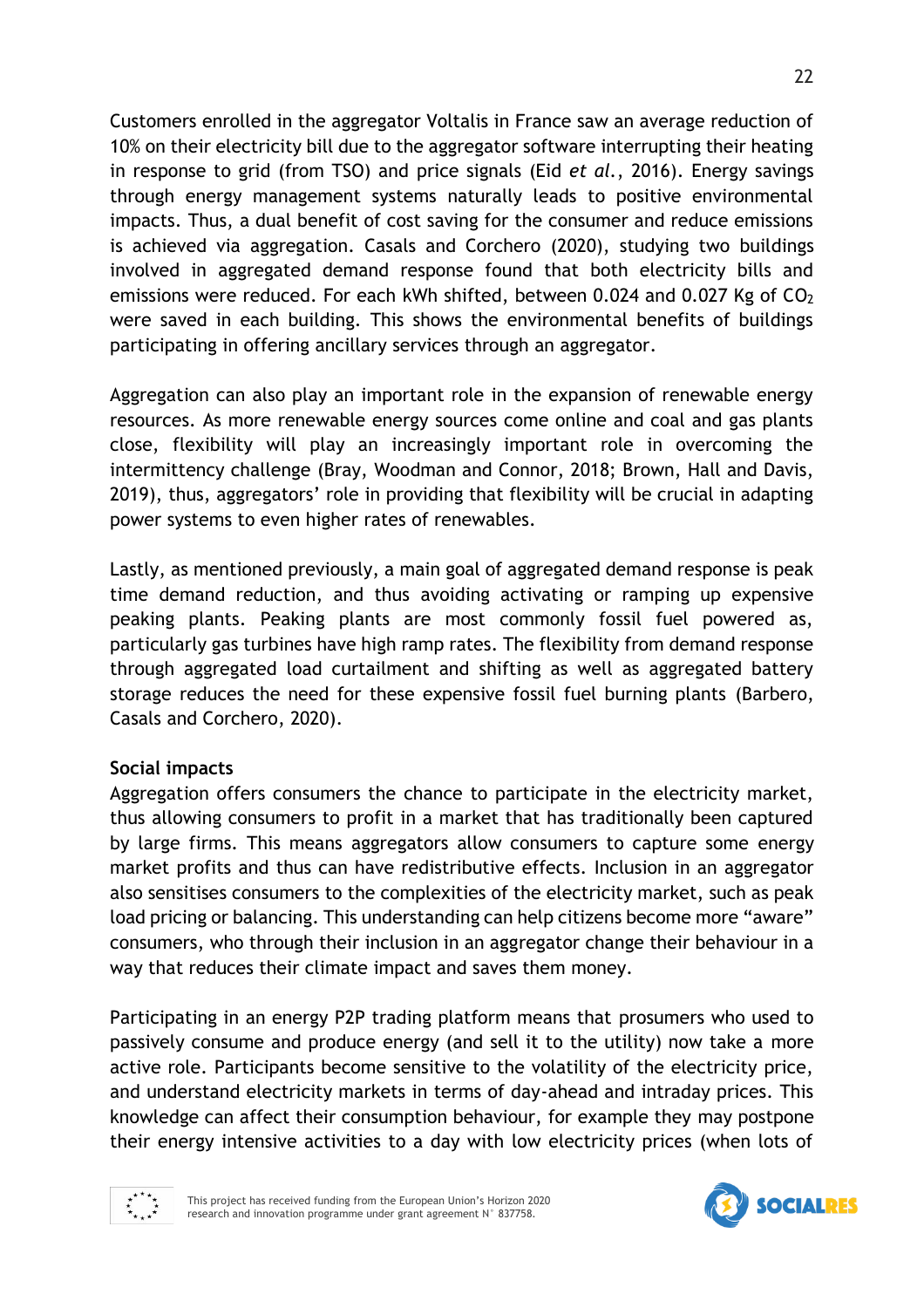sunshine is forecast), for example charging their electric car or running energy intensive household appliances.

A further social impact is the increased acceptance of the energy transition through an active participatory stake which aggregators offer citizens (Schill, Zerrahn and Kunz, 2019). Inclusion in an aggregator can increase the incentive to install smart meters in countries that still lag behind in the rollout, as having one is often a prerequisite for participation. Beyond this, consumers may be incentivised to adopt other technologies sooner, such as EVs, heat pumps, battery storage, or smart appliances as these increase their marketable flexibility. This may prove to be a positive social impact as buying decisions may include more environmental and energy efficiency considerations.

## Crowdfunding

The preceding two subchapters have presented actors that open formerly inaccessible revenue streams to private households by engaging them in the energy market. Similarly, crowdfunding presents a direct opportunity for individuals participate and profit from taking part in energy markets by financing RE projects. Article 2 of the *Regulation (EU) 2020/1503 of the European Parliament and of the Council on European crowdfunding services providers for business* 2020 defines crowdfunding services as the "matching of business funding interests of investors and project owners through the use of a crowdfunding platform". This definition does not only pertain to renewable energy crowdfunding platforms, but nonetheless opens the market for independent retail investors to finance renewable energy projects more easily.

### **Methodological Procedure**

As the impact of crowdfunding platforms largely correlate with the projects they finance, separating the impact of crowdfunding platforms from their subjects is challenging. This chapter relies on the findings of a multitude of empirical studies analysing various platforms and cases. Lam and Law (2016), Vasileiadou, Huijben and Raven (2016), Bonzanini, Giudici and Patrucco (2016), as well as Nigam, Mbarek and Benetti (2018) use a case study approach to investigate why and how features of and phenomena related to crowdfunding projects appear. Hossain and Oparaocha (2017) present a conceptual approach, focusing especially on the motives of crowdfunding. Gabison (2015) offers an assessment of the current literature on crowdfunding. To present the perspective of practitioners, Picón Martínez, Cafferkey and Gianoncelli (2021) conducted expert interviews with both crowdfunding platforms and related organizations.



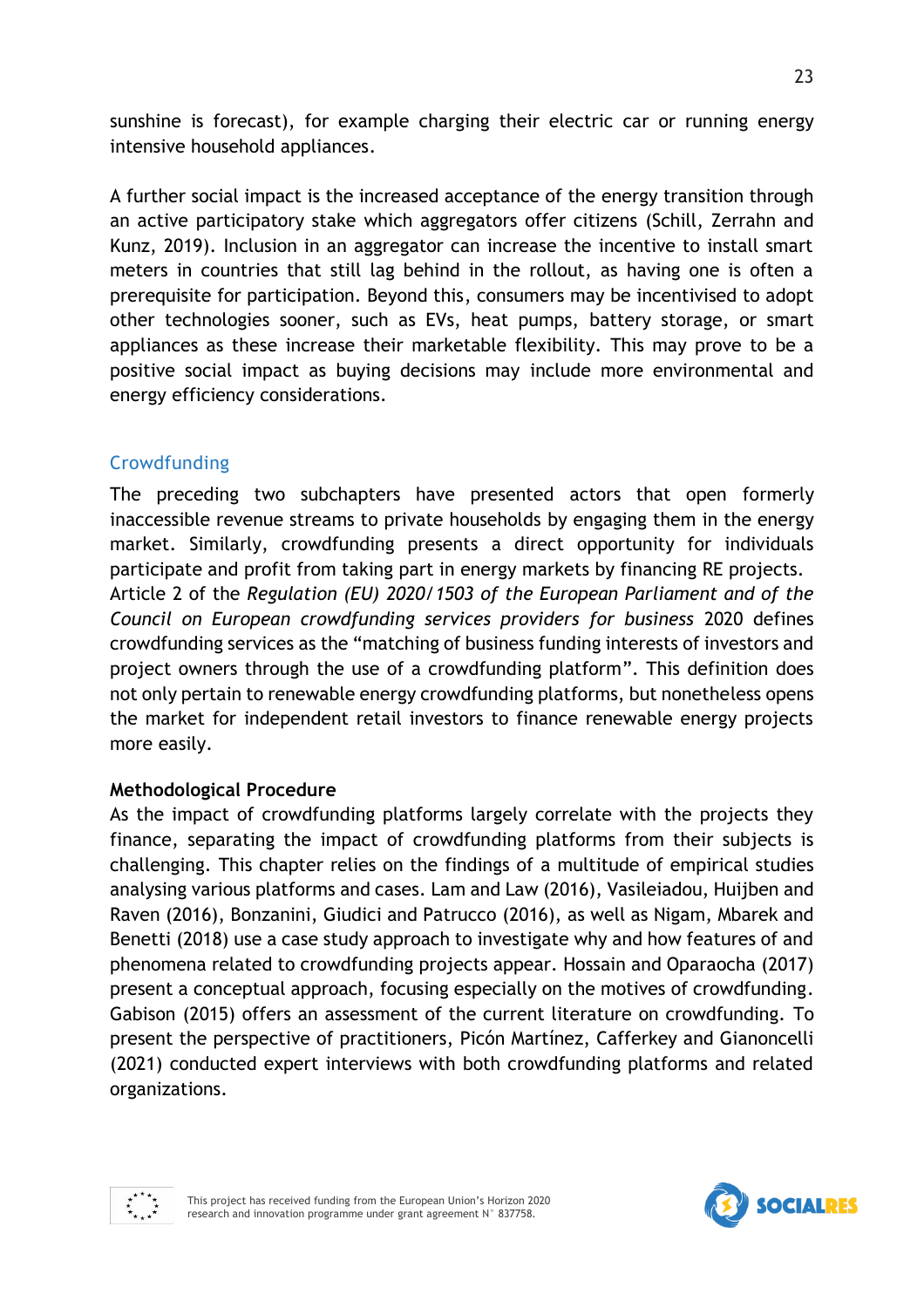### **Economic Impacts**

As a financial vehicle, the most significant impacts of RES crowdfunding platforms relate to economic indicators. Investing in energy projects is costly, regardless of the energy source. While the installation costs of renewables have vastly fallen in the past years, building utility-scale RES projects still require significant up-front investments. In 2020, the global weighted-average installations cost of utility-scale solar PV amounted to €776/kW (IRENA, 2021). Even for smaller project sites of 1MW of installed capacity, this can result in capital requirements of close to 1 million  $\epsilon$ . In face of scarce funding for start-ups and other ventures, RES crowdfunding presents a viable funding alternative for RES project administrators (Gabison, 2015; Hossain and Oparaocha, 2017).

Moreover, offering their project on a crowdfunding platform allows fund-seekers to tailor the terms of their campaign to the project's needs, thus retaining more flexibility than relying on financing terms offered by banks and venture capital (Gabison, 2015). In comparison with other funding options, crowdfunding may be cheaper for RE projects, as the low fixed and transaction costs of crowdfunding platforms may be passed on to the entrepreneur (Lam and Law, 2016).

An additional benefit of crowdfunding is that it acts as a social insurance for innovation. Building a wind park or a PV-facility is inherently risky, as the success of a single project is often dependent on a number of technical and political factors. Distributing the financial risk among a number of funders shifts the liability from a single funder assuming all the risk to a larger population of contributors, thus decreasing the risk profile of each investor. This potentially results in a greater number of RE projects being realized, as both the cost of capital for fund-seekers and the default risk for investors is lower than conventional financing (Gabison, 2015).

Crowdfunding furthermore offers other, non-financial benefits and resources for RE projects, potentially contributing to a higher success rate of such projects. By disclosing information about their projects on crowdfunding platforms, entrepreneurs enable the wider public to comment and provide feedback on the endeavour (Gabison, 2015) . This likely improves the success rate of crowdfunded RE projects, enabling further positive environmental and social impacts.

Lastly, crowdfunding of renewable energy sources can also indirectly enable job creation. Two-thirds of the European workforce are employed by small and mediumsized enterprises or SMEs (European Parliamentary Research Service, 2019). At the same time, many renewable energy projects are operated by SMEs. Still, SMEs often struggle to raise sufficient financial resources. Crowdfunding offers these companies an alternative to fund the development of innovative projects (European



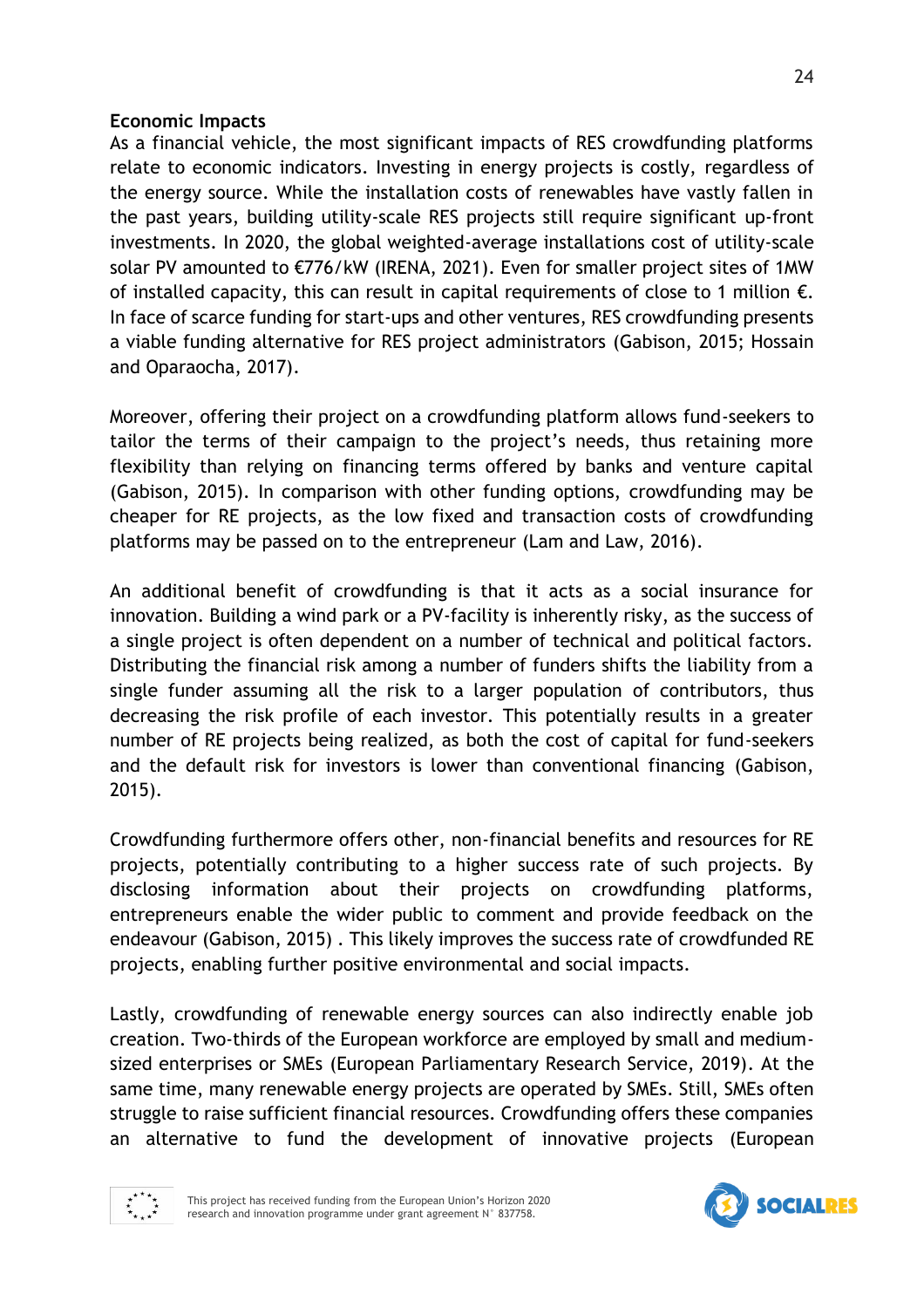Commission, 2018b). Consequently, this also applies for the financing of renewable energy projects by SMEs.

### **Environmental Impacts**

Much like the job creation aspect of crowdfunding, the environmental impact of crowdfunding is based on providing access to funding alternatives for renewable energy projects. Hence, crowdfunding for renewable energy sources have only an indirect the environmental benefit through the projects that are backed by crowdfunding. Nevertheless, crowdfunding is at times the best financing option for RES projects that avert emissions from fossil fuel-based energy alternatives. An example for this is the Resilient Energy Great Dunkilns Project, based in Gloucestershire, UK. This crowdfunded, community-owned wind farm generates around 1,315 MWh per year, supplying 317 households with energy. It saves about  $565$  tonnes of  $CO<sub>2</sub>$  emissions per year, compared to fossil fuel energy (Lam and Law, 2016).

### **Social Impacts**

In many ways, crowdfunding of RES projects can have a significant impact and be an important facilitator for the social acceptance of the transition towards renewable energy. For one, crowdfunding makes impact investing available for anyone. Impact investing, also called venture philanthropy, refers to the notion that investors support a social purpose through providing funding to maximize the social impact of the beneficiary organisation or project (EVPA, 2020). Through crowdfunding, retail investors with middle-class incomes have the opportunity to promote societal change (Picón Martínez, Cafferkey and Gianoncelli, 2021). On specific platforms that focus on crowdfunding for RES projects, funders are offered investment opportunities that promote environmental sustainability and the renewable energy transition (Bonzanini, Giudici and Patrucco, 2016). This citizen engagement offers members of the public opportunities to financially profit from the energy transition and may also lead to greater knowledge and understanding of the technological challenges associated with it. This way, crowdfunding can help alleviate the "not in my backyard" issue. Proposed RES projects often face significant opposition of local residents near development sites (Gurzu, 2018). By giving residents a financial interest in local RES projects, crowdfunding can lower local resistance to such projects. By actively engaging citizens in energy systems, crowdfunding can thus increase societal support for the renewable energy transition (Nigam, Mbarek and Benetti, 2018). The citizen engagement aspect can further lead to increased political support for RES projects, warranting a positive feedback loop of technological, market, social and political dimensions of energy system transformation (Vasileiadou, Huijben and Raven, 2016).



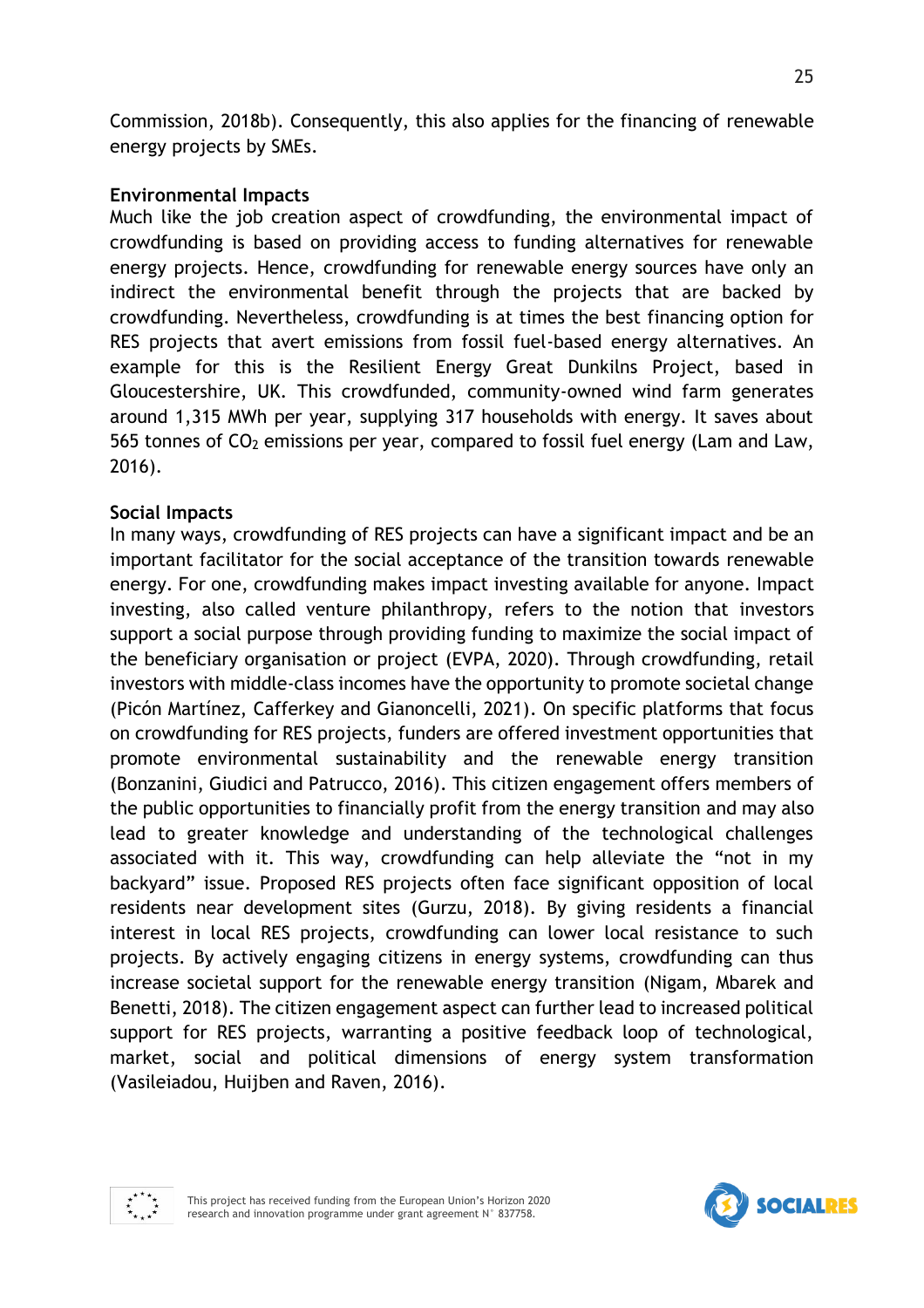# 4. A Taxonomy for Impact Assessment

The following section outlines a taxonomy to be used by stakeholders to quantify and assess the multiple impacts of social innovations. The taxonomy has been developed based on the literature on social innovations in the energy sector (Barbiero, Blasi and Schwidtal, 2021; Bauwens and Defourny, 2017; Bauwens and Devine-Wright, 2018; Hoppe and Vries, 2019; Kirsch *et al.*, 2015; Koltunov and Bisello, 2021; Preenen *et al.*, 2014; RESCoop Mecise, 2019), as well as the applied impact assessments of Koltunov and Bisello (2021) and van der Waal (2020) who conducted impact assessments of RE communities in Italy and Scotland respectively using different methodologies. The methodology used for this assessment toolkit is based on the work of Koltunov and Bisello (2021), the taxonomy approach was one that can easily be translated across social innovations. Impacts and indicators change across the social innovations, but there is sufficient overlap and the categories of impacts that will be looked at remain the same. Another benefit of a taxonomy is the flexibility it allows in measuring and assessing impacts. Users can choose to focus only on economic impacts, for example, if these are the ones the deem most important to their situation. It also allows flexibility in terms of using the data that users have available. Users can start from the data-set and choose which impacts they can measure based on the data and resources they have available. This is because large parts of the impacts included in the taxonomy can be assessed using only secondary data, while users wanting a more in-depth analysis can choose to include other methodologies and conduct primary qualitative research to gain a more holistic image of the multiple effects social innovations can have. As the multiple impacts of social innovations cannot be fully captured by a single quantitative or qualitative methodology, it is recommended to use the full range of methodological approaches in order to portray the full value of the impacts that social innovations can have on different aspects of society.

This section outlines applications for use of the taxonomy, both for policymakers, who may want to assess their social innovation support policies by looking beyond the outcomes at the impacts of the social innovations. Applications for use are also suggested for practitioners, that is owners or managers of the social innovations in question. The second section will present the taxonomy, explaining the structure and offering a quick overview of the included impacts, which are discussed in more detail in the previous section.





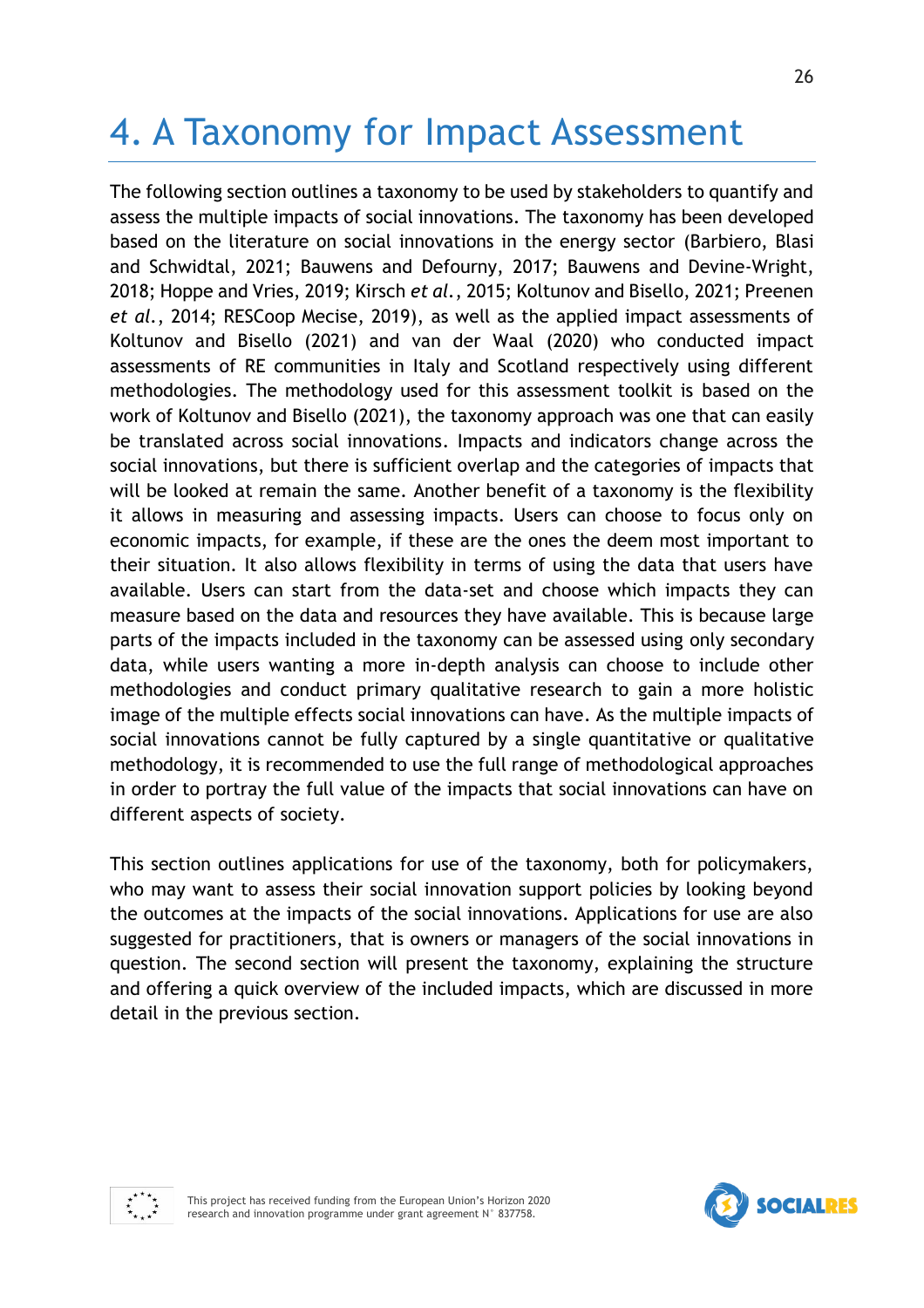# 4.1 Applications for Use

### For Authorities

Authorities at the local level can use the tool to conduct ex-ante or ex-post impact assessments. Impact assessments allow authorities to see what types of impacts and in what sectors effects are observed or can be expected. This can help when a municipality or city is deciding whether to support a social innovation project through a policy or whether to join the project. Conducting an impact assessment as part of the policy process can have multiple reasons as explored by Anett Großmann *et al.* (2016) such as: providing information, identifying procedural steps, promoting transparency, explaining policy decisions, and increasing public participation. A better understanding of the potential direct and indirect outcomes means that policies can be tailored more specifically to achieve the desired effect.

Ex-ante the indicators can be filled in using expected values based on the size of the project, which will usually be found in investment concepts or feasibility studies. A taxonomy allows for an overview of the full range of impacts stemming from one of the social innovation projects in one place, which can aid decision making in the policy process. These diffuse impacts may often be scattered between different sources and may not be at the forefront of the discussion when decisions are being made. Furthermore, the aim of the taxonomy is to bring attention to the various stakeholders that can benefit locally from RE social innovations and introduce impacts into the discussion beyond economic ones, in particular social impacts that a socially innovative business model may bring.

An ex-post application of the taxonomy can also be beneficial for evaluating and validating a policy decision. A positive observed outcome ex-post can increase support for the continuation or expansion of a support policy targeting RE social innovations. Knowledge exchange and policy diffusion is another important reason for conducting ex-post impact assessments. During the interviews conducted and questionnaires filled out by policymakers as part of the research for this paper, all but one respondent reacted positively to the idea of having access to impact assessment data from other municipalities and regions. Many of the respondents did not work specifically with social innovations yet, thus learning from case studies and implementing best practice is often one of the best approaches available. An interviewee from France noted that while transferring policy approaches across the EU is difficult due to the heterogeneity of contexts, case studies are still a valuable political tool to empirically demonstrate the value and impact that social innovations have had in other regions and can thus increase political support for including social innovations in renewable energy and climate policies.



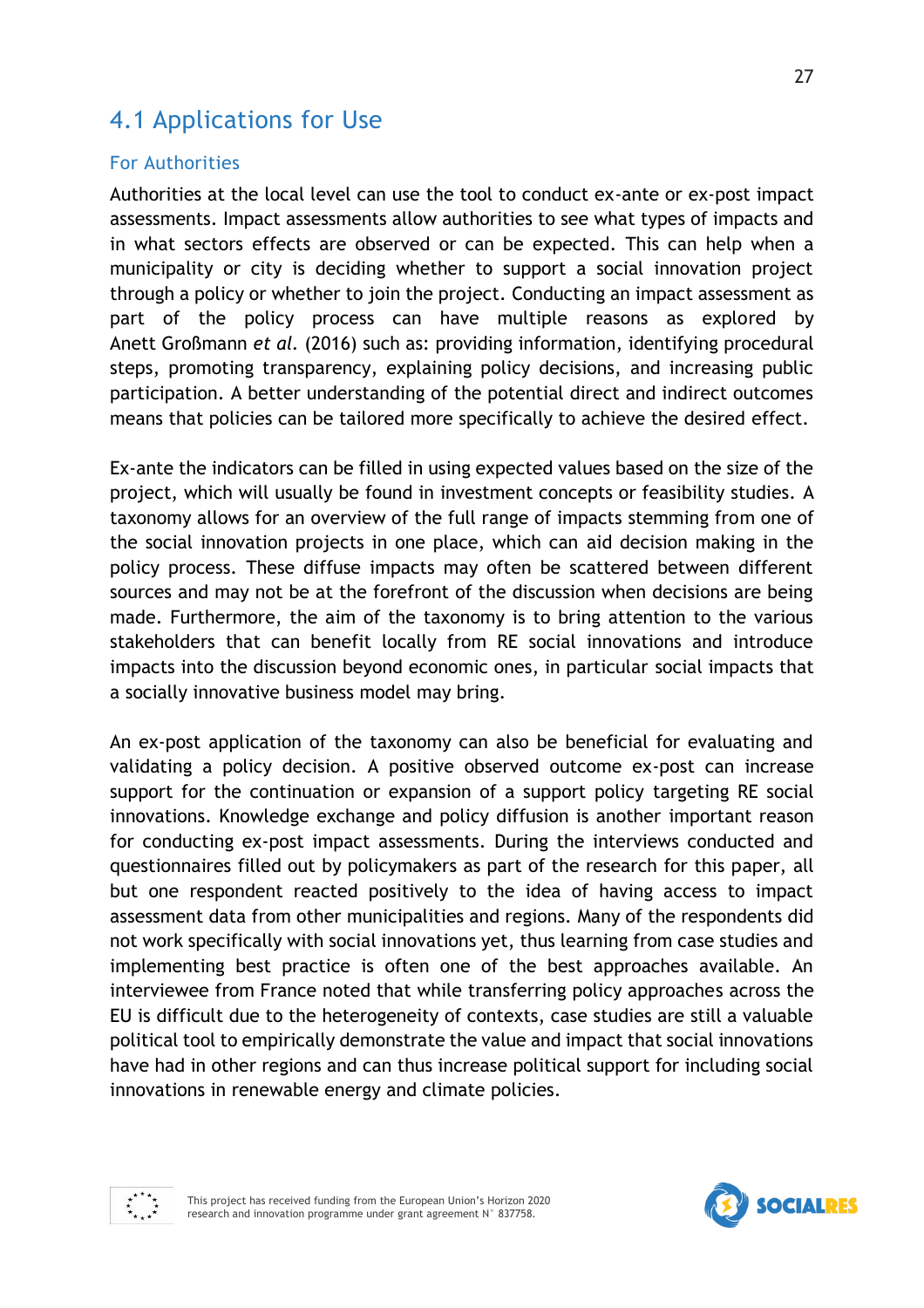#### For Practitioners

#### **Partnerships with local governments**

The ability of social innovations to demonstrate their value in both quantitative and qualitative terms across a range of political issues put them in a stronger position to gain the support of or form a partnership with their local government and other authorities. Social innovations can position themselves, based on the impact assessment, as partners of the municipality which can help these achieve their political ambitions. This can focus on hard factors such as economic growth, with social innovations potentially contributing to job creation and increased local capital investment. Soft factors could however, also be interesting to local authorities. Impacts such as increased political mobilisation around green issues can be very important to local politicians pushing a green agenda, however even beyond political agendas social innovations can increase the social capital of community members and can lead to more active participation in other areas beyond energy (Bauwens and Defourny, 2017).

#### **Advertisement and self-promotion**

Socially innovative businesses can also benefit from an impact assessment as they can use the outcomes to further promote their businesses and win members and customers. The results of an impact assessment can be communicated both internally and externally. For internal purposes seeing the impacts that the organisation is having can be a motivating factor for members. Externally, the impact assessment can be used to attract more members and convince ones that may have previously been hesitant. The outcomes can easily be translated onto communication materials based on what factors are the most important to the target audience.



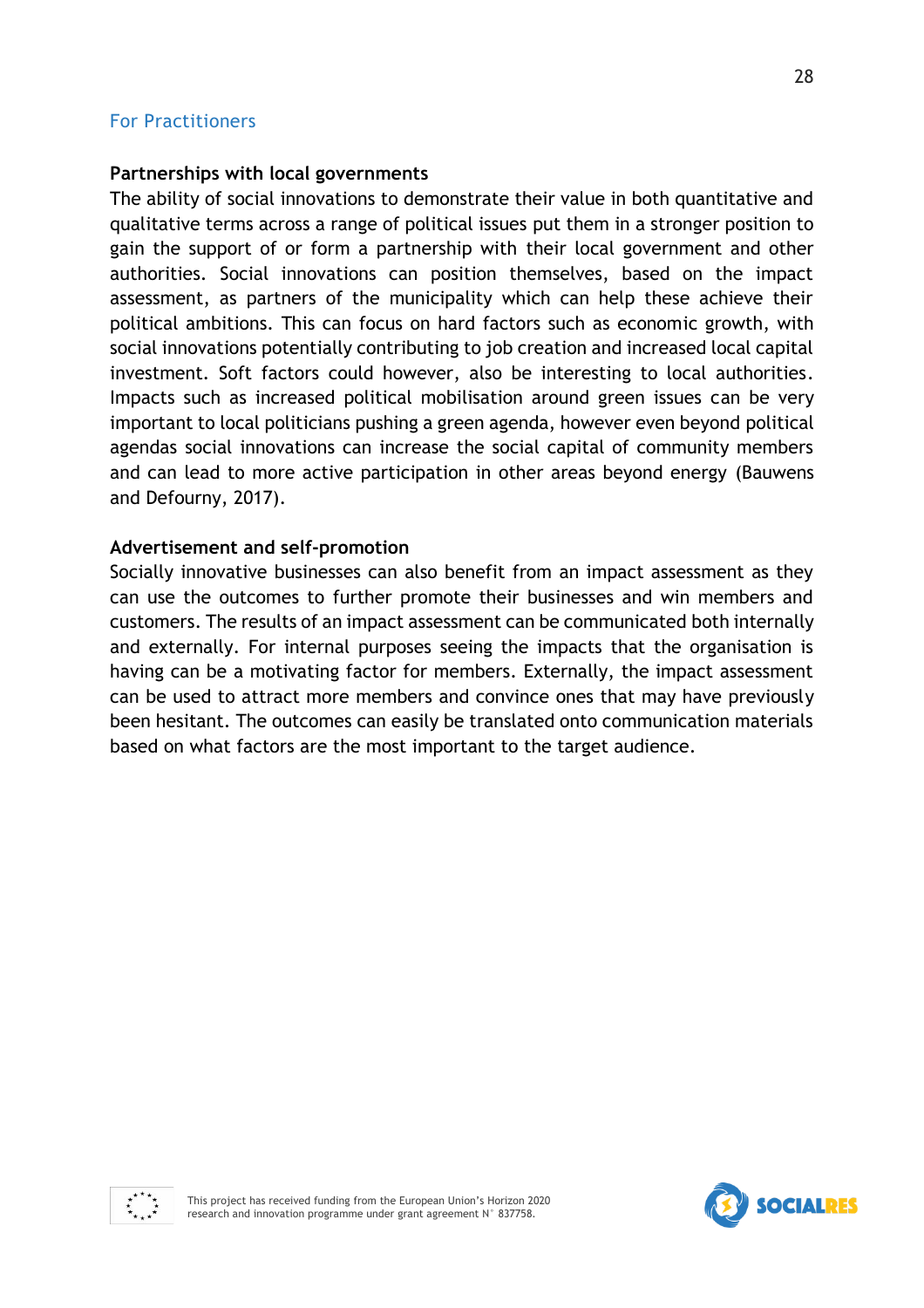# 4.2 Description of Indicators

The proposed taxonomy identifies a range of indicators in the broad categories of economic, social, environmental, and health impacts. The impacts vary slightly across the social innovation being assessed, however many remain the same across all three. The following table gives an overview of the measured impacts, which social innovation they are measured for and the reasoning behind their inclusion.

| <b>Indicator</b>                                     | <b>Social Innovation</b><br>Indicator is<br><b>Measured for</b> | Reasoning                                                                                                                                                                                                                                                                                                                           |  |  |
|------------------------------------------------------|-----------------------------------------------------------------|-------------------------------------------------------------------------------------------------------------------------------------------------------------------------------------------------------------------------------------------------------------------------------------------------------------------------------------|--|--|
| <b>Consumer Savings</b>                              | RECs, Aggregators                                               | RECs can lead to financial savings for members<br>due to reduced energy prices compared to<br>traditional utilities. Aggregators can improve<br>energy efficiency at home and reduce<br>expenditures that way.                                                                                                                      |  |  |
| <b>Job Creation</b>                                  | RECs, Aggregators, CF                                           | Jobs created both during the implementation<br>and construction phase of the projects, as well<br>as during the operation phase which included<br>management and maintenance.                                                                                                                                                       |  |  |
| Participant<br>Income                                | RECs, CF, Aggregators                                           | RECs may pay out dividends to their members<br>if profits are achieved in a fiscal year.<br>CF platform provide a return on investment<br>usually in the form of an interest payment on a<br>loan.<br>Aggregators may pay participants based on<br>how much energy they can produce or how<br>much flexibility they make available. |  |  |
| Government<br>Income                                 | RECs, CF, Aggregators                                           | All three pay taxes. This can include<br>land/property taxes, income taxes, corporate<br>tax, and trade tax                                                                                                                                                                                                                         |  |  |
| Capital<br><b>Investment in RE</b><br>Infrastructure | RECs, CF, aggregators                                           | RECs install RE infrastructure via generating<br>units, storage capacity, charging infrastructure<br>or other initiatives.<br>CF platforms raise financing to fund RE<br>projects.<br>Aggregators may not directly invest in RE<br>infrastructure but may motivate participants<br>to invest in further RE generation or storage.   |  |  |

<span id="page-28-0"></span>

| Table 3: Description of Indicators for Social Innovation IAs |  |  |  |  |  |  |  |  |  |
|--------------------------------------------------------------|--|--|--|--|--|--|--|--|--|
|--------------------------------------------------------------|--|--|--|--|--|--|--|--|--|

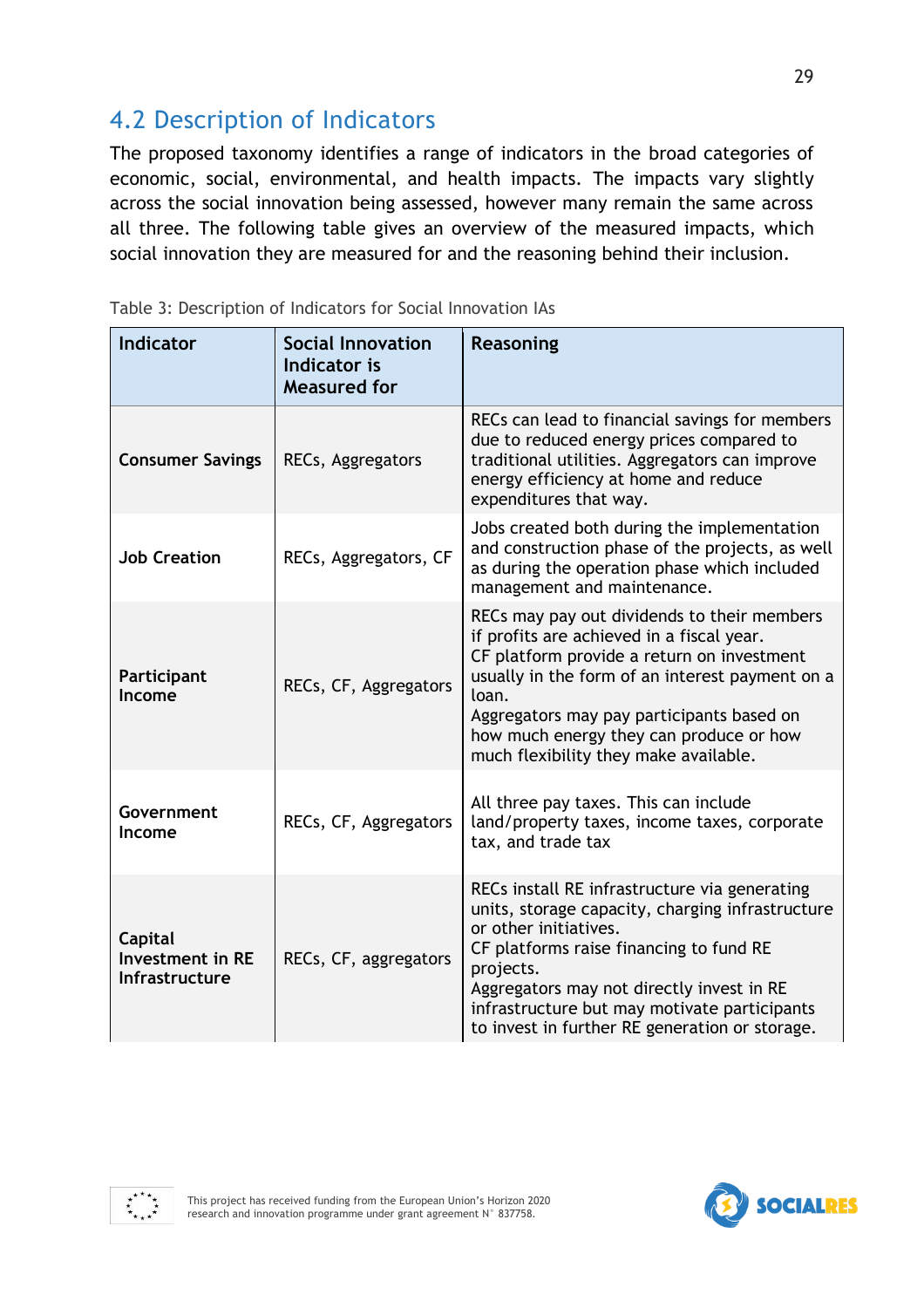| <b>Avoided GHG</b><br><b>Emissions</b>  | RECs, CF, Aggregators | RECs and CF provide a RE supply which may<br>previously have stemmed from fossil fuels.<br>Aggregators increase energy efficiency at the<br>household level and can contribute to peak<br>shaving across the entire grid. |
|-----------------------------------------|-----------------------|---------------------------------------------------------------------------------------------------------------------------------------------------------------------------------------------------------------------------|
| <b>Energy Savings</b>                   | RECs, Aggregators     | Some RECs engage in energy efficiency<br>projects for their members and the wider<br>community.<br>Aggregators save energy through optimized<br>energy usage.                                                             |
| <b>Political</b><br><b>Mobilization</b> | RECs, CF, Aggregators | In all three expose citizens to RE, and active<br>participation can increase                                                                                                                                              |
| <b>Energy Literacy</b>                  | RECs, CF, Aggregators | Owning or investing in an energy asset<br>increases consumer's understanding of the<br>energy market. It can change attitudes<br>towards energy consumption and<br>understanding of meter readings and bills.             |
| <b>Clean Energy</b><br>Generated        | RECs, CF, Aggregators | RECs and CFs build generating units and thus it<br>is important to see how much RE is produced<br>by these units.<br>Aggregators do not directly generate RE but<br>the amount produced by members can be<br>measured.    |

 $\mathbf{r}$ 

For each impact the following information is provided:

- **Indicator**: For each impact at least one indicator is given. The indicator gives the user a measurable outcome with which to judge the impact the social innovation has.
- **Group**: Each impact is assigned to a group or multiple groups. The groups refer to the category into which the impact falls. These are economic, social, health, and environmental. This enables users of the taxonomy to focus on the impacted areas they are most interested in for their purposes.

**Type**: The type describes whether the impacts are direct or indirect.

- **Spatiality**: The geographical scope of the impact is described here. This is important for the user as they may want to present different impacts to different stakeholders.
- **Beneficiaries/Affected Parties:** All beneficiaries of the impact are listed in this section, as well as other affected parties. The distinction is made here between beneficiaries and affected parties as there may also be negatively affected groups.
- **Assessment Techniques:** At least one assessment technique is offered for every impact. The assessment technique specifies whether the impact can be measured



 $\overline{1}$ 

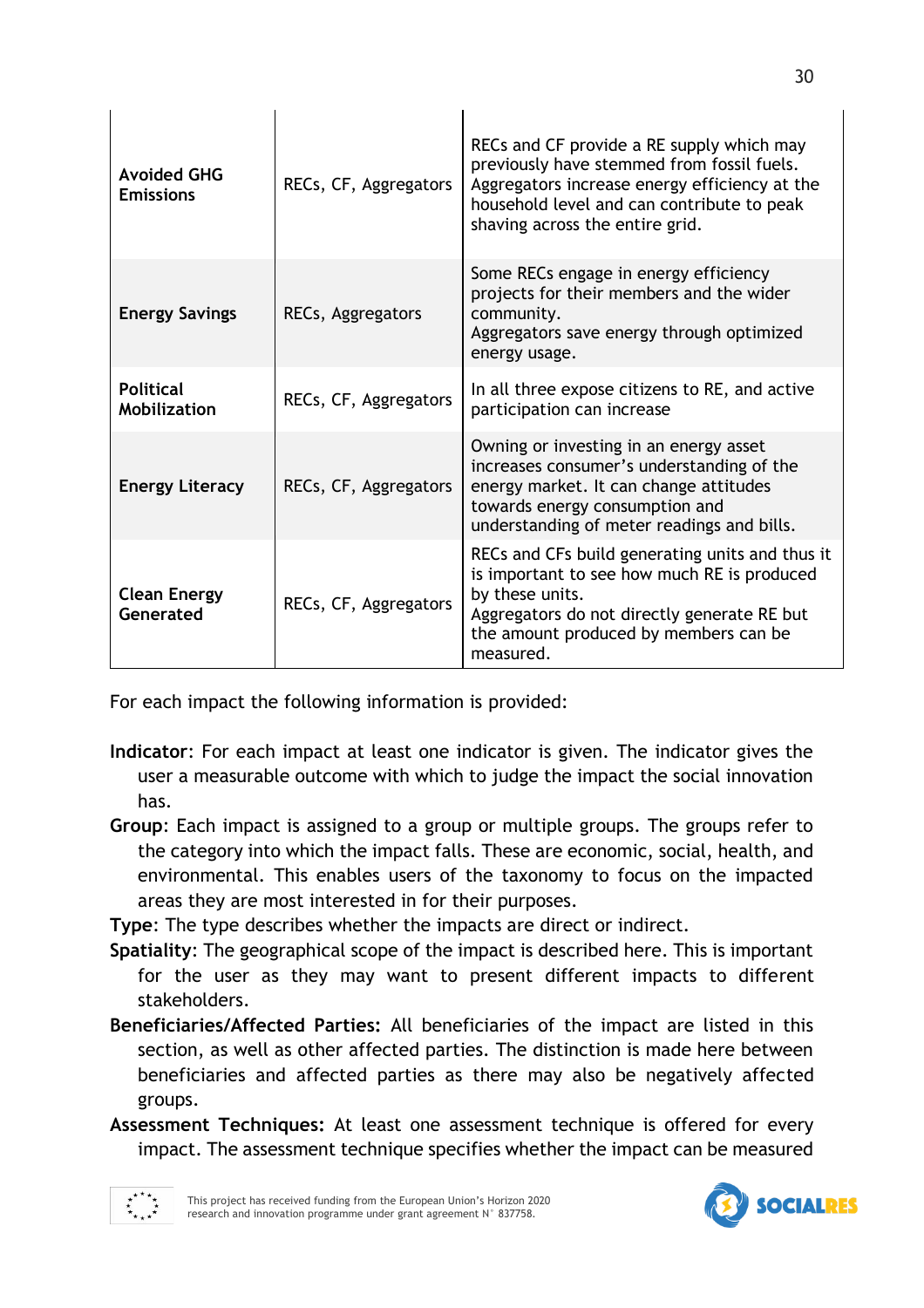and assessed qualitatively or quantitatively. The category also indicated whether the assessment can be conducted using primary or secondary data or a combination thereof.

**Data Sources:** The data sources category lays out the likely data sources for the relevant indicators. The aim is to save the user time and give indications of where to look for the data necessary to run the impact assessment.



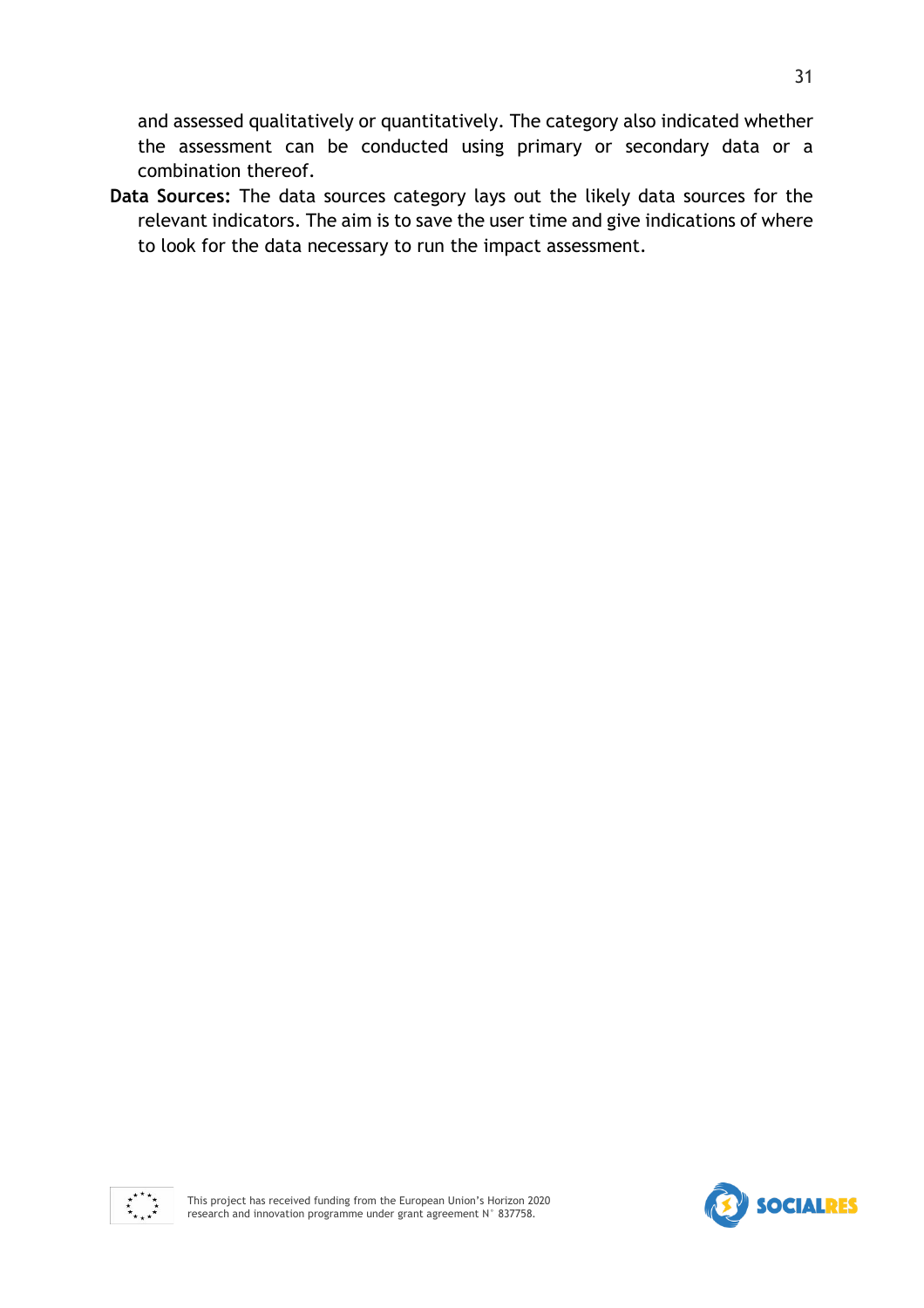# 5. Case Studies

To make initial use of the taxonomy, case study partners from the SocialRES project were asked to fill out the taxonomy developed as part of this paper to highlight some of the impacts that the project partners have had and to further present empirical evidence of the impacts of social innovations.

# 5.1 Crowdfunding Platform Case Study - Go Parity

The crowdfunding platform GoParity was established in 2017 with the purpose to democratize the access to sustainable finance. To that end the online platform brings together individuals, companies and other organizations that share the goal to invest in sustainable projects, among others in the field of sustainable energy (goparity.com, 2021). And the company is growing. Where the volume of funded projects was just above half a million Euros in 2018, it is almost 9 million Euros in November 2021 (ibid.).

Using the developed taxonomy and regarding the economic impact indicators we find that 3.113.681  $\epsilon$  were invested in projects of sustainable energy, with a return on investment of 90.149  $\epsilon$  until today. In total 4.523 jobs were created until this day. Regarding the environmental indicators, the projects funded through GoParity generated or saved a total of 6.435 MWh clean energy and avoided a total of 22.101 tons of CO2. In social terms GoParity positively affected 61.333 people in vulnerable situations.

To get a better understanding of the local impacts of GoParity, we examine the case of the "Asbestos-free Solar Nursery" in Ferro (Covilhã), Portugal. This case is a GoParity investment campaign to finance the removal of a 550 m2 asbestos roof of a school in Covilhã and its renewal including an installation of two PV-plants for selfconsumption. The promoter is the Associação Centro Social do Sagrado Coração de Maria do Ferro (ACSSCMF) – a local private institution delivering care services for elderly and children that owns the school. What is remarkable about this case is the speed in which it succeeded. On June 1<sup>st</sup>, 2021 the ACSSCMF launched the campaign on GoParity, and on June  $14<sup>th</sup>$ , the project was fully funded by 363 investors (GoParity.com **b**, n.d). Since mid of July, the PV-plants are installed and running.

Overall, the project has an economic, environmental and social impact in Ferro. Economically speaking, raised into the renewable energy project. Of the total of 8892,06 €, 579,38 € already paid out Another local impact is that this project was completely implemented by Enforce SA, an energy engineering company located in Covilhã. Regarding the environment, the project avoided 12.3 tCO<sub>2</sub> per year and generates 60.8 MWh solar energy per year. Moreover, the project also has a social



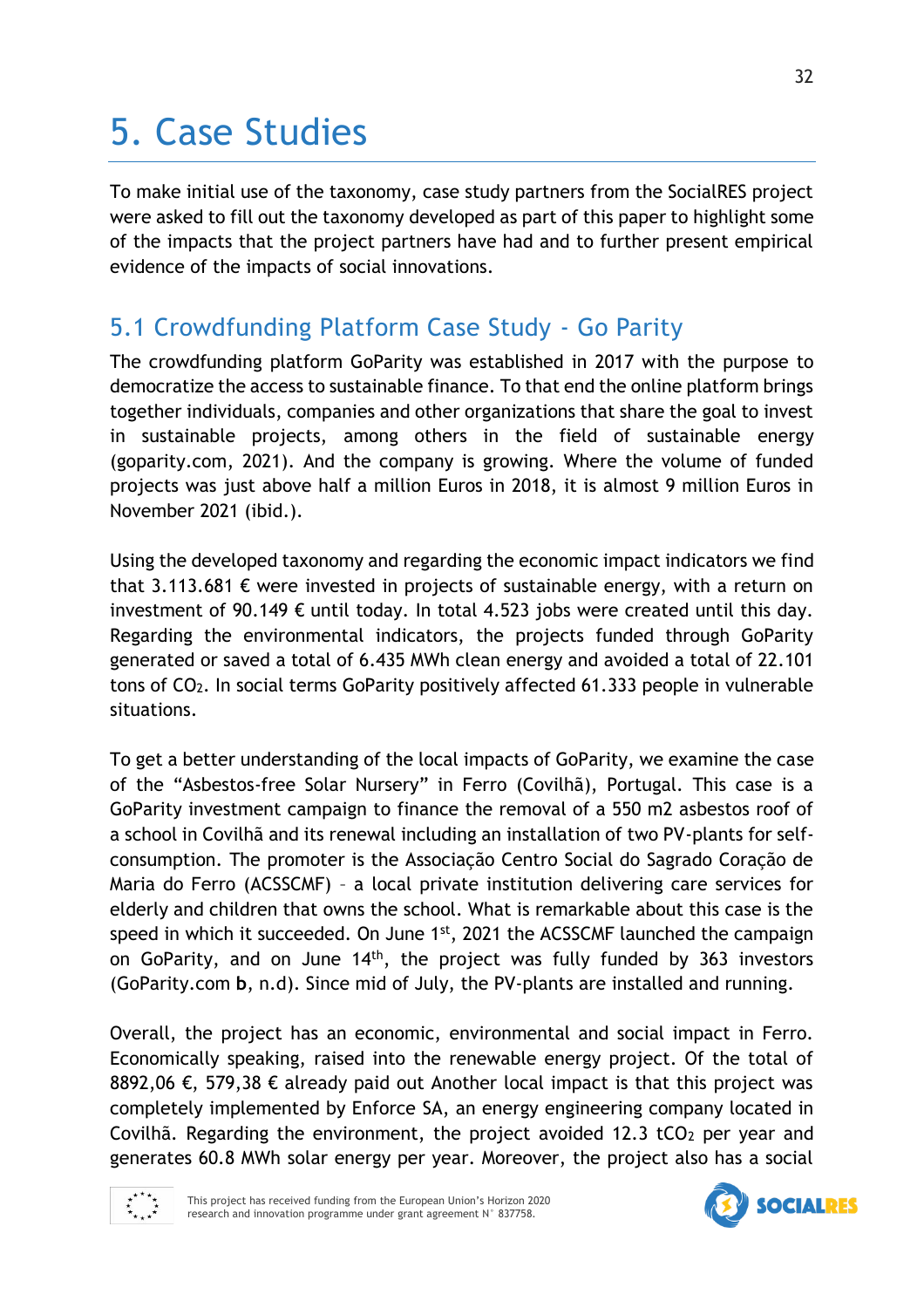impact on the community of ACSSCMF. Removing the asbestos decreases health risks of using affected buildings, which due to its toxic fibres, increases the risk of cancer and lung diseases. Additionally, the project gave the impulse to include sustainability topics in the school's education and day-care, increasing the knowledge of climate change and renewable energy (ibid.). That way the project impacts at least the 54 elderly residents and 51 pupils.

| <b>Measured Impact</b>                       | <b>Indicators</b>                                                                                             | Group                          | <b>GoParity</b>                                                                    | Asbestos-Free<br><b>Solar Nursery</b>                         |
|----------------------------------------------|---------------------------------------------------------------------------------------------------------------|--------------------------------|------------------------------------------------------------------------------------|---------------------------------------------------------------|
| <b>Investment in RE</b><br>Infrastructure    | Investment in RE<br>projects collected<br>through CF-<br>platform,<br>Value of Capital<br>Infrastructure      | Economic                       |                                                                                    |                                                               |
| <b>Job Creation</b>                          | Number of<br>employed people at<br>crowdfunded<br>project sites                                               | Economic,<br>Social            | 4.523                                                                              |                                                               |
| <b>Investment Flow</b><br>to RE Projects     | Capital flow to RE<br>projects                                                                                | Economic,<br>Environment<br>al | 3.113.681€                                                                         | 51.500€                                                       |
| <b>Returns to</b><br><b>Investors</b>        | Return on<br>investment for<br>investors, interest<br>rates paid out                                          | Economic                       | 90.149€<br>Paid<br><b>Interests</b><br>(Oct $8th$ ,<br>2021)                       | 578 € of<br>8892€<br>Interest<br>(Oct 8 <sup>th</sup> , 2021) |
| <b>Contracting Local</b><br><b>Suppliers</b> | CF project<br>expenditures<br>contracted to local<br>firms                                                    | Economic                       | Depends on<br>project<br>location,<br>local<br>suppliers<br>used where<br>possible | Completely<br>implemented<br>by a local<br>company            |
| <b>Community/Munic</b><br>ipal Income        | Taxes paid by CF<br>funded projects or<br>its<br>employees to the<br>local<br>budget, land rental<br>payments | Economic                       | Depends on<br>project<br>location                                                  |                                                               |
| <b>Avoided GHG</b><br><b>Emissions</b>       | Avoided tons of<br>emissions due to RE<br>generation, air<br>quality index                                    | Environment<br>al, Health      | 22.101t CO <sub>2</sub>                                                            | 12.3t $CO2$ per<br>Year                                       |
| <b>Energy Literacy</b>                       | Literacy and<br>knowledge of<br>matters such as                                                               | Social                         |                                                                                    | Sustainability<br>topics are<br>included in                   |

<span id="page-32-0"></span>

|  | Table 4: Case Study Crowdfunding Platform Impact Taxonomy |  |  |
|--|-----------------------------------------------------------|--|--|
|  |                                                           |  |  |



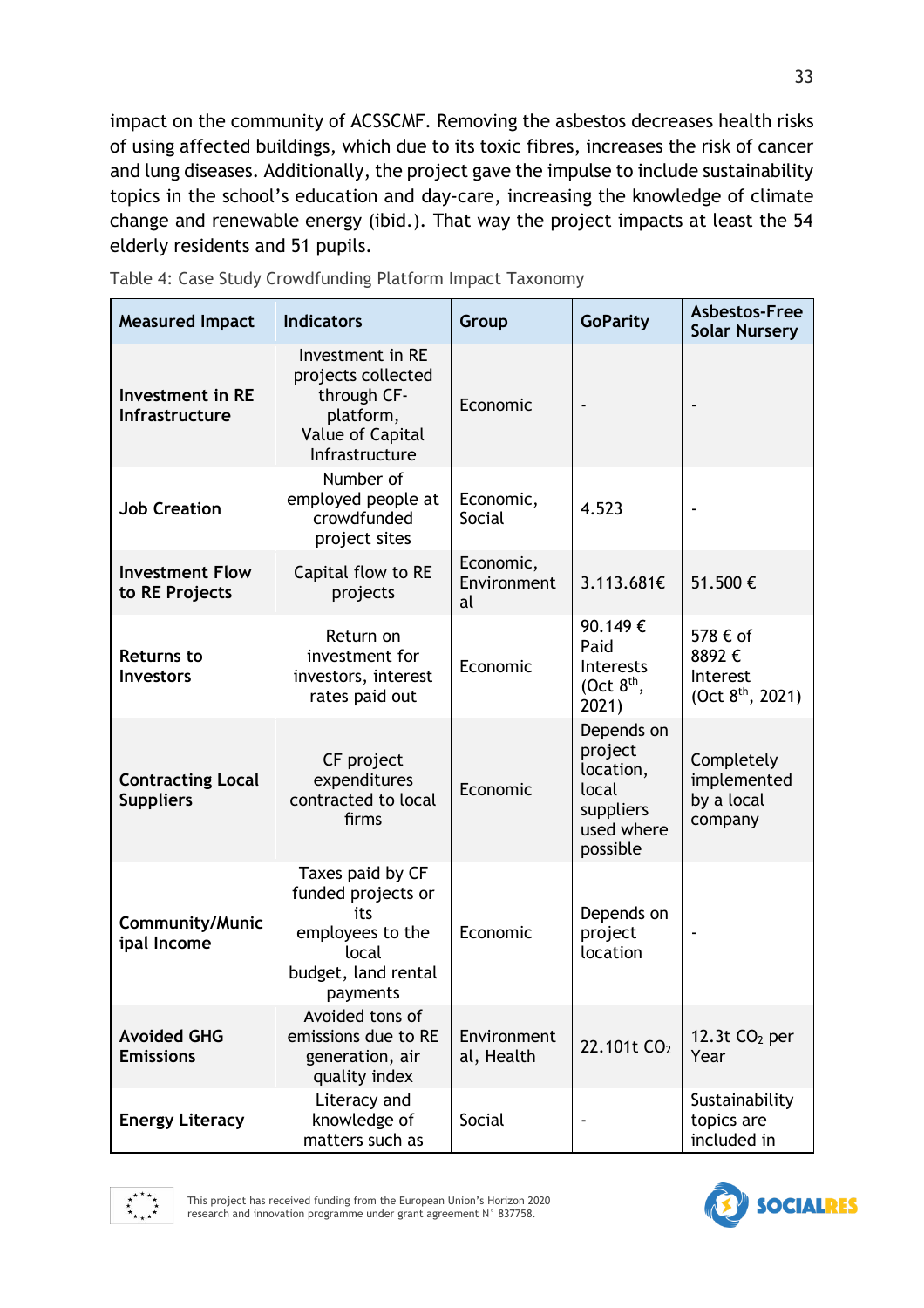|                                  | climate change and<br>RE                                                       |                   |                                                        | education &<br>day care |
|----------------------------------|--------------------------------------------------------------------------------|-------------------|--------------------------------------------------------|-------------------------|
| People Impacted                  | Number of people<br>directly or indirectly<br>impacted through a<br>CF project | Social            | 61.333<br>People in<br>Vulnerable<br><b>Situations</b> | >105                    |
| <b>Clean Energy</b><br>Generated | MWh of clean<br>energy generated as<br>a consequence of<br>the CF project      | Environment<br>al | 6.438,4<br><b>MWh</b>                                  | 60.8 MWh per<br>Year    |



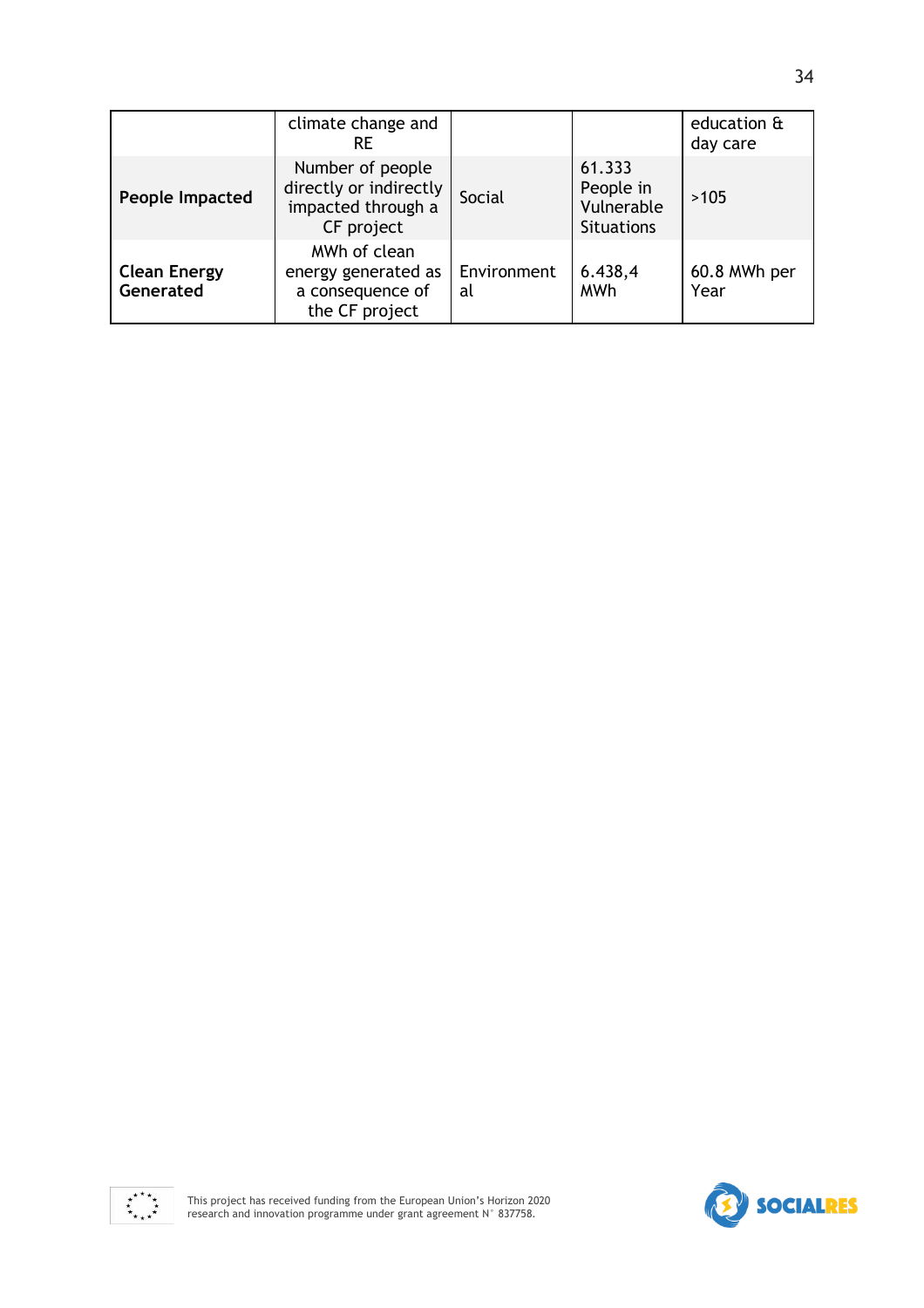# 5.2 Energy Cooperative Case Studies - BEG Biederback & Elztal eG and Büger-Energie Bodensee eG

BürgerEnergiegenossenschaft Biederbach & Elztal eG and Bürger-Energie Bodensee eG are energy cooperatives established in 2010 (Biederbach & Elztal eG) and 2011 (Bodensee eG) in Baden-Württemberg, Germany. The cooperatives' aim is to strengthen the local renewable energy generation through solar and wind power (buergerenergiebodensee.de, 2021; buergerenergie-biederbach.de, 2021).

Since its establishment, BEG Biederbach & Elzal eG has installed 20 PV systems, holds shares in five wind parks and runs one local heating network in Biederbach that is fed by a solar thermal system (buergerenergie-biederbach.de). At the end of 2020 it counted 400 members and 21.794 shares and two subsidiary companies that run the wind parks (BürgerWind Biederbach & Elztal GmbH) and the local heating network (Nahwärme Biederbach GmbH) (ibid.). Bürger-Energie Bodensee owns a solar park and holds shares of another solar park and a wind park. At the end of 2020 it counted 135 members and 1217 shares (buergerenergiebodensee.de, 2021).

Applying the developed taxonomy, we start with the cooperatives' economic impacts. Both cooperatives' impact on local energy price development and job creation is rather low. Only BEG Biederbach & Elztal eG created two part-time jobs, one management job (salary: 40.000  $E$ /year) in the cooperative and one employee for the heating network company (salary: 55.000  $\epsilon$ /year). The organizations do not employ many people due to their small size and their heavy reliance on volunteer work. Moreover, both cooperatives do not sell electricity to local customers but feed the electricity into the general network to a fixed price, guaranteed by the national state or through power-purchase-agreements. Even though BEG Biederbach & Elztal eG sells renewable heat to local customers in the district heating grid, however there is no price difference between members and non-members. Both organizations generated local value through shareholder income, local capital investments and increases in the municipal income.

BEG Biederbach & Elztal eG raised a shareholder income of 355.000 € and made investments worth 2.564.700 €. BEG Bodensee generated a shareholder income of 100.000 € and invested 1.217.000 € locally, contributing to local energy projects with a total worth of 2.000.000  $\epsilon$ . The economic activity of both organizations increased the municipal tax income. BEG Biederbach & Elztal eG stated to have payed 82.825  $\epsilon$  in corporate tax and 67.230  $\epsilon$  trade tax since its foundation, which makes up roughly one percent of Biederbach's trade tax income in the same time span (Biederbach, 2021). For BEG Bodensee eG paid tax data was not available. However, for the property on which its solar and wind parks are built, it pays a lease of 5.500  $\epsilon$ per year to the local municipality. Moreover, the cooperatives contracted local suppliers in their projects, with contracts worth 1.600.000  $\epsilon$  in the case of BEG



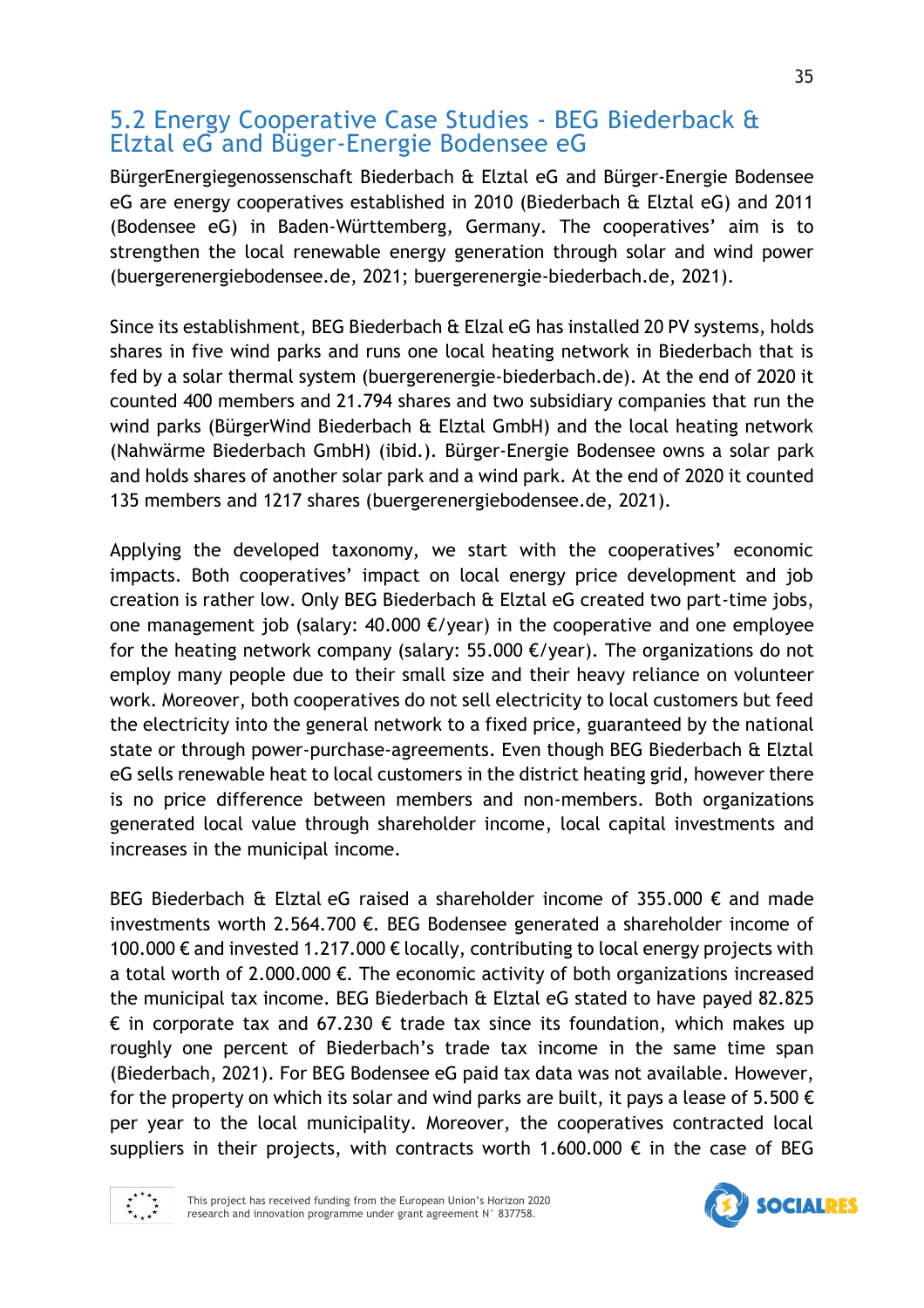Biederbach & Elztal eG. In the case of BEG Bodensee eG, the cooperative indicated that local suppliers were so deeply involved in its projects that the figure roughly matches the sum of all local capital investments made by the cooperative.

Turning to the social impacts, both cooperatives raised the awareness for renewable energies, its importance and benefits, and for energy cooperatives as organizational form to promote the energy transition. Both organizations rely on volunteer work as a form of community engagement. Arguably both cooperatives increased the local energy literacy through these actions. However, these impacts were only estimated and not properly assessed.

Regarding the environmental impacts, the energy cooperatives did not deliver any energy savings but generated renewable energy and thus avoided GHG emissions. This is because both cooperatives are entirely focused on generation and do not run any energy efficiency projects. Since its foundation, BEG Biederbach & Elztal eG generated 6.120 MWh solar electricity – accounting for roughly 40-50 % of generated solar electricity in its municipality (Landesanstalt für Umwelt Baden-Wurttemberg, 2021), 2.300 MWh solar thermal energy, and 10.000 MWh wind energy. It total, this amounts to 6.760t of avoided  $CO<sub>2</sub>$  emissions. BEG Bodensee eG generated a total of 12.700 MWh renewable electricity, resulting in 4.661t avoided  $CO<sub>2</sub>$  emissions.

| Measured<br>impact                 | <b>Indicators</b>                                                                                 | Group               | <b>BEG Biederbach &amp;</b><br><b>Elztal eG</b>                                                                                              | <b>BEG Bodensee</b>                                              |
|------------------------------------|---------------------------------------------------------------------------------------------------|---------------------|----------------------------------------------------------------------------------------------------------------------------------------------|------------------------------------------------------------------|
| <b>Local Capital</b><br>Investment | Value of capital<br>infrastructure                                                                | Economic            | 2.564.700€                                                                                                                                   | 1.217.000 € in own<br>shares, total<br>investment:<br>2.000.000€ |
| <b>Cheaper</b><br>energy prices    | Energy prices<br>for REC<br>members &<br>customers<br>Total savings on<br>energy since<br>joining | Economic            | Electricity is not<br>sold to customers.<br>Renewable heat is<br>sold to customers<br>from the district<br>heating network.                  | Electricity is not<br>sold to customers                          |
| <b>Job Creation</b>                | Number of jobs<br>created, gross<br>salaries                                                      | Economic,<br>Social | Approx. 1 part-<br>time management<br>staff and one part-<br>time employee for<br>the heating<br>network;<br>average 40.0000<br>$E$ /year in | None, reliance on<br>volunteer work                              |

<span id="page-35-0"></span>

|  |  |  | Table 5: Case Study Renewable Energy Cooperative Impact Taxonomy |  |
|--|--|--|------------------------------------------------------------------|--|
|  |  |  |                                                                  |  |

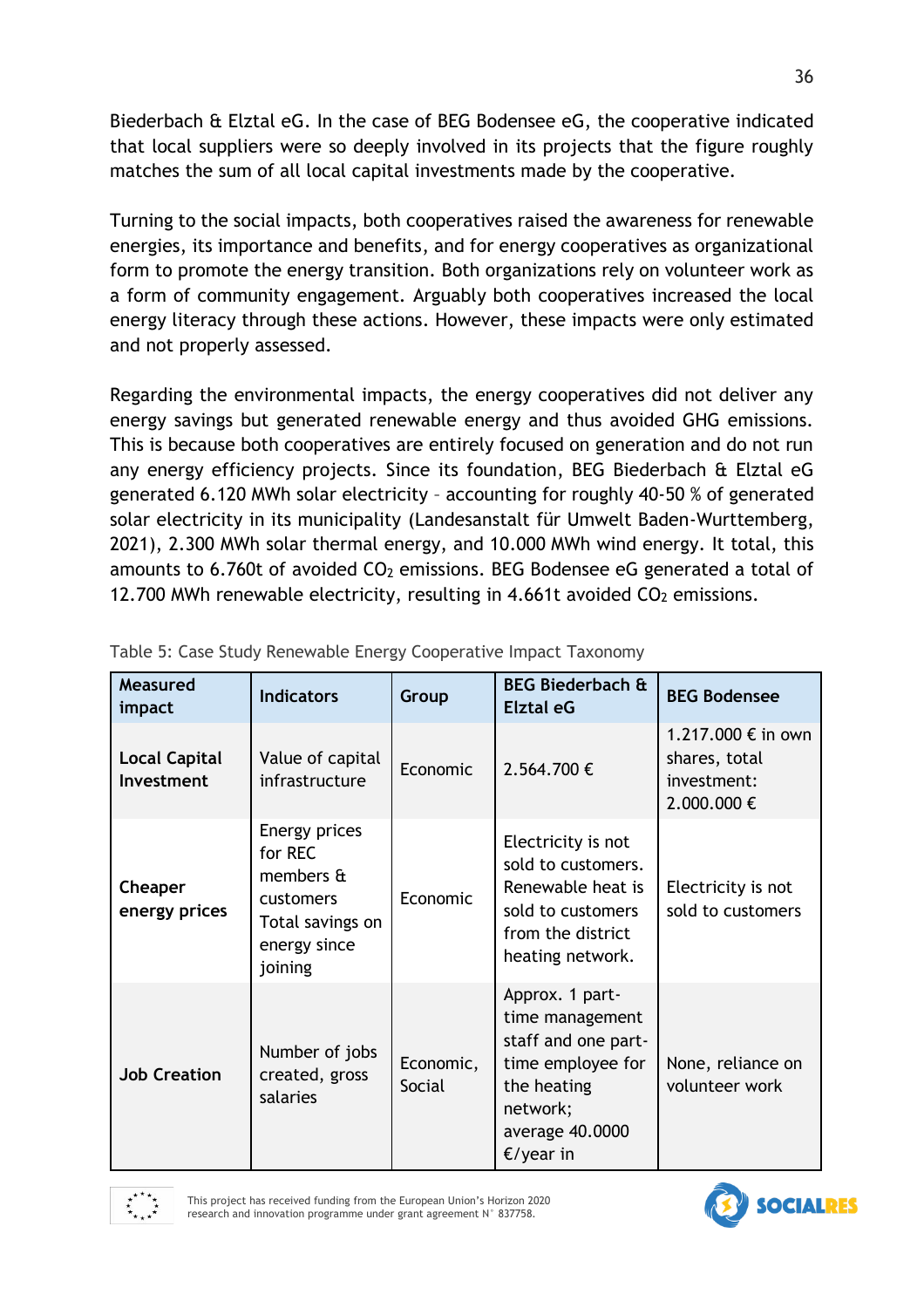|                                   |                                                                                                                                                                             |                               | cooperative, in<br>district heating<br>55.000€                                                                   |                                                                       |
|-----------------------------------|-----------------------------------------------------------------------------------------------------------------------------------------------------------------------------|-------------------------------|------------------------------------------------------------------------------------------------------------------|-----------------------------------------------------------------------|
| Contracting<br>local<br>suppliers | RE expenditures<br>contracted to<br>local firms                                                                                                                             | Economic                      | 1.600.000€                                                                                                       | Not assessed                                                          |
| <b>Shareholder</b><br>income      | Dividend pay-<br>out to all<br>shareholders,<br>Average<br>dividend pay-<br>out per 1<br>share,<br>Multiplier<br>effect of<br>shareholder<br>income to the<br>local economy | Economic                      | Dividends payed<br>out: 355.000 €                                                                                | Dividends payed<br>out: 100.000 €                                     |
| Community/<br>Municipal<br>income | Taxes paid by<br>REC or its<br>employees to<br>the local<br>budget, Budget<br>allocated to<br>community<br>projects, Land<br>rental<br>payments                             | Economic                      | Corporate income<br>tax: 85.825 €;<br>Trade tax: 67.230<br>$\epsilon$ ; Donations to<br>associations: 8.000<br>€ | 5.500 € for land<br>lease per year,<br>taxes and fees not<br>assessed |
| <b>Avoided GHG</b><br>emissions   | Avoided tons of<br>emissions due<br>to REC<br>generation, Air<br><b>Quality Index</b>                                                                                       | Environ-<br>mental,<br>Health | 6.760 $t$ CO <sub>2</sub>                                                                                        | 4.661t $CO2$                                                          |
| <b>Energy savings</b>             | Energy bill<br>savings due to<br>the<br>implementation<br>of energy<br>efficiency<br>measures/<br>behaviour                                                                 | Environ-<br>mental,<br>Health | Not assessed                                                                                                     | Not assessed                                                          |
| <b>Political</b><br>mobilization  | Support for<br>community<br>activities due<br>to the                                                                                                                        | Social                        | Not assessed, but<br>due to the project<br>implementation                                                        | Not assessed, but<br>due to the project<br>implementation             |

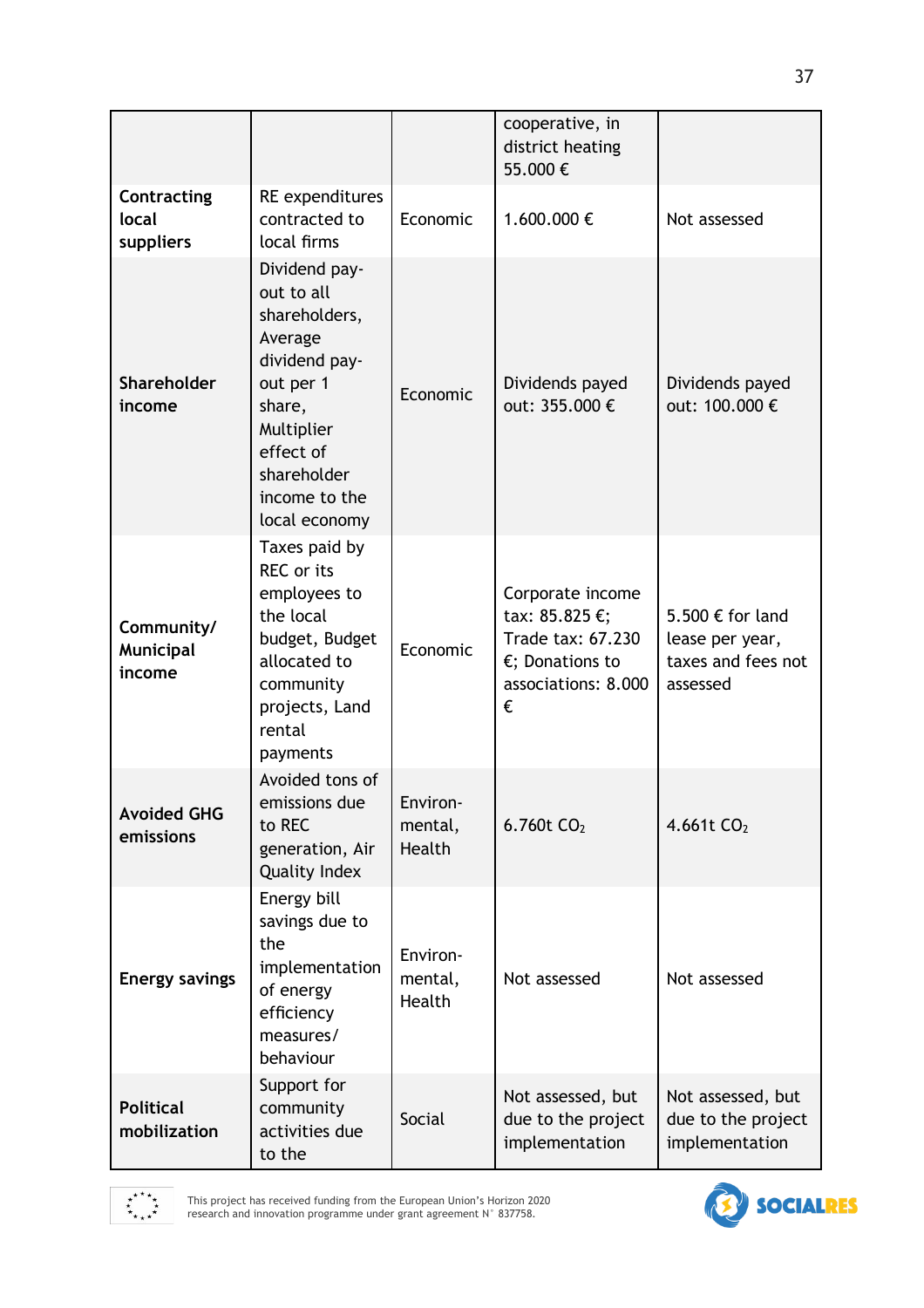|                                  | awareness/exp<br>erience with<br>REC project                                 |          | some awareness<br>raising took place                                   | some awareness<br>raising took place        |
|----------------------------------|------------------------------------------------------------------------------|----------|------------------------------------------------------------------------|---------------------------------------------|
| <b>Energy literacy</b>           | Literacy and<br>knowledge of<br>matters such as<br>climate change<br>and RE  | Social   | <b>Increased</b><br>awareness, but<br>not assessed                     | Increased<br>awareness, but<br>not assessed |
| <b>Clean energy</b><br>generated | MWh of clean<br>energy<br>generated as a<br>consequence of<br>the CF project | Economic | Solar: 6.120 MWh;<br>District heating:<br>2300 MWh<br>Wind: 10.000 MWh | 12.700 MWh                                  |

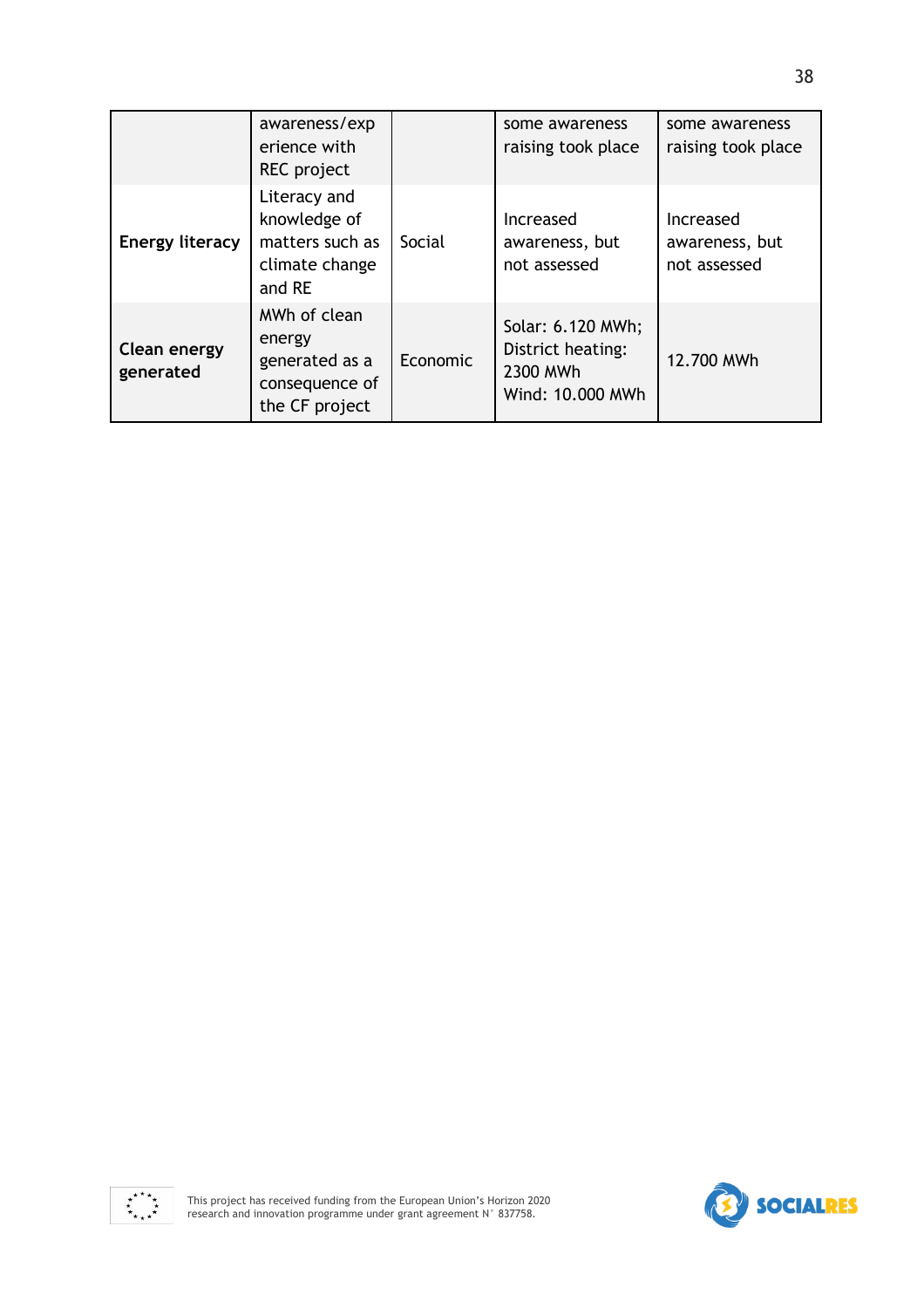# 5.3 P2P Energy trading platform – Tractebel

Tractebel Engie is an engineering firm working in the sustainable energy field and is a SocialRES project partner. As part of the project Tractebel is developing a P2P energy trading platform in Romania. The platform is aimed at household, either consumers or prosumers and small scale RE producers. The platform is currently in its testing phase and does not have impact data yet. However, a brief description of the project is given below and the text will be updated once the platform is finished with its testing phase.

The concept of the platform is to empower households to actively trade, better understand their consumption and production in order to gain better returns or benefit from lower prices than with a standard tariff, either through self-consumption or feed-in tariffs. While consumers can actively trade by themselves, a trading algorithm is also being developed, which learns about the consumption and production patterns of the participants. This allows the participants a more passive role as actively trading energy everyday would be time intensive and the marginal returns would not justify this. Thus, the P2P platform works like a smallscale wholesale market, with day-ahead and intra-day markets, and the algorithms trading to match supply and demand. Each participant is equipped with a smartmeter, which is essential for the algorithm as it needs the real-time consumption and production data to function properly.

This option could be attractive to consumers and prosumers. The exposure to real time price signals can influence their demand decisions or their decision to sell or self-consumer. However, joining the platform carries more risk than feeding produced energy into the grid or relying on a standard consumption tariff. Just like in the wholesale market the participants would be balance responsible parties who must ensure that they can deliver their forecasted consumption or production or face penalties. Thus, participants face both upside and downside risk when participating.

The testing phase will determine if and how much participants can benefit from the platform, including which type of participant is more or less likely to benefit between consumers, prosumers, and small producers. The results will determine the viability and market readiness of such a platform as well as where improvements must still be made. The testing will provide the basis of an ex-ante assessment.



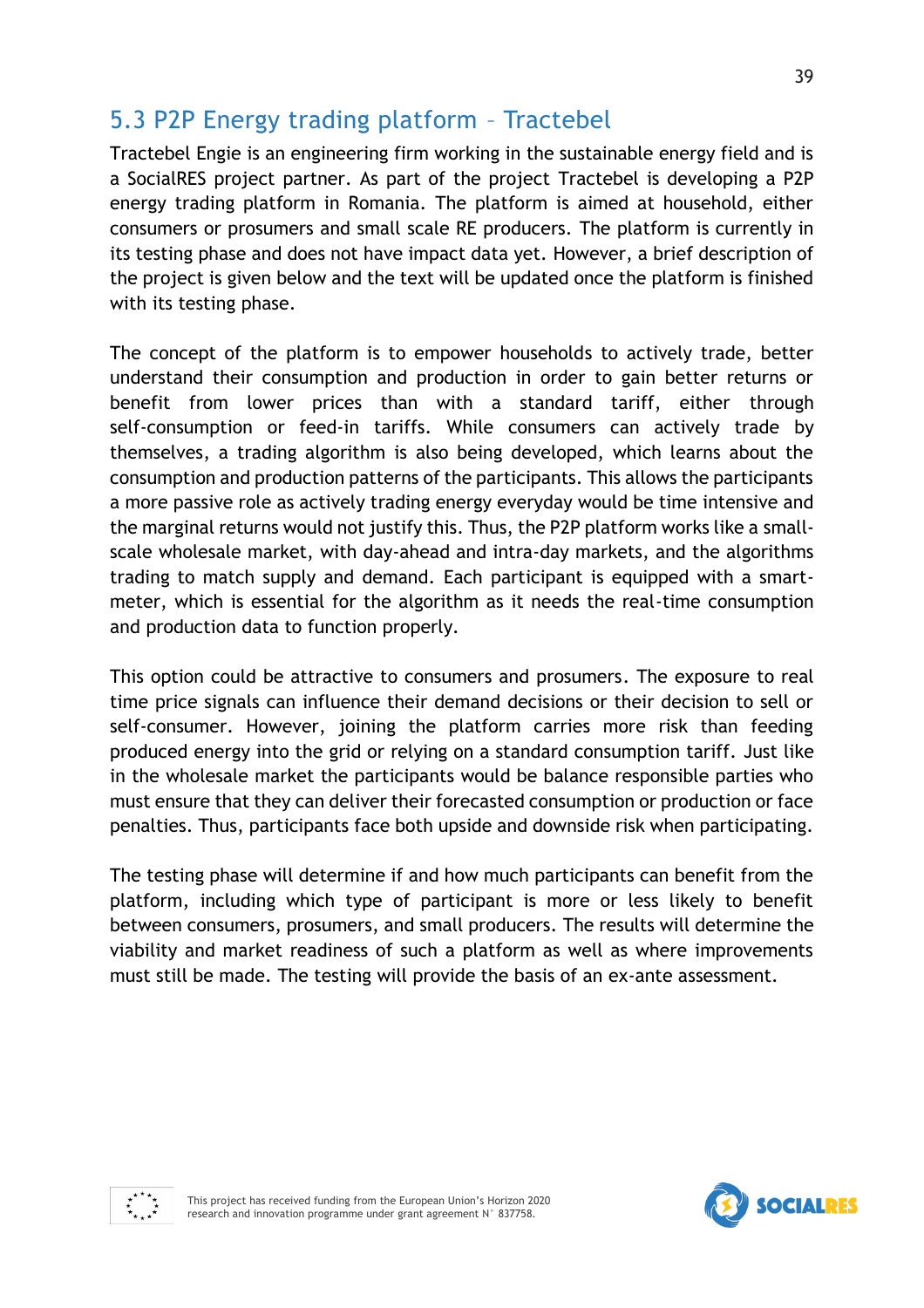# 6. Final remarks

The SocialRES project aims to facilitate the transition from centralised to decentralised energy production and to incorporate greater social participation in Europe's energy system by fostering energy democracy through social innovation in the renewable energy sector. This toolkit will help in this process as it can be used by both policymakers and practitioners to provide a stronger role for social innovations and their impacts in the policy process.

Governments and authorities on different levels across Europe are increasingly using data from impact assessments in various stages of the policy design process. However, systematic assessment frameworks are used only infrequently, especially in the domain of social innovations in renewable energy. The toolkit presented as part of this paper answers the need of policy makers and experts for easy-to-use methods of conducting impact assessments for RES cooperatives, RES aggregators, and RES crowdfunding platforms.

Applying the taxonomy to the cases illustrates how social innovations in the energy sector can be beneficial to the local environment, economy and society - replicating results of earlier studies on the effects of social innovations. Moreover, it shows that not all items of the taxonomy are applicable to all levels and cases but rather that depending on the scope of the analysis, different items can play a role hereby. This highlights the taxonomy's flexibility that allows choosing different foci and conduct IAs with different available data at hand.

While the taxonomy proposed in this paper is not exhaustive in its scope or its detail, it should serve as a tool that provides an overview of the potential impacts of social innovations on a case study basis. The experts and policy makers we interviewed for this toolkit showed that not every municipality has the resources and capacities to conduct an impact assessment. The same applies for organisations that apply the social innovations this paper focuses on. Thus, the toolkit should also represent an opportunity for knowledge exchange and best practice transfer. With the diffusion of this tool and the paper as a whole, municipalities should be made aware of the various opportunities and models that exist to drive the energy transition forward in a socially inclusive fashion. Therefore, the tool can showcase social innovations as new approaches with multiple impacts across three politically dimensions: economic, social, and environmental. Finally, the taxonomy presented here should represent an important step in the policy process, an empirical input to the political and public debate on how to organise and shape the energy transition at the local level.



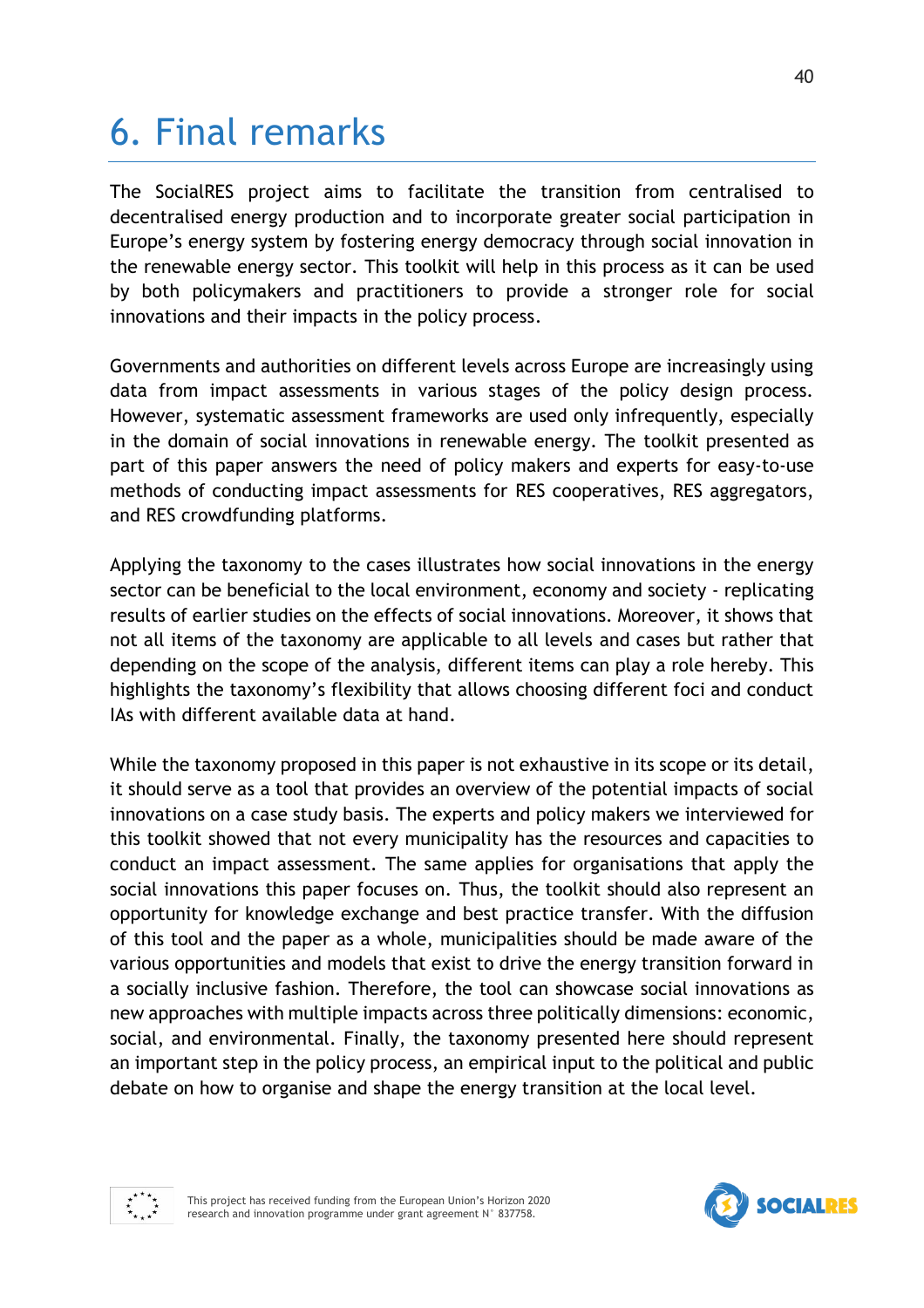# Reference list

Albadi, M.H. and El-Saadany, E.F. (2008) 'A summary of demand response in electricity markets', *Electric Power Systems Research*, 78(11), pp. 1989–1996. doi: 10.1016/j.epsr.2008.04.002

Anett Großmann *et al.* (2016) *Planning Policy Impact Assessments and Choosing the Right Methods: Manual for Development Practitioners*. Available at: http:// www.gws-os.com/downloads/giz2016-en-Planning\_Policy\_Impact\_Assessments.pdf (Accessed: 5 August 2021).

Barbero, M., Casals, L.C. and Corchero, C. (2020) 'Comparison between economic and environmental drivers for demand side aggregator', *Utilities Policy*, 65, p. 101077. doi: 10.1016/j.jup.2020.101077

Barbiero, A., Blasi, S. and Schwidtal, J.M. (2021) 'The Impact of End-User Aggregation on the Electricity Business Ecosystem: Evidence from Europe', in Sedita, S.R. and Blasi, S. (eds.) *Rethinking clusters: Place-based value creation in sustainability transitions.* (Sustainable Development Goals Series). Cham: Springer, pp. 213–226.

Bauwens, T. and DEFOURNY, J. (2017) 'Social Capital and Mutual versus Public Benefit: The Case of Renewable Energy Cooperatives', *Annals of Public and Cooperative Economics*, 88(2), pp. 203–232. doi: 10.1111/apce.12166

Bauwens, T. and Devine-Wright, P. (2018) 'Positive energies? An empirical study of community energy participation and attitudes to renewable energy', *Energy Policy*  (118), pp. 612–625. Available at: https://www.sciencedirect.com/science/article/ pii/S0301421518301976?via%3Dihub (Accessed: 19 November 2020).

Biederbach (2021) 'Haushaltsplan 2021'. Available at: https:// biederbach.komm.one/site/Biederbach/get/documents\_E285851028/biederbach/ Dateien\_Biederbach/Jahresrechnung%20%2B%20HH-Plan/Haushaltsplan2021.pdf (Accessed: 28 December 2021).

Bolle, A. (2019) *How Cities Can Back Renewable Energy Communities: Guidelines For Local And Regional Policy Makers*.

Bonzanini, D., Giudici, G. and Patrucco, A. (2016) 'The Crowdfunding of Renewable Energy Projects', in *Handbook of Environmental and Sustainable Finance:* Elsevier, pp. 429–444.

Bray, R., Woodman, B. and Connor, P. (2018) *Policy and Regulatory Barriers to Local Energy Markets in Great Britain*. Available at: https:// geography.exeter.ac.uk/media/universityofexeter/schoolofgeography/images/ researchgroups/epg/09.05.18\_Policy\_and\_Regulatory\_Barriers\_to\_LEMs\_in\_GB\_\_ BRAY...pdf (Accessed: 26 August 2021).

Brown, D., Hall, S. and Davis, M.E. (2019) 'Prosumers in the post subsidy era: an exploration of new prosumer business models in the UK', *Energy Policy*, 135, p. 110984. doi: 10.1016/j.enpol.2019.110984

http://www.buergerenergiebodensee.de/ (2021), 28 December (Accessed: 28 December 2021).



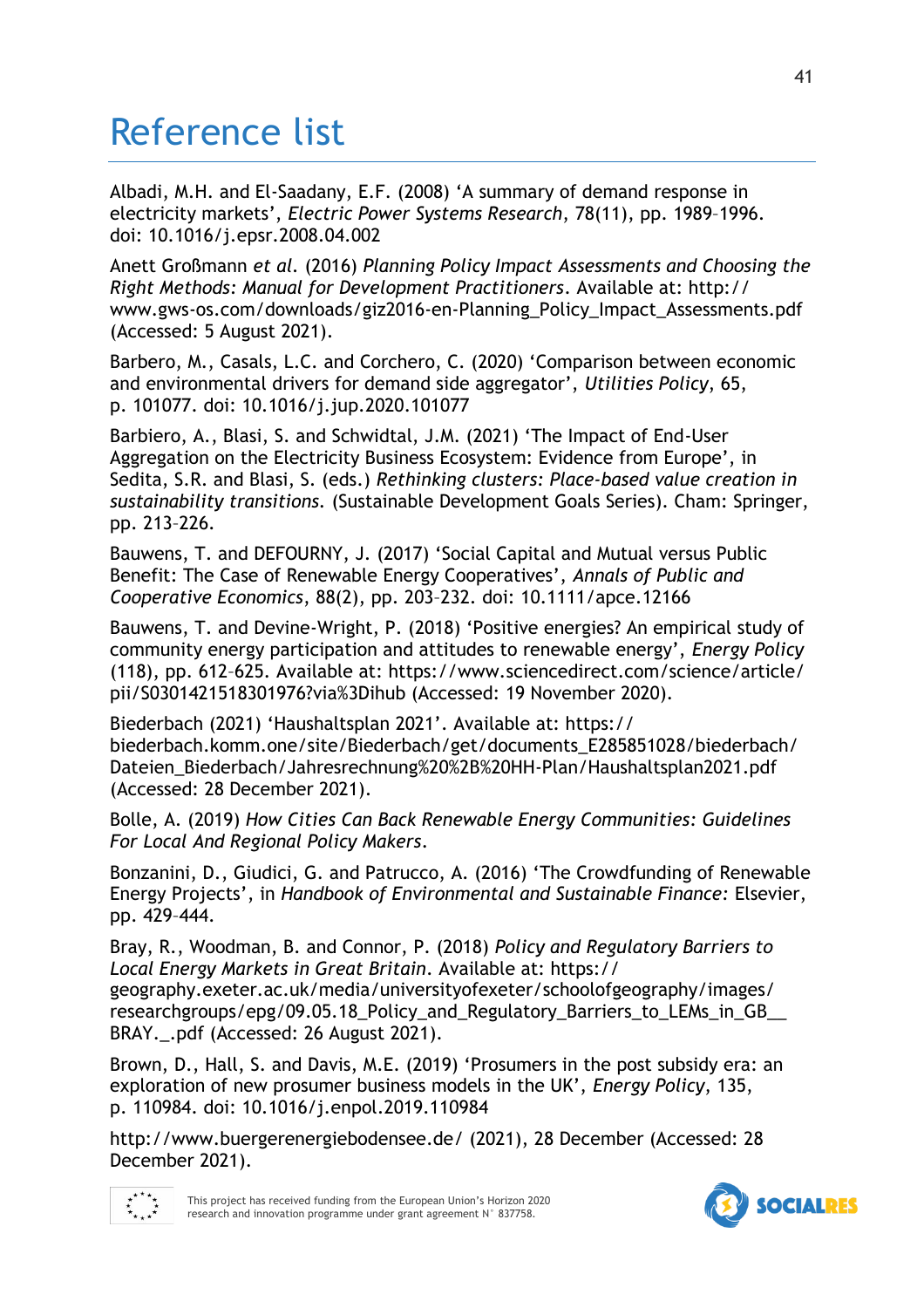https://buergerenergie-biederbach.de/ (2021), 28 December (Accessed: 28 December 2021).

Caramizaru, A. and Uihlein, A. (2020) *Energy communities: An overview of energy and social innovation*. (JRC science for policy report). Luxembourg: Publications Office of the European Union.

*Directive (EU) 2018/2001 of the European Parliament and of the Council on the promotion of the use of energy from renewable sources* 2018, REDII. Available at: https://eur-lex.europa.eu/legal-content/EN/TXT/?uri=CELEX%3A32018L2001&qid= 1603805019641 (Accessed: 23 February 2021).

ecofactor (2014) *The real results are in: EcoFactor Delivers Verified Energy and Demand Results that Surpass the Competition - ecofactor,* 26 August. Available at: http://www.ecofactor.com/real-results-ecofactor/ (Accessed: 18 November 2021).

Eid, C. *et al.* (2016) 'Time-based pricing and electricity demand response: Existing barriers and next steps', *Utilities Policy*, 40, pp. 15–25. doi: 10.1016/j.jup.2016.04.001

European Commission (2017) *Better Regulation Guidelines*. Comission Staff Working Document. Brussels. Available at: https://ec.europa.eu/info/sites/default/files/ better-regulation-guidelines.pdf (Accessed: 17 June 2021).

European Commission (2018a) *Impact assessments,* 7 December. Available at: https://ec.europa.eu/info/law/law-making-process/planning-and-proposing-law/ impact-assessments\_en (Accessed: 17 June 2021).

European Commission (2018b) 'Impact Assessment accompanying the document proposal for a regulation of the European Parliament and of the Council on European Crowdfunding Service Providers (ECSP) for Business: amending Directive 2014/65/EU on markets in financial instruments'. Comission Staff Working Document, 8 March. Available at: https://eur-lex.europa.eu/legal-content/EN/ TXT/PDF/?uri=CELEX:52018SC0056&from=EN (Accessed: 9 November 2021).

European Parliamentary Research Service (2019) *Key figures on SMEs in the European Union*. Available at: https://epthinktank.eu/ figure19e28093keyfiguresonsmesintheeuropeanunion/ (Accessed: 9 November 2021).

EVPA (2020) *About Venture Philanthropy: Philanthropy meets investment,* 23 November. Available at: https://evpa.eu.com/about-us/what-is-venturephilanthropy (Accessed: 23 November 2021).

Fleischhacker, A. *et al.* (2017) 'Improved Business Models of selected aggregators in target countries'. Available at: http://bestres.eu/wp-content/uploads/2018/01/ D3.2-Improved-Business-Models-of-selected-aggregators-in-target-countries.pdf (Accessed: 18 August 2021).

Fortuny, L. (2021) *Impact Assessment,* 17 June. Available at: https://www.iaia.org /wiki-details.php?ID=4 (Accessed: 17 June 2021).

Gabison, G.A. (2015) *Understanding crowdfunding and its regulations: How can crowdfunding help ICT innovation?* (EUR, Scientific and technical research series, 26992). Luxembourg: Publications Office.





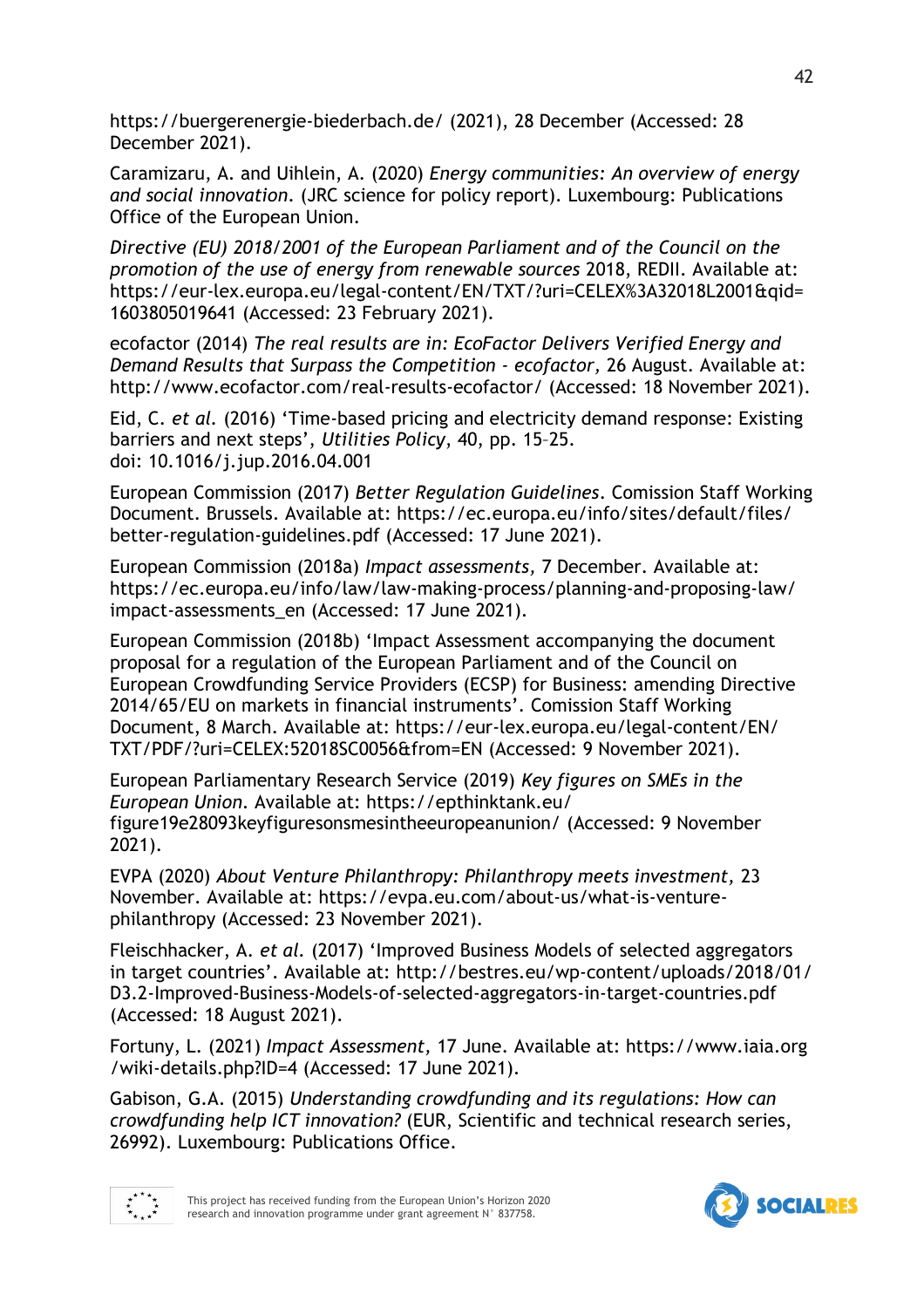Glachant, J.M. (2019) 'New business models in the electricity sector', *1028-3625*. Available at: https://cadmus.eui.eu//handle/1814/63445.

Gurzu, A. (2018) 'Going electric, but not in my backyard', *POLITICO,* 9 October. Available at: https://www.politico.eu/article/going-electric-but-not-in-my-backyard-germany-wind-coal-nuclear-power/ (Accessed: 25 November 2021).

Hoffmann, J. *et al.* (2021) *White Paper on Good Policy Practice: An analysis of enablers and barriers for social innovations in the energy sector*. Available at: https://socialres.eu/wp-content/uploads/2021/05/SocialRES-White-Paper-on-Good-Policy-Practice.pdf (Accessed: 18 August 2021).

Hoppe, T. and Vries, G. de (2019) 'Social Innovation and the Energy Transition', *Sustainability*, 11(1), p. 141. doi: 10.3390/su11010141

Hossain, M. and Oparaocha, G.O. (2017) 'Crowdfunding: Motives, Definitions, Typology and Ethical Challenges', *Entrepreneurship Research Journal*, 7(2). doi: 10.1515/erj-2015-0045

https://goparity.com/ (2021), 28 December (Accessed: 28 December 2021).

International Institute for Sustainable Development (2016) *Impact Assessment Methods*. Available at: https://www.iisd.org/learning/eia/wp-content/uploads/ 2016/05/Impact-Assessment-Methods.pdf (Accessed: 21 June 2021).

International Renewable Energy Agency 'Community-ownership models: Innovation Landscape Brief'. Available at: https://www.irena.org/-/media/Files/IRENA/ Agency/Publication/2020/Jul/IRENA\_Community\_ownership\_2020.pdf?la=en&hash= A14542D0C95F608026457B42001483B9B82D1828 (Accessed: 4 December 2020).

IRENA (2021) *Renewable Power Generation Costs in 2020*. Abu Dhabi.

Kirsch, C. *et al.* (2015) *Community Energy Collective Impact Assessment: An Appendix of the National Community Energy Strategy*. Available at: https:// opus.lib.uts.edu.au/bitstream/10453/149167/2/National-Community-Energy-Strategy-Appendix-C.pdf (Accessed: 20 July 2021).

Koltunov, M. and Bisello, A. (2021) 'Multiple Impacts of Energy Communities: Conceptualization Taxonomy and Assessment Examples', in Bevilacqua, C., Calabrò, F. and Della Spina, L. (eds.) *New Metropolitan Perspectives.* (Smart Innovation, Systems and Technologies). Cham: Springer International Publishing, pp. 1081–1096.

Lam, P.T. and Law, A.O. (2016) 'Crowdfunding for renewable and sustainable energy projects: An exploratory case study approach', *Renewable and Sustainable Energy Reviews*, 60, pp. 11–20. doi: 10.1016/j.rser.2016.01.046

Landesanstalt für Umwelt Baden-Wurttemberg (2021) *Energieatlas Baden-Württemberg,* 28 December. Available at: https://udo.lubw.badenwuerttemberg.de/projekte/;jsessionid=AA8F15164F0A599B068E82F64161017E (Accessed: 28 December 2021).

Leonhardt, R. *et al.* (2022) 'Advancing local energy transitions: A global review of government instruments supporting community energy', *Energy Research & Social Science*, 83, p. 102350. doi: 10.1016/j.erss.2021.102350



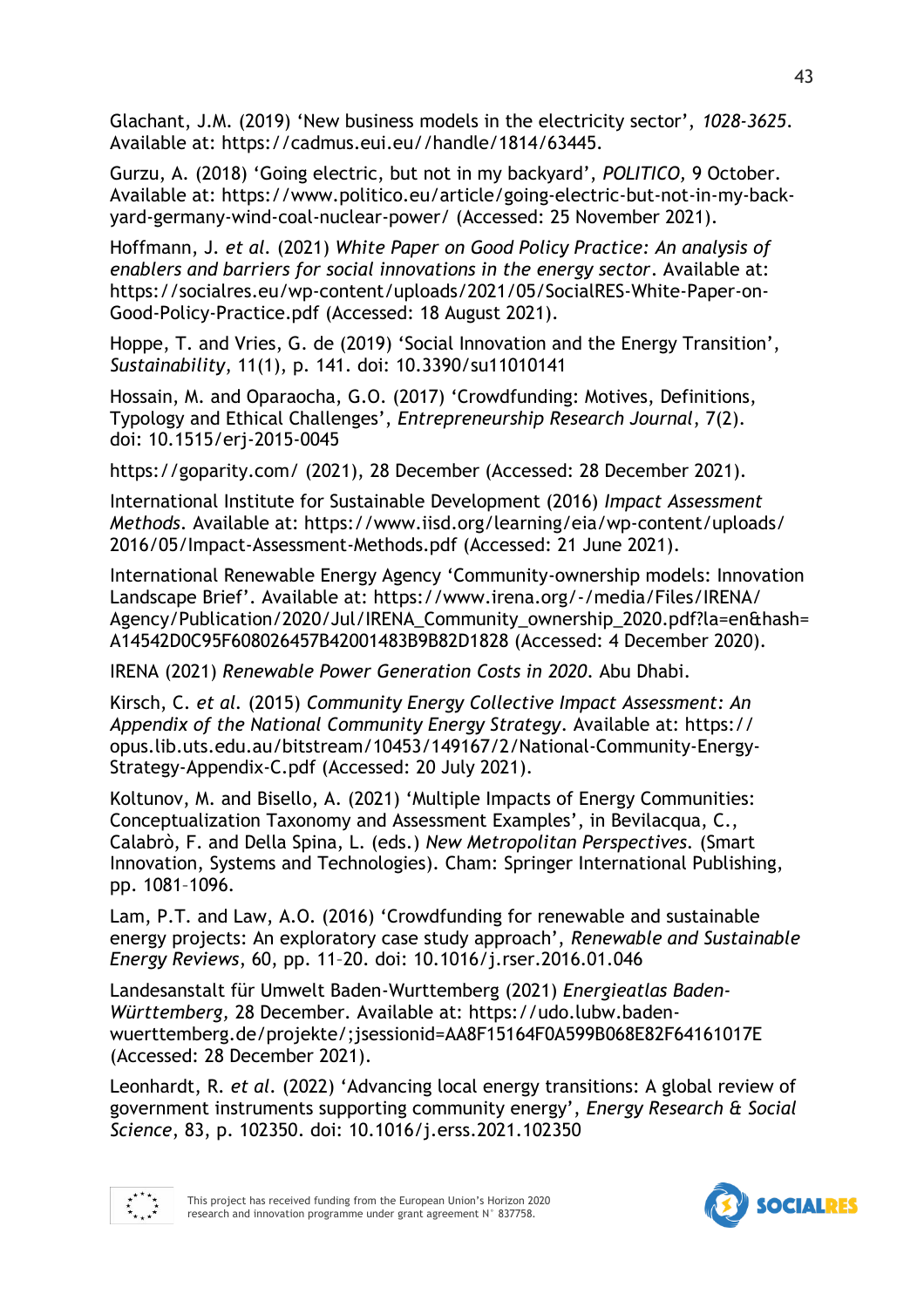LIZARRALDE, I. (2020) 'Comparative analysis of existing business models for RES cooperative, aggregators and crowd-funders'. Available at: https://socialres.eu/ wp-content/uploads/2021/05/SocialRES\_Comparative-analysis-BMs.pdf (Accessed: 18 August 2021).

Nigam, N., Mbarek, S. and Benetti, C. (2018) 'Crowdfunding to finance ecoinnovation: case studies from leading renewable energy platforms', *Journal of Innovation Economics*, 26(2), p. 195. doi: 10.3917/jie.pr1.0033

Picón Martínez, A., Cafferkey and Gianoncelli, A. (2021) *Accelerating the SDGs - The Role of Crowdfunding in Investing for Impact*. Available at: https:// evpa.eu.com/uploads/publications/Accelerating\_the\_SDGs-The\_Role\_of\_ Crowdfunding\_in\_investing\_for\_impact-\_2021.pdf.

Preenen, P.T.Y. *et al.* (2014) *Three cases of social innovation impact assessment: Possibilities and challenges in an Impact Assessment method for social innovation*: TNO. Available at: https://www.researchgate.net/publication/272088056\_Three\_ cases of social innovation impact\_assessment\_Possibilities\_and\_challenges\_in\_ an Impact Assessment method for social innovation.

*Regulation (EU) 2020/1503 of the European Parliament and of the Council on European crowdfunding services providers for business* 2020 (Accessed: 23 February 2021).

RESCoop Mecise (2019) 'Mobilising European Citizens to Invest in Sustainable Energy, Clean Energy for All Europeans, Final Results Oriented Report of the RESCOOP MECISE Horizon 2020 Project'. Available at: http://www.ventplus.be/ media/static/files/import/activity/rescoop-mecise-book.pdf (Accessed: 3 December 2020).

Schill, W.-P., Zerrahn, A. and Kunz, A. (2019) 'Solar Prosumage: An Economic Discussion of Challenges and Opportunities: Financing Consumer Co-Ownership in Renewables', in Lowitzsch, J. (ed.) *Energy transition: Financing consumer coownership in renewables.* Cham, Switzerland: Palgrave Macmillan, pp. 703–731. Available at: https://www.researchgate.net/publication/330263964\_Solar\_ Prosumage\_An\_Economic\_Discussion\_of\_Challenges\_and\_Opportunities\_Financing\_ Consumer Co-Ownership in Renewables.

Schittekatte, T., Reif, V. and Meeus, L. (2021) 'Welcoming New Entrants into European Electricity Markets', *Energies*, 14(13), p. 4051. doi: 10.3390/en14134051

Scott Burger *et al.* (2016) 'The Value of Aggregators in Electricity Systems', *Renewable and Sustainable Energy Reviews*, pp. 395–405. Available at: https:// energy.mit.edu/wp-content/uploads/2016/01/CEEPR\_WP\_2016-001.pdf (Accessed: 27 January 2021).

Sebi, C. and Vernay, A.-L. (2020) 'Community renewable energy in France: The state of development and the way forward', *Energy Policy*, 147, p. 111874. doi: 10.1016/j.enpol.2020.111874

Simsa, R. (2014) *Methodological Guideline For Impact Assessment*. Available at: https://www.researchgate.net/publication/284680587\_Methodological\_Guideline\_ For\_Impact\_Assessment.



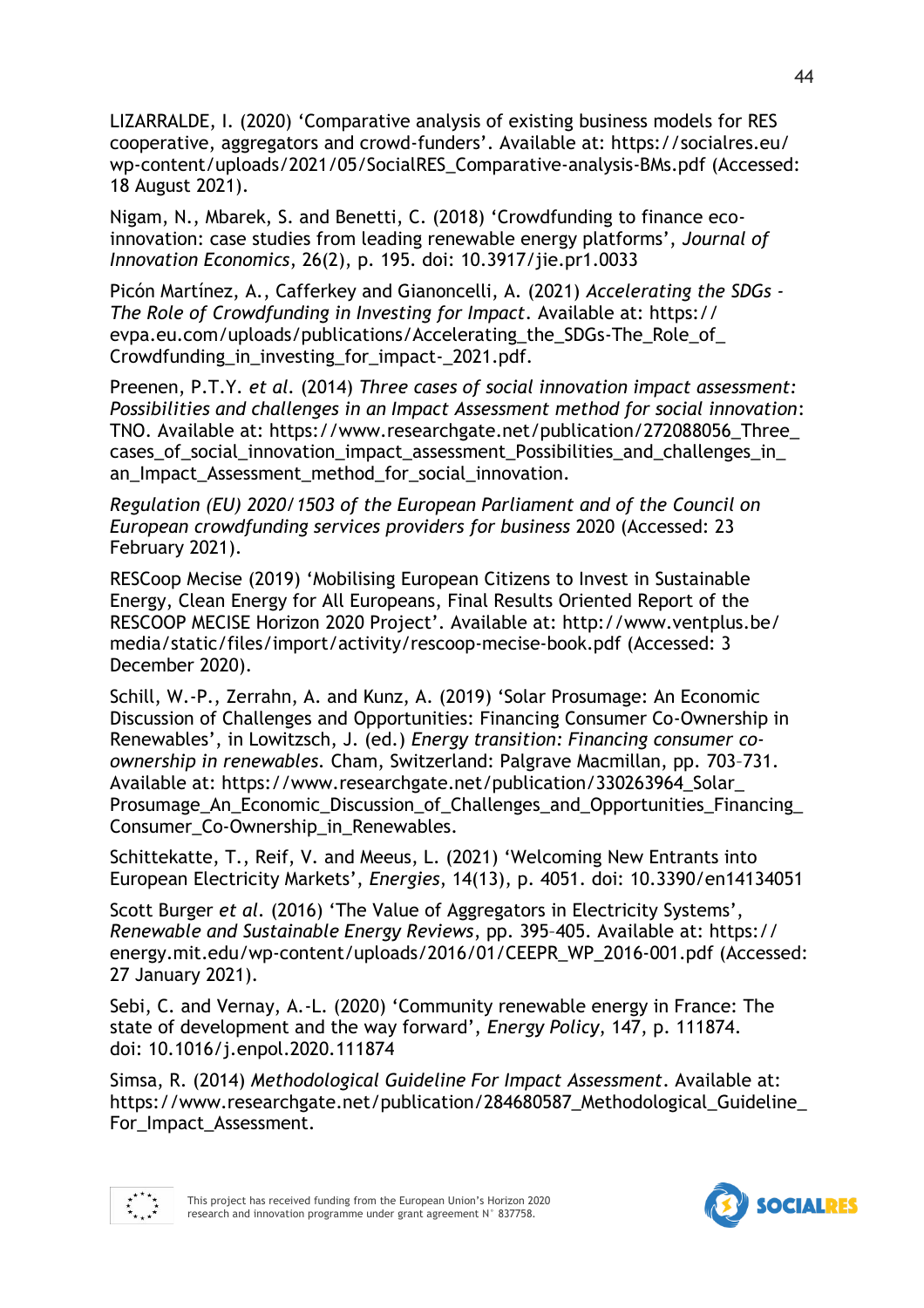Slee, B. and Harnmeijer, J. (2017) 'Community Renewables: Balancing Optimism with Reality', in Wood, G. and Baker, K. (eds.) *A Critical Review of Scottish Renewable and Low Carbon Energy Policy.* Cham: Springer International Publishing, pp. 35–64.

Tarhan, M. (2015) 'Renewable Energy Cooperatives: A Review of Demonstrated Impacts and Limitations', *Journal of Entrepreneurial and Organizational Diversitiy*, Volume 4(1).

Valarezo, O. *et al.* (2021) 'Analysis of New Flexibility Market Models in Europe', *Energies*, 14(12), p. 3521. doi: 10.3390/en14123521

van der Waal, E.C. (2020) 'Local impact of community renewable energy: A case study of an Orcadian community-led wind scheme', *Energy Policy*, 138, p. 111193. doi: 10.1016/j.enpol.2019.111193

Vasileiadou, E., Huijben, J. and Raven, R. (2016) 'Three is a crowd? Exploring the potential of crowdfunding for renewable energy in the Netherlands', *Journal of Cleaner Production*, 128, pp. 142–155. doi: 10.1016/j.jclepro.2015.06.028

Walker, G. and Devine-Wright, P. (2008) 'Community renewable energy: What should it mean?' *Energy Policy*, 36(2), pp. 497–500. doi: 10.1016/j.enpol.2007.10.019

Wierling, A. *et al.* (2018) 'Statistical Evidence on the Role of Energy Cooperatives for the Energy Transition in European Countries', *Sustainability*, 10(9), p. 3339. doi: 10.3390/su10093339





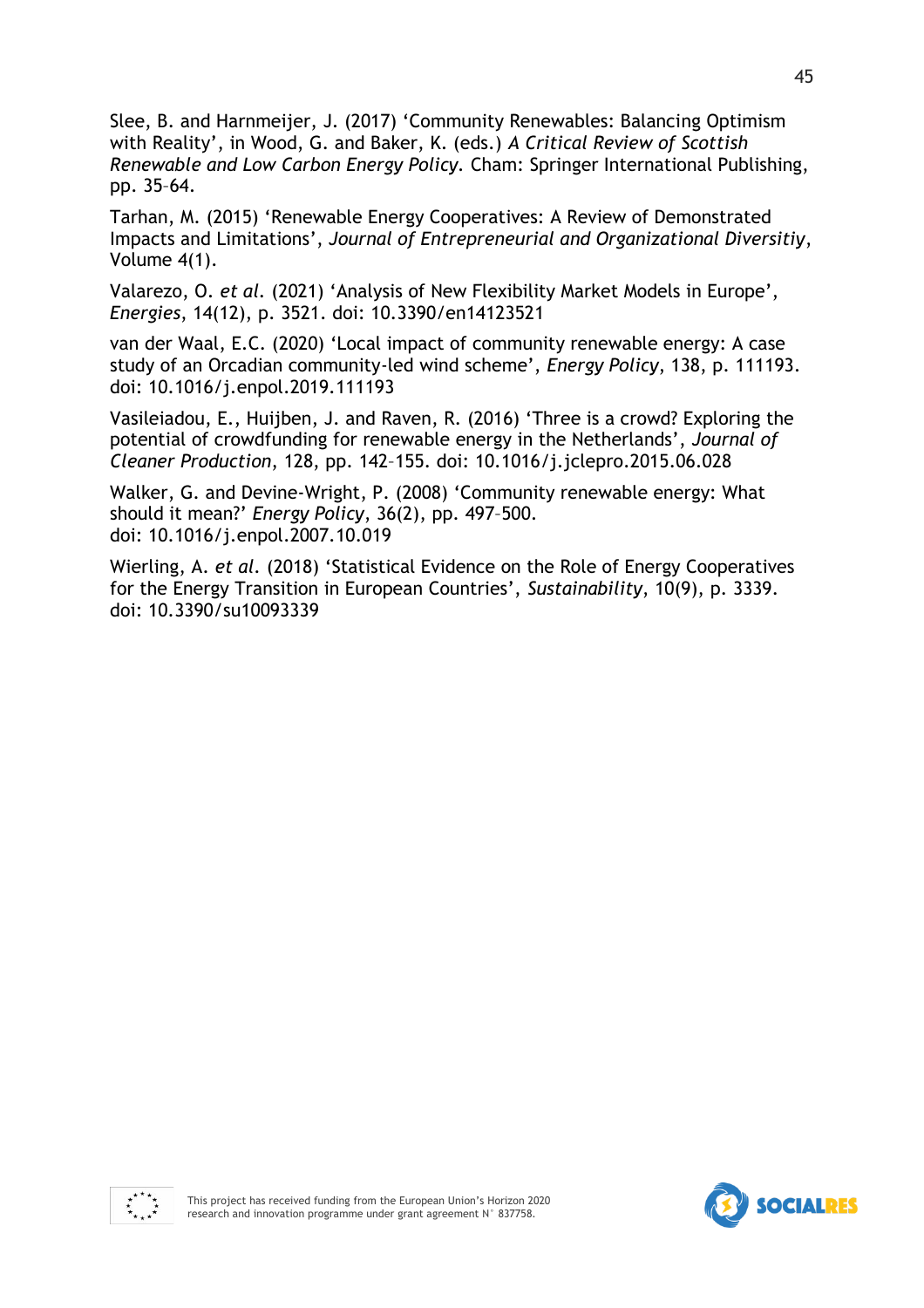# Annex: Impact Taxonomies

Table 6: Impact Taxonomy for Renewable Energy Communities and Cooperatives

| <b>Measured Impact</b>             | <b>Indicators</b>                                                                                                                                  | Group               | <b>Type</b>   | <b>Spatiality</b>               | <b>Temporality</b>   | <b>Beneficiaries or</b><br>affected groups      | Assessment<br>techniques                             | <b>Data</b><br><b>Sources</b>                                      |
|------------------------------------|----------------------------------------------------------------------------------------------------------------------------------------------------|---------------------|---------------|---------------------------------|----------------------|-------------------------------------------------|------------------------------------------------------|--------------------------------------------------------------------|
| Investment in RE<br>infrastructure | Value of capital<br>infrastructure<br>owned by the REC<br>(Can be local or<br>regional)                                                            | Economic            | <b>Direct</b> | Local                           | Immediate-short      | Local authorities,<br>citizens                  | Quantitative,<br>primary and<br>secondary<br>sources | RECs,<br>municipality                                              |
| Jobs created                       | Number of jobs<br>created, gross<br>salaries;<br>Can also include<br>jobs created in<br>companies related<br>to the REC                            | Economic,<br>Social | Indirect      | National                        | Delayed Long<br>term | National<br>authorities,<br>relevant businesses | Quantitative,<br>primary and<br>secondary<br>sources | RECs, business<br>partners,<br>national or<br>local<br>authorities |
| Lower energy prices                | Energy prices for<br>REC members &<br>customers;<br>Total savings on<br>energy since<br>joining<br>(only relevant if<br>REC is also a<br>supplier) | Economic            | <b>Direct</b> | Local,<br>regional,<br>national | Immediate-long       | Members,<br>shareholders,<br>customers          | Quantitative,<br>primary and<br>secondary<br>sources | RECs,<br>customers,<br>utilities                                   |
| Shareholder income                 | Dividend pay-out to<br>all shareholders,<br>Average dividend<br>pay-out per 1 share                                                                | Economic            | <b>Direct</b> | Local                           | Immediate-<br>long   | Shareholders                                    | Quantitative,<br>primary and<br>secondary<br>sources | <b>RECs</b>                                                        |

<span id="page-45-0"></span>

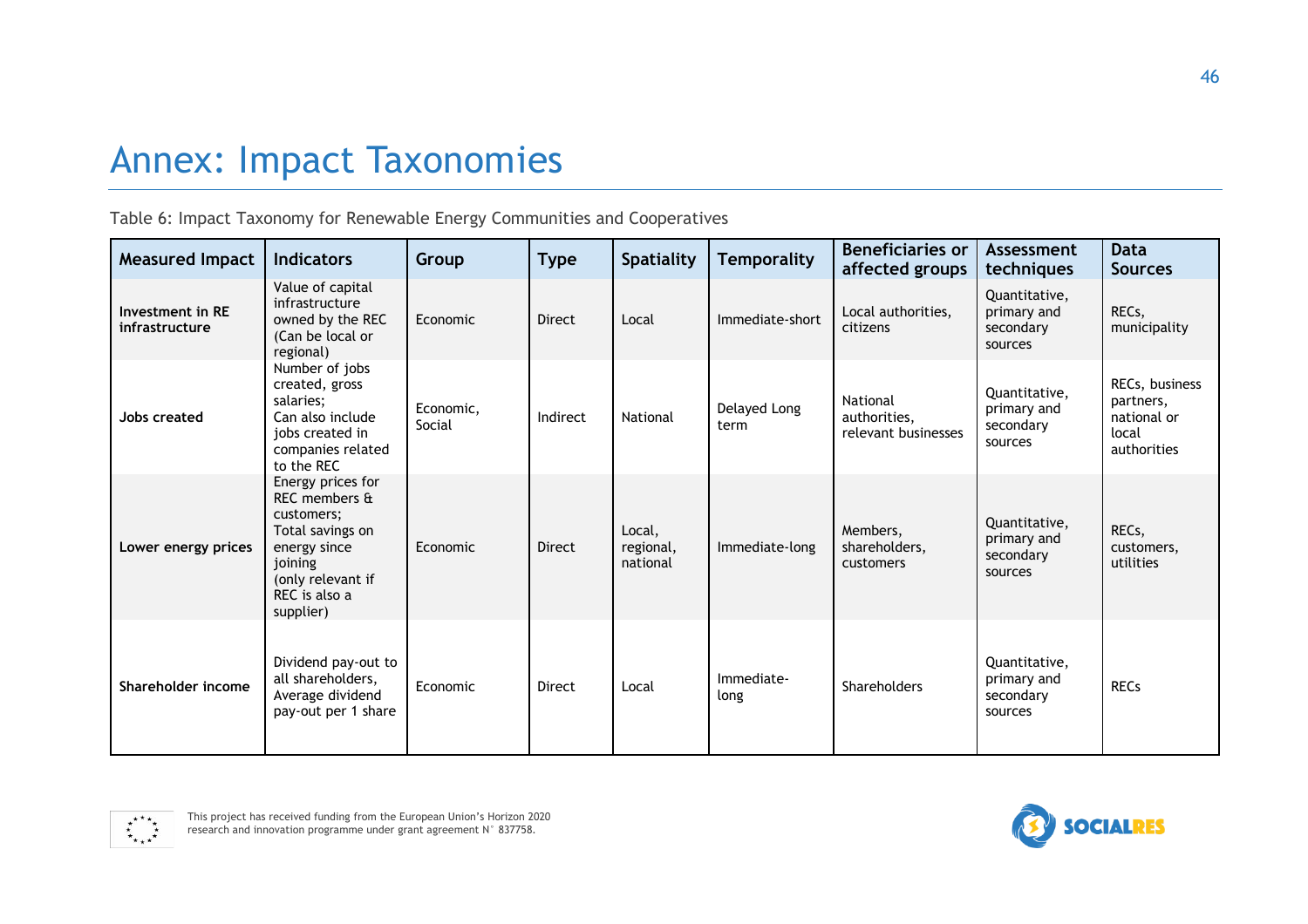| <b>Contracting local</b><br>suppliers | REC expenditures<br>contracted to local<br>firms                                                                                       | Economic                   | Direct              | Local                               | Immediate-<br>short/long | Local authorities,<br>local contractors | Quantitative,<br>primary and<br>secondary<br>sources | RECs, local<br>contractors,<br>municipalities                                                               |
|---------------------------------------|----------------------------------------------------------------------------------------------------------------------------------------|----------------------------|---------------------|-------------------------------------|--------------------------|-----------------------------------------|------------------------------------------------------|-------------------------------------------------------------------------------------------------------------|
| Community/Municipa<br>l income        | Taxes paid by REC<br>or its employees to<br>the local budget;<br>Budget allocated to<br>community<br>projects, Land<br>rental payments | Economic                   | Direct.<br>indirect | Local                               | Delayed Long<br>term     | Local authorities,<br>citizens          | Quantitative,<br>primary and<br>secondary<br>sources | RECs,<br>municipality                                                                                       |
| Clean energy<br>generated             | MWh of clean<br>energy generated<br>by the REC                                                                                         | Economic,<br>Environmental | <b>Direct</b>       | Local,<br>regional,<br>national     | Immediate                | Citizens                                | Quantitative,<br>primary and<br>secondary<br>sources | <b>RECs</b>                                                                                                 |
| <b>Avoided GHG</b><br>emissions       | Avoided tons of<br>emissions due to<br>REC generation, Air<br>Quality Index                                                            | Environmental,<br>Health   | <b>Direct</b>       | Local,<br>national,<br>internationa | Immediate-long           | Citizens                                | Quantitative,<br>primary and<br>secondary<br>sources | RECs, emission<br>factors or<br>energy mix, air<br>quality<br>indexes, local<br>and national<br>authorities |
| <b>Energy savings</b>                 | Energy bill savings<br>due to the<br>implementation of<br>energy efficiency<br>measures                                                | Environmental,<br>Health   | Indirect            | Local                               | Medium term              | Shareholders, local<br>business,        | Quantitative,<br>primary and<br>secondary<br>sources | RECs, local<br>contractors,<br>municipalities                                                               |
| <b>Political</b><br>mobilization      | Support for<br>community<br>activities due to<br>the<br>awareness/<br>experience with<br>REC project                                   | Social                     | Indirect            | Local,<br>regional,<br>national     | Delayed Long<br>term     | Citizens, local<br>authorities          | Qualitative,<br>surveys and<br>interviews            | Citizens,<br>shareholders<br>and local<br>authorities                                                       |
| <b>Energy literacy</b>                | Literacy and<br>knowledge of<br>matters such as<br>climate change,<br>RE, and energy<br>usage in the home                              | Social                     | Direct,<br>Indirect | Local                               | Delayed Long<br>term     | Citizens, local<br>authorities          | Qualitative,<br>surveys and<br>interviews            | Citizens                                                                                                    |



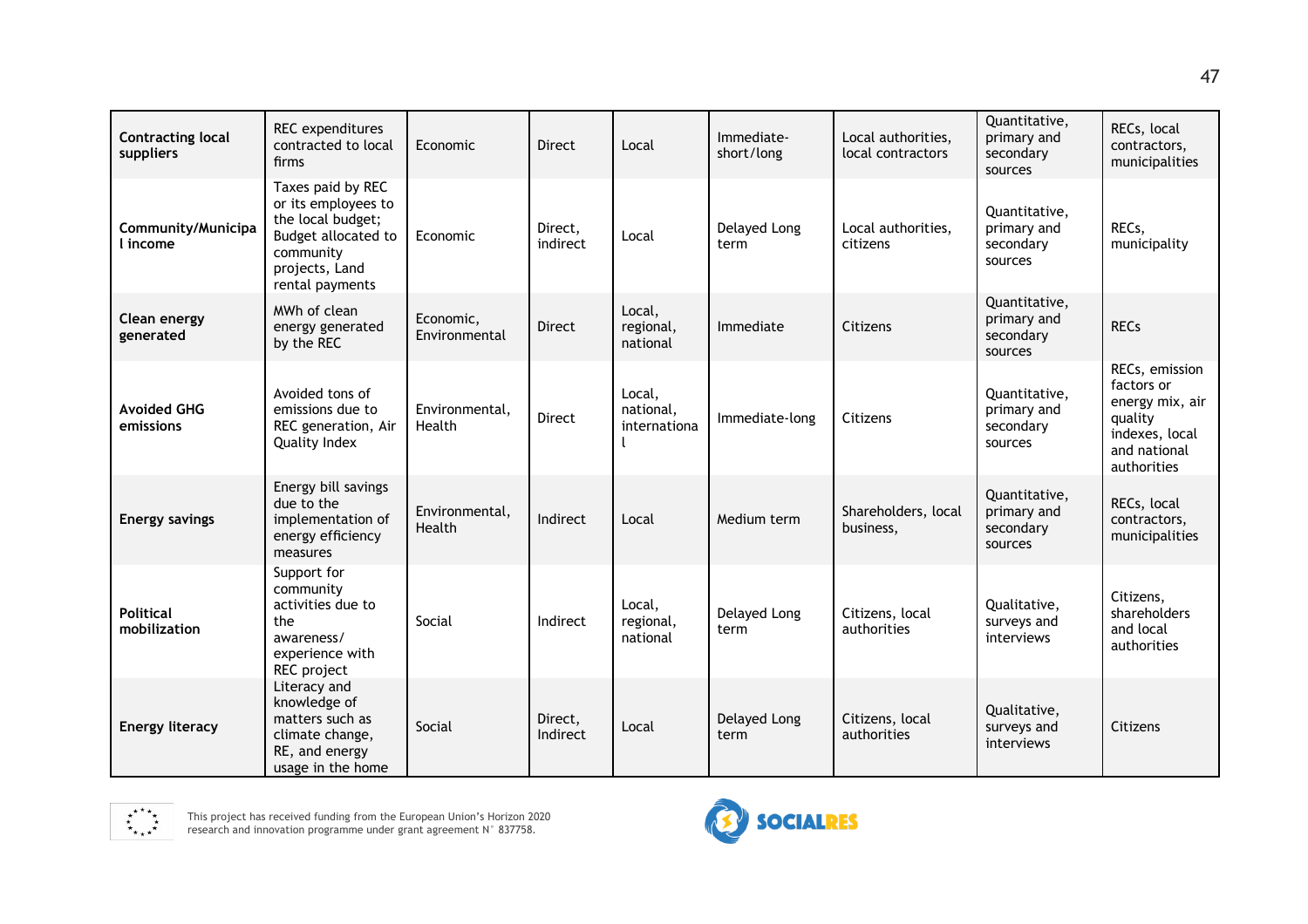Table 7: Impact Taxonomy for Crowdfunding Platforms

| Measured<br>Impact                           | <b>Indicators</b>                                                                                                                                             | Group               | <b>Type</b>         | <b>Spatiality</b>                    | <b>Temporality</b>        | <b>Beneficiaries</b><br>or affected<br>groups          | Assessment<br>techniques                               | <b>Data Sources</b>                                         |
|----------------------------------------------|---------------------------------------------------------------------------------------------------------------------------------------------------------------|---------------------|---------------------|--------------------------------------|---------------------------|--------------------------------------------------------|--------------------------------------------------------|-------------------------------------------------------------|
| Investment in<br><b>RE</b><br>infrastructure | Investment in RE projects<br>collected through CF<br>platform; Value of capital<br>infra-structure<br>(Can be measured locally,<br>regionally, or nationally) | Economic            | <b>Direct</b>       | Local                                | Immediate -<br>long       | Investors, Project<br>developers, local<br>authorities | Quantitative,<br>primary and<br>secondary<br>resources | CF platforms,<br>project developers                         |
| Job creation                                 | Number of employed<br>people at crowdfunded RE<br>project sites                                                                                               | Economic,<br>social | <b>Direct</b>       | Local,<br>national,<br>international | Immediate -<br>long       | Citizens.<br>authorities                               | Quantitative,<br>primary and<br>secondary<br>resources | Project developers,<br>local authorities                    |
| <b>Returns to</b><br>investors               | Return on investment for<br>investors; interest rates<br>paid out                                                                                             | Economic            | <b>Direct</b>       | Local,<br>national,<br>international | Immediate -<br>long       | Investors                                              | Quantitative,<br>primary and<br>secondary<br>resources | CF platforms,<br>Investors                                  |
| Contracting<br>local suppliers               | CF project expenditures<br>contracted to local firms                                                                                                          | Economic            | <b>Direct</b>       | Local                                | immediate -<br>short/long | Local authorities.<br>local contractors                | Quantitative,<br>primary and<br>secondary sources      | Project developers,<br>local contractors,<br>municipalities |
| Community or<br>Municipal<br>income          | Taxes paid by CF or its<br>employees to the local<br>budget; budget allocated<br>to community projects;<br>land rental payments                               | Economic            | Direct,<br>indirect | Local                                | Delayed Long<br>term      | Local authorities,<br>citizens                         | Quantitative,<br>primary and<br>secondary sources      | CF platforms,<br>municipality                               |

<span id="page-47-0"></span>

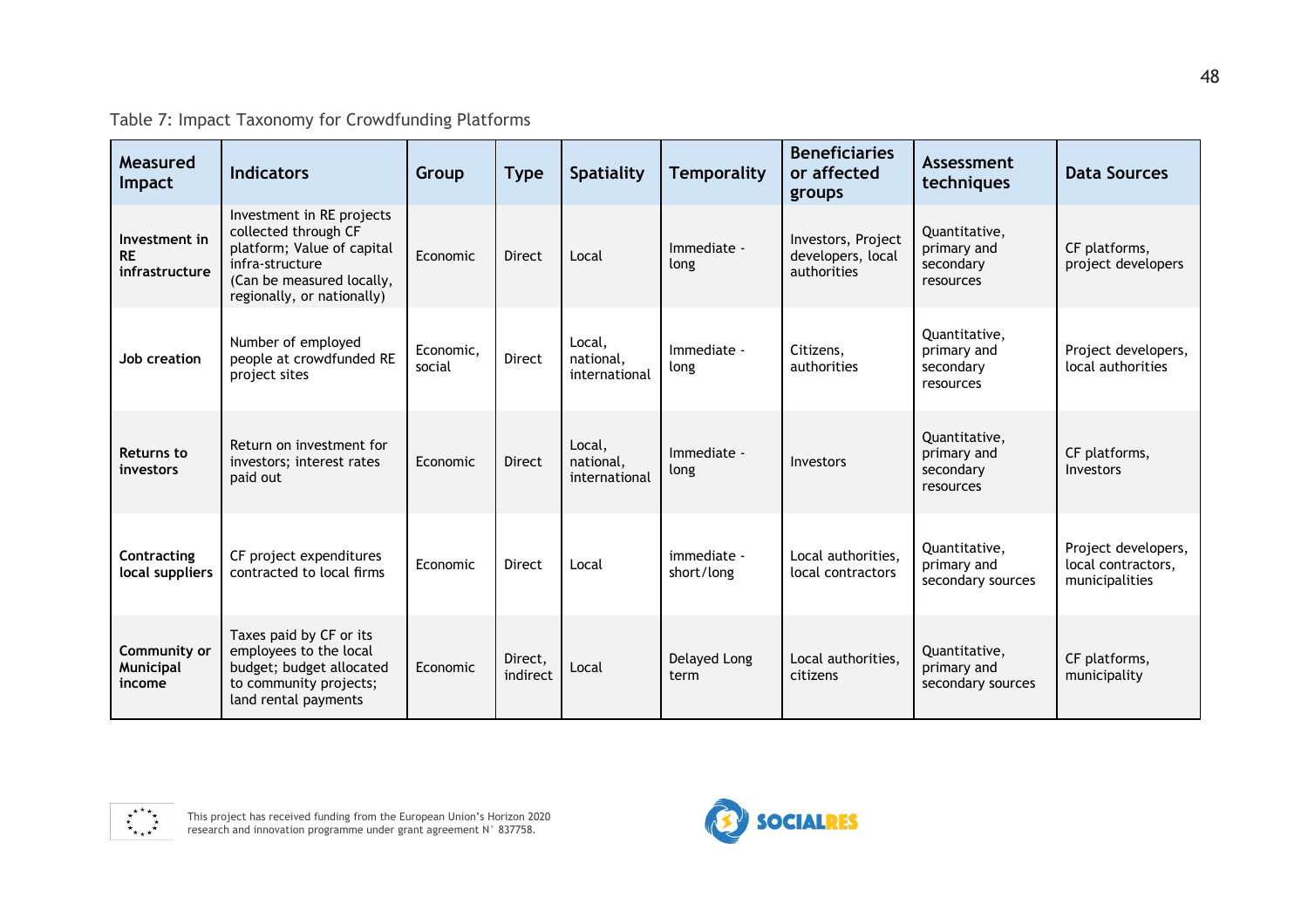| Clean energy<br>generated        | MWh of clean energy<br>generated by the CF<br>projects                                             | Economic,<br>Environme<br>ntal | <b>Direct</b>       | Local,<br>regional,<br>national      | immediate            | Society as a<br>whole          | Quantitative,<br>primary and<br>secondary sources | CF platforms                                                                                                     |
|----------------------------------|----------------------------------------------------------------------------------------------------|--------------------------------|---------------------|--------------------------------------|----------------------|--------------------------------|---------------------------------------------------|------------------------------------------------------------------------------------------------------------------|
| <b>Avoided GHG</b><br>emissions  | Avoided tons of emissions<br>due to RE generation; Air<br>Quality Index                            | Environme<br>ntal,<br>Health   | <b>Direct</b>       | Local,<br>national,<br>international | Immediate -<br>long  | Citizens                       | Quantitative,<br>primary and<br>secondary sources | CF platforms,<br>emission factors or<br>energy mix, air<br>quality indexes,<br>local and national<br>authorities |
| <b>Political</b><br>mobilization | Support for climate and<br>RE policies due to active<br>exposure and participation<br>to the field | Social                         | Indirect            | Local,<br>regional,<br>national      | Delayed Long<br>term | Citizens, local<br>authorities | Qualitative, surveys<br>and interviews            | Surveys and<br>interviews with<br>citizens,<br>shareholders and<br>local authorities                             |
| <b>Energy</b><br>literacy        | Literacy and knowledge of<br>matters such as climate<br>change and RE                              | Social                         | Direct,<br>indirect | Local                                | Delayed Long<br>term | Citizens, local<br>authorities | Qualitative, surveys<br>and interviews            | Survey with local<br>citizens                                                                                    |



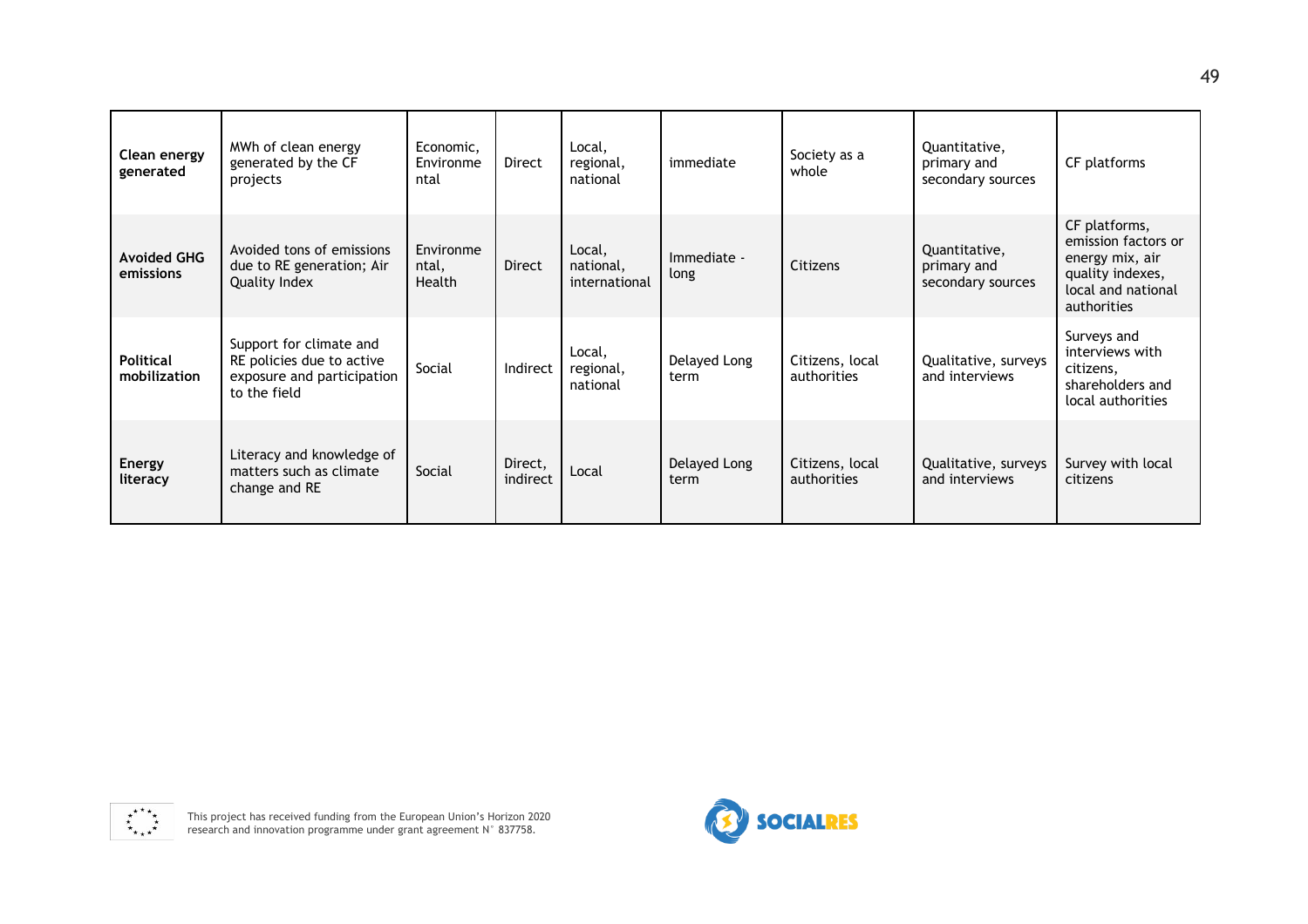Table 8: Impact Taxonomy for Aggregators

| Measured<br>Impact                           | <b>Indicators</b>                                                                                                                                | Group               | <b>Type</b>         | <b>Spatiality</b>                 | <b>Temporality</b>   | <b>Beneficiaries</b><br>or affected<br>groups             | Assessment<br>techniques                               | <b>Data Sources</b>              |
|----------------------------------------------|--------------------------------------------------------------------------------------------------------------------------------------------------|---------------------|---------------------|-----------------------------------|----------------------|-----------------------------------------------------------|--------------------------------------------------------|----------------------------------|
| Investment in<br><b>RE</b><br>infrastructure | Investment in RE<br>infrastructure by<br>members of the<br>aggregator                                                                            | Economic            | <b>Direct</b>       | Local                             | Immediate -<br>long  | Investors,<br>Project<br>developers,<br>local authorities | Quantitative,<br>primary and<br>secondary<br>resources | Aggregator                       |
| Job creation                                 | Number of people<br>employed by the<br>aggregator                                                                                                | Economic,<br>social | <b>Direct</b>       | Local, national,<br>international | Immediate -<br>long  | Citizens,<br>authorities                                  | Quantitative,<br>primary and<br>secondary<br>resources | Aggregator,<br>local authorities |
| Lower energy<br>prices                       | Energy prices for<br>aggregator<br>participants &<br>customers;<br>Total savings on<br>energy since joining                                      | Economic            | <b>Direct</b>       | Local, regional,<br>national      | Immediate -<br>long  | Participants,<br>shareholders,<br>customers               | Quantitative,<br>primary and<br>secondary<br>sources   | Aggregator,<br>customers         |
| Participant<br>income                        | Dividend pay-out to<br>participants;<br>Price paid per kWh<br>of generation or<br>flexible capacity<br>offered to the<br>aggregator              | Economic            | <b>Direct</b>       | Local                             | Immediate-<br>long   | Participants                                              | Quantitative,<br>primary and<br>secondary<br>sources   | Aggregator,<br>participant       |
| Community/<br>Municipal<br>income            | Taxes paid by<br>aggregator or its<br>employees to the<br>local budget; budget<br>allocated to<br>community projects;<br>Land rental<br>payments | Economic            | Direct,<br>indirect | Local                             | Delayed Long<br>term | Local<br>authorities,<br>citizens                         | Quantitative,<br>primary and<br>secondary<br>sources   | Aggregator,<br>municipality      |

<span id="page-49-0"></span>